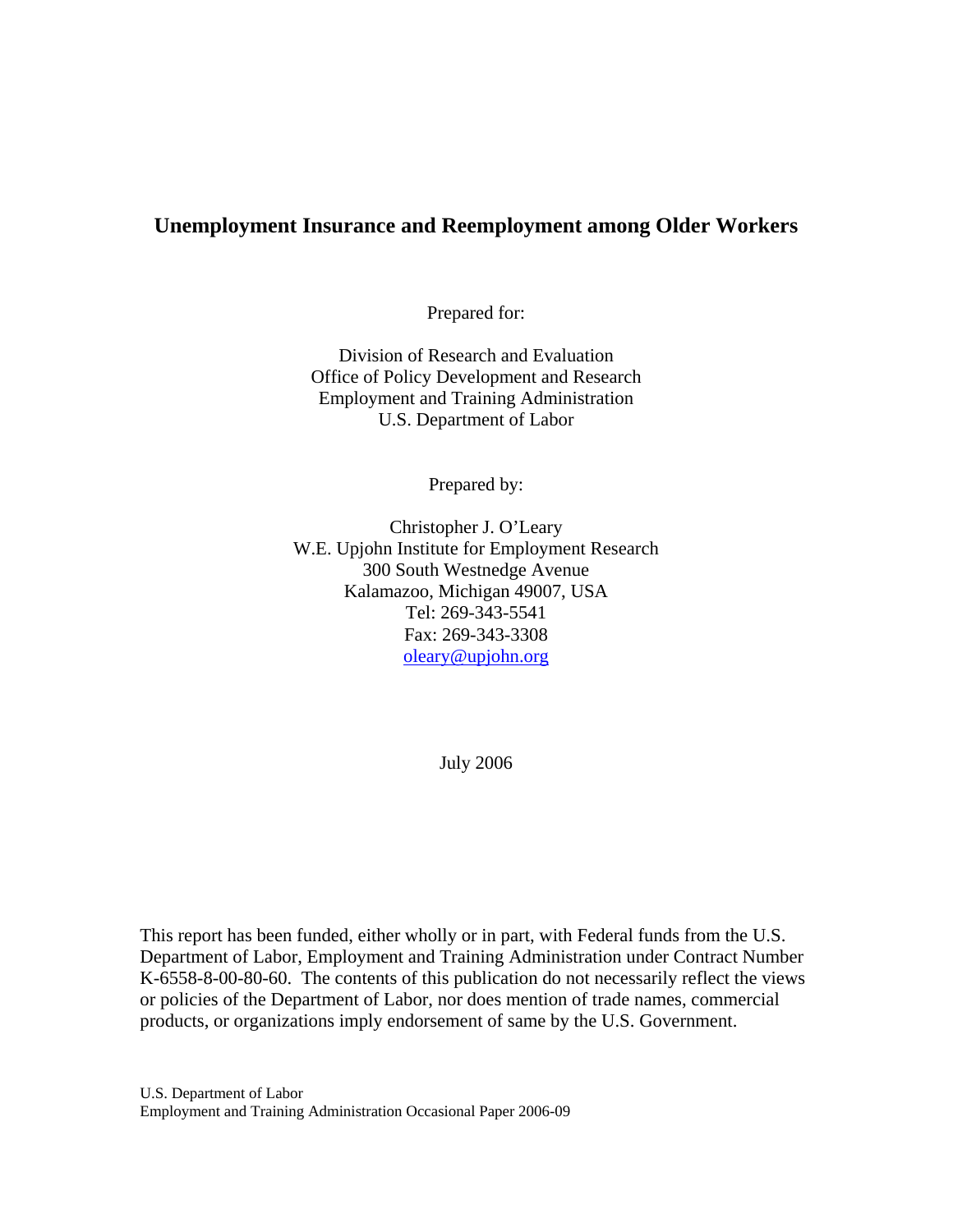# **Unemployment Insurance and Reemployment among Older Workers**

### **Table of Contents**

| 1.               |  |
|------------------|--|
| 2.               |  |
| 3.               |  |
| $\overline{4}$ . |  |
| 5.               |  |
| 6.               |  |
| 7.<br>7.1<br>7.2 |  |
| 8.               |  |
| 9.               |  |
| 10.              |  |
|                  |  |

## **List of Tables**

### Page

| 4. Comparison of Reemployment Rates between Older and Prime Age UI Claimants 37   |  |
|-----------------------------------------------------------------------------------|--|
| 5. Comparison of Post-to-Pre UI Claim Earnings Ratios between Older and Prime Age |  |
|                                                                                   |  |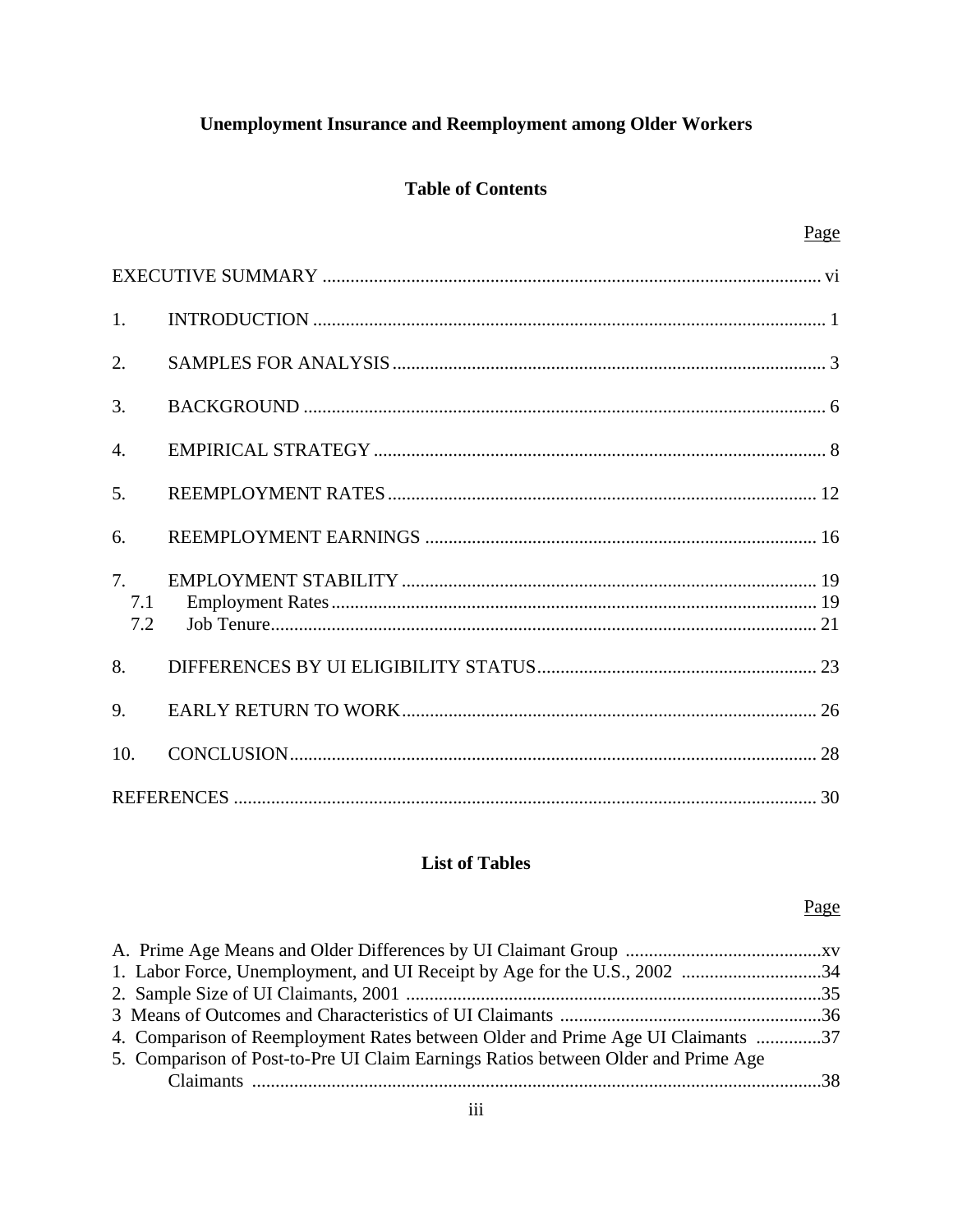### **List of Tables (Continued)**

# **List of Figures**

### Page

| 1. Comparison of Reemployment Rates between Older and Prime Age UI Claimants 46    |     |
|------------------------------------------------------------------------------------|-----|
| 2. Differences in Reemployment Rates between Older and Prime Age UI Claimants 47   |     |
| 3. Logit Adjusted Differences in Reemployment Rates between Older and Prime Age    |     |
|                                                                                    | .48 |
| 4. Comparison of Post-to-Pre UI Claim Earnings Ratios between Older and Prime      |     |
|                                                                                    |     |
| 5. Differences in Post-to-Pre UI Claim Earnings Ratios between Older and Prime Age |     |
|                                                                                    | .50 |
| 6. OLS Adjusted Differences in Post-to-Pre UI Claim Earnings Ratios between Older  |     |
|                                                                                    |     |
| 7. Comparison of Employment Rates after Reemployment between Older and Prime       |     |
|                                                                                    |     |
| 8. Differences in Employment Rates after Reemployment between Older and Prime      |     |
|                                                                                    | .53 |
| 9. OLS Adjusted Differences in Employment Rates after Reemployment between         |     |
|                                                                                    |     |
| 10. Comparison of Rates of Staying with the First Major Employer after             |     |
|                                                                                    |     |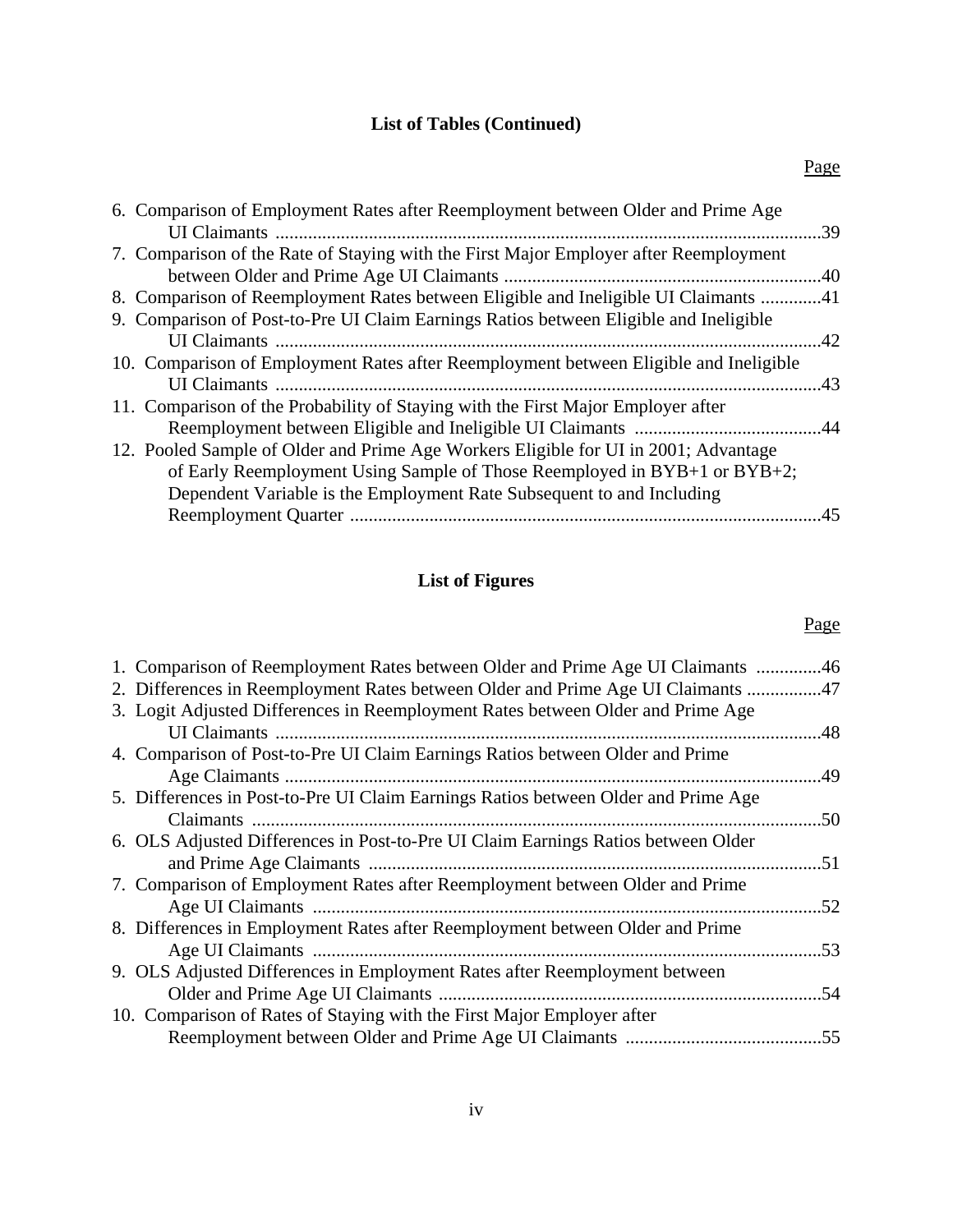# **List of Figures (Continued)**

| 11. Differences in Rates of Staying with the First Major Employer after Reemployment |  |
|--------------------------------------------------------------------------------------|--|
|                                                                                      |  |
| 12. OLS Adjusted Differences in Rates of Staying at First Major Employer after       |  |
|                                                                                      |  |
| 13. Comparison of Reemployment Rates between Eligible and Ineligible UI Claimants 58 |  |
| 14. Comparison of the Post-to-Pre UI Claim Earnings Ratios between Eligible and      |  |
|                                                                                      |  |
| 15. Comparison of Employment Rates after Reemployment between Eligible and           |  |
|                                                                                      |  |
| 16. Comparison of the Rate of Staying with the First Major Employer after            |  |
|                                                                                      |  |
|                                                                                      |  |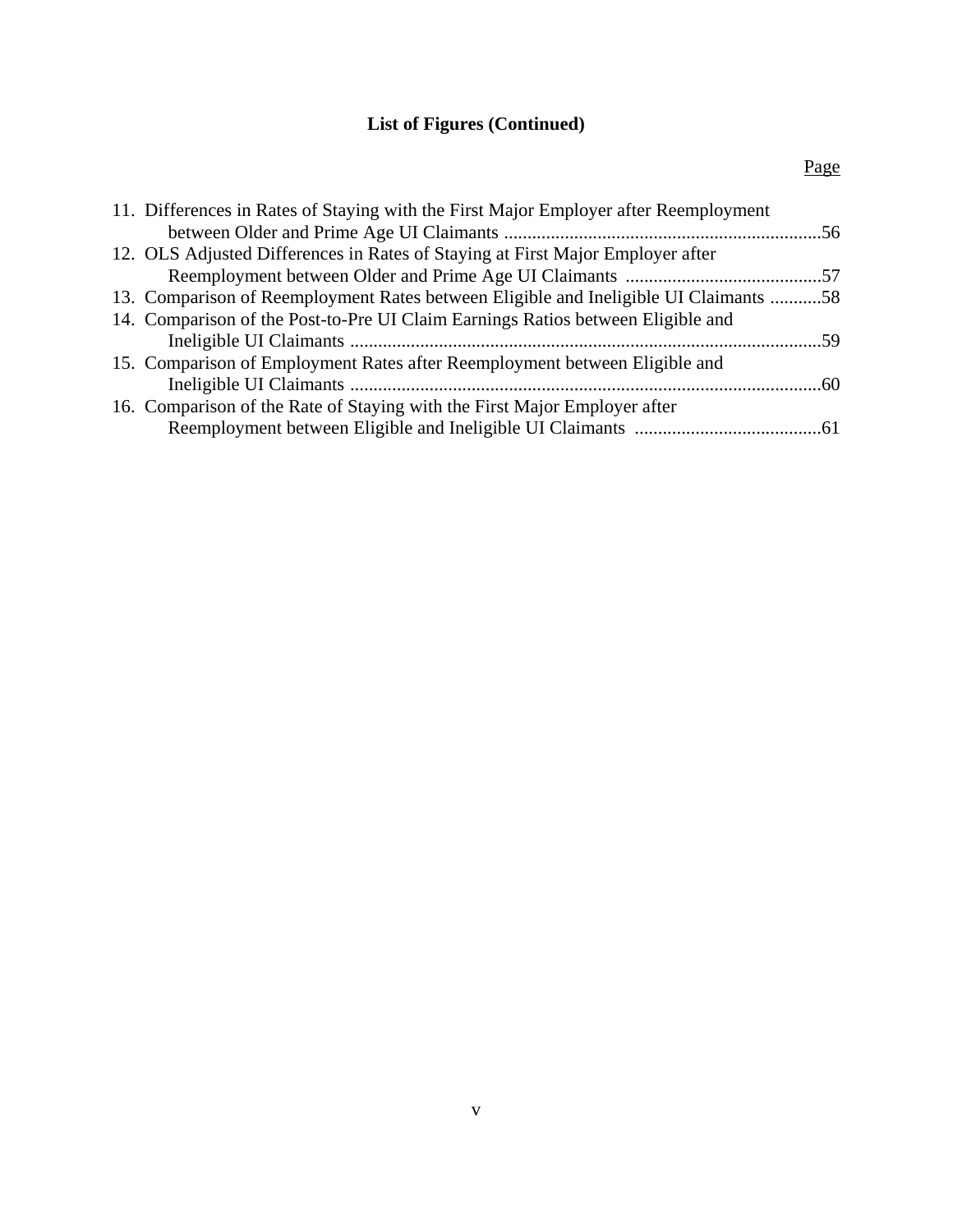#### **EXECUTIVE SUMMARY**

Recent years have witnessed an increasing rate of involuntary job loss among older workers. Previous research finds that after job loss, older workers have relatively more difficulty gaining reemployment and also have greater earnings declines than prime age workers. These studies have been based on the Health and Retirement Survey and the Displaced Worker Survey, both of which are retrospective surveys on strategic samples from the general labor force. Neither has explicitly accounted for the availability of unemployment insurance (UI) benefits between jobs.

UI provides temporary partial wage replacement to active job seekers who are involuntarily out of work. For older workers, UI is an important source of income security and a potential influence on work and retirement incentives. In proportion to their share of the labor force, older workers shoulder a relatively small share of the nation's unemployment burden, while enjoying a higher-than-average chance of receiving UI compensation when jobless and seeking work.

This paper examines the adjustment to involuntary unemployment of older and prime age UI claimants. Unlike earlier studies based on surveys of selected samples, our investigation is based on a census of UI claimants constructed from records maintained for program administration. These data have been compiled for use by partners in Administrative Data Research and Evaluation (ADARE) Consortium supported by the U.S. Department of Labor. Using data on UI claimants in a large industrialized Midwestern state, we examine patterns of reemployment, earnings, and employment stability following job loss. We compare the experience of older workers aged 50 years and over with prime age workers aged 30 to 49 following a claim for UI benefits during the major labor market contraction in 2001.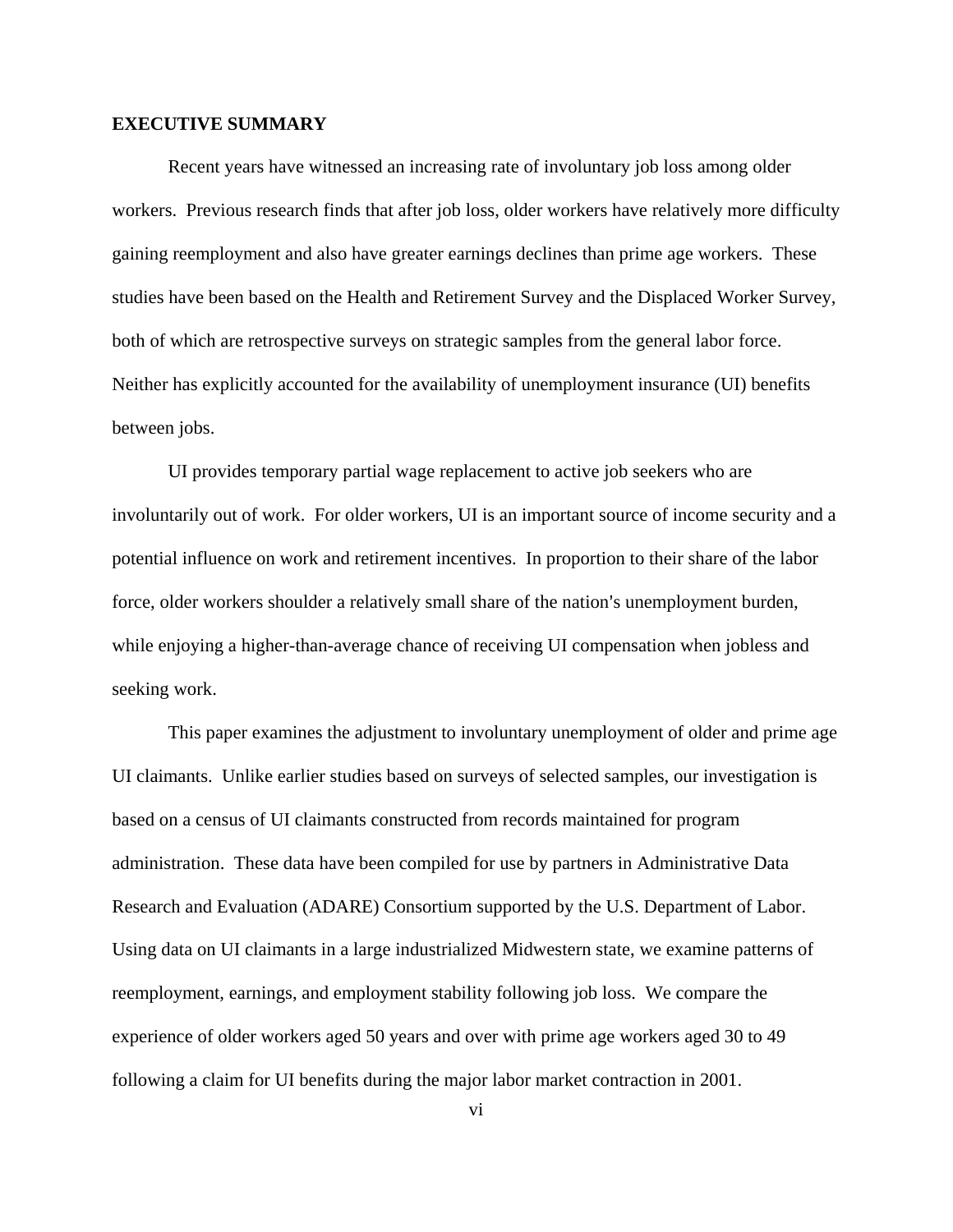Our data on UI claimants includes UI eligibles, UI ineligibles, and UI exhaustees. We look at differences across older and prime age age groups within each of the three subgroups. We then examine contrasting patterns of reemployment, earnings, and employment stability. Our analysis exploits rich data on quarterly claimant earnings in the first 11 quarters following these various groups' claims for UI benefits.

#### *Reemployment Rates*

During the first 11 quarters after a UI claim, the reemployment rate each quarter for older UI eligible claimants is consistently below that for prime age UI-eligible claimants. The reemployment rate advantage for prime age claimants is between 1.4 and 6.5 percentage points. Controlling for observable characteristics in estimating differences between the two age groups, the most conservative estimates suggest that the advantage for prime age workers is positive but somewhat smaller in magnitude, ranging from 0.9 to 3.2 percentage points above that of older UI claimants.

Among UI-ineligible claimants, prime age claimants have an even larger advantage over older claimants in returning to work than is the case among UI-eligible claimants. The advantage is most pronounced soon after the UI claim, and it remains when differences are estimated controlling for observable characteristics in either OLS or logit models.

For UI beneficiaries who exhaust their entitlement to UI, there is a statistically significant advantage for prime age workers returning to work, beginning with the second quarter after the UI claim and in each quarter thereafter.

Among UI ineligible claimants, prime age claimants return to employment at higher rates than older claimants, and the greatest reemployment advantage is in the first three quarters after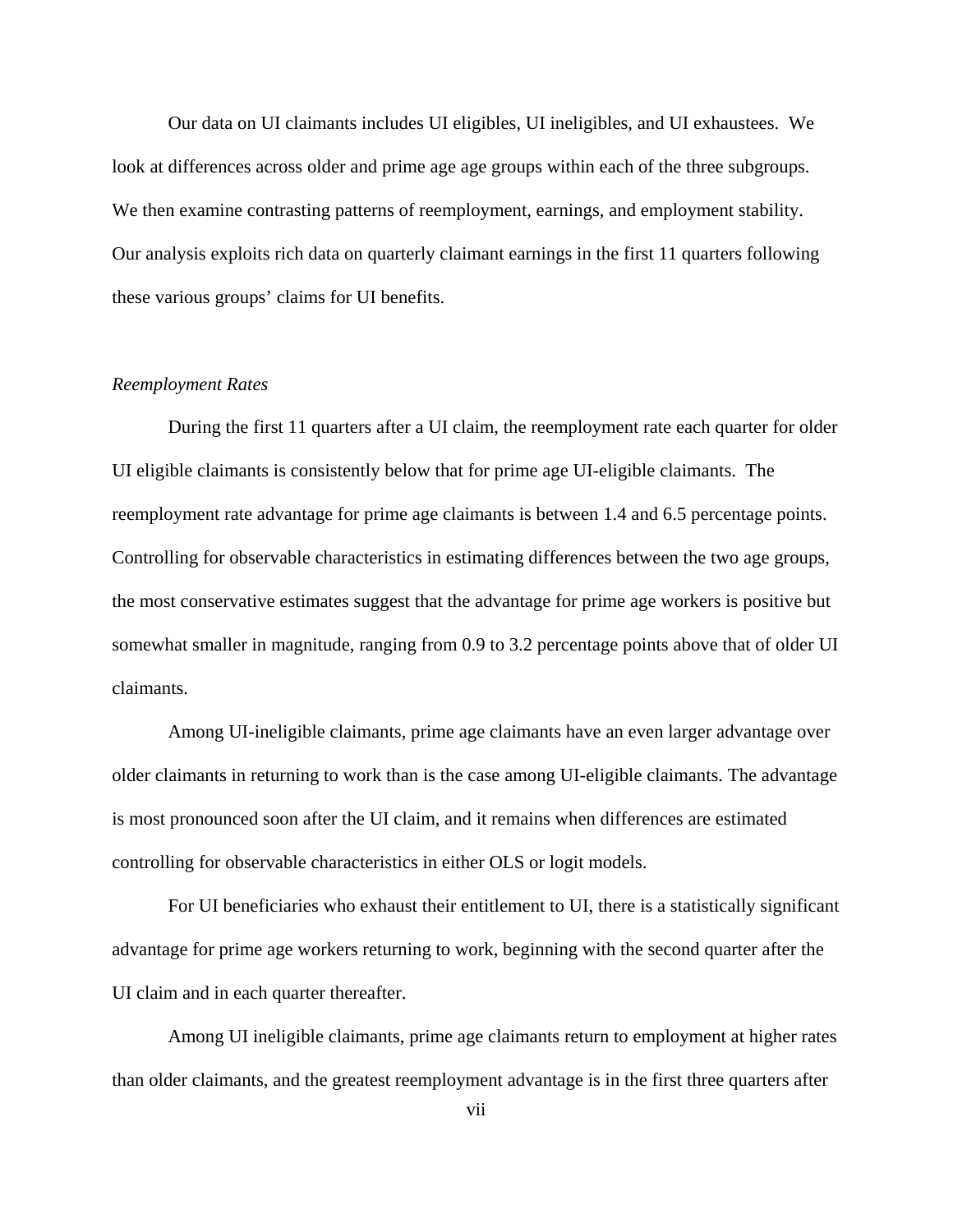the UI claim. Older UI claimants ineligible for benefits emerge as particularly vulnerable soon after applying for benefits.

Within a year after the UI claim, the relative advantage of prime age workers begins to decline within all three claimant groups, and it continues to erode over the next two years. Regardless of age, and holding true across all three claimant groups, those who become employed sooner after a UI claim appear to also be more successful in later quarters.

#### *Earnings Recovery*

The ratio of average quarterly earnings after the claim divided by average quarterly earnings before the claim is called the post-to-pre UI claim earnings ratio. An unadjusted comparison of older and prime age UI-eligible claimants suggests that older claimants recover about 20 percent less of prior earnings than do prime age claimants. However, controlling for differences in characteristics, the advantage for prime age claimants diminishes in all quarters and disappears in some quarters.

Among UI-ineligible claimants there is a generally greater earnings recovery after a UI claim, regardless of claimant age, than among UI eligibles. Claimants who fail to qualify for UI have relatively low preclaim earnings thereby increasing the likelihood postclaim earnings will be the same or higher. Among the UI-ineligible, unadjusted differences suggest that prime age claimants have modestly higher post-to-pre UI claim earnings ratios than older claimants. However, controlling for observable characteristics in estimating differences among UI ineligibles, older claimants employed the first quarter after claim have a statistically significant relative earnings advantage, and there are no significant differences in relative earnings recovery by age for those employed in any other later quarters.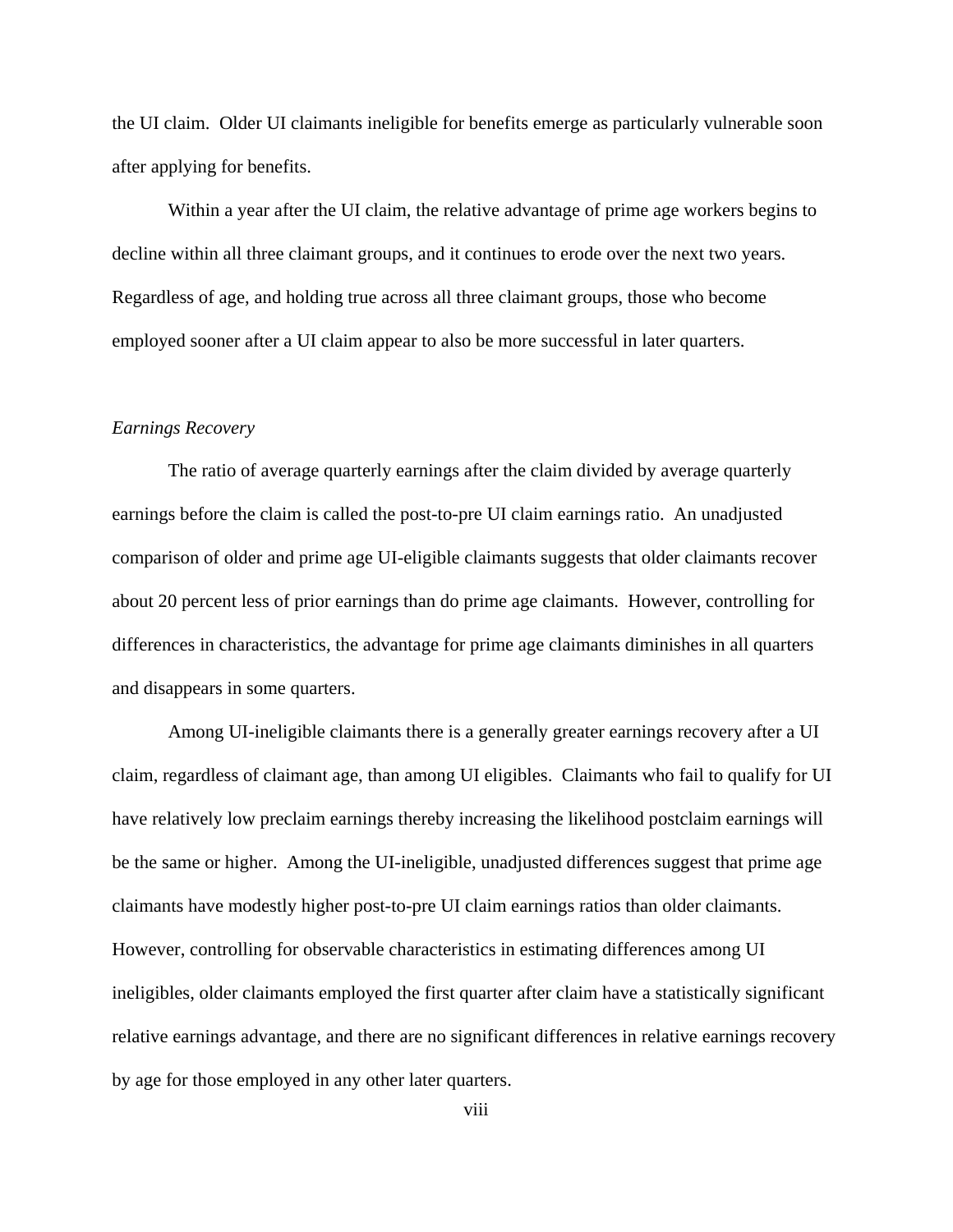For UI exhaustees the level of earnings recovery is lower than for either other eligible claimants or ineligible claimants. Comparing unadjusted earnings ratios, prime age claimants still have an advantage over older claimants in every quarter observed. Controlling for observable characteristics, the earnings ratio advantage for prime age claimants declines for each quarterly reemployment cohort and remains significantly higher in only three of eleven quarters.

#### *Employment Rates*

Among those reemployed in the first six quarters after the UI claim, the subsequent employment rate for prime age UI-eligible claimants exceeds that for older claimants by significant amounts. The employment rates for both age groups decline after the first quarter reemployment cohort, and the advantage for prime age claimants diminishes for those reemployed in later quarters. Controlling for differences in characteristics, the prime age claimants reemployed in the first four quarters and the sixth quarter after claim have significantly higher employment stability after reemployment than do older claimants.

Among UI-ineligible claimants, prime age workers reemployed in the first three quarters after the UI claim have a higher rate of subsequent employment stability than do older claimants. Among the UI ineligible reemployed seven or more quarters after the claim, the older claimants appear to have modestly higher rates of employment.

As would be expected, employment rates among UI exhaustees are depressed in the first two quarters after the claim because of their continuing receipt of benefits. In quarters after that, employment rates for both age groups rise to levels comparable to the full sample of UI-eligible claimants. The pattern of advantage for prime age workers in maintaining steady employment is similar to that for all UI-eligible claimants. The prime age UI claimants getting reemployed in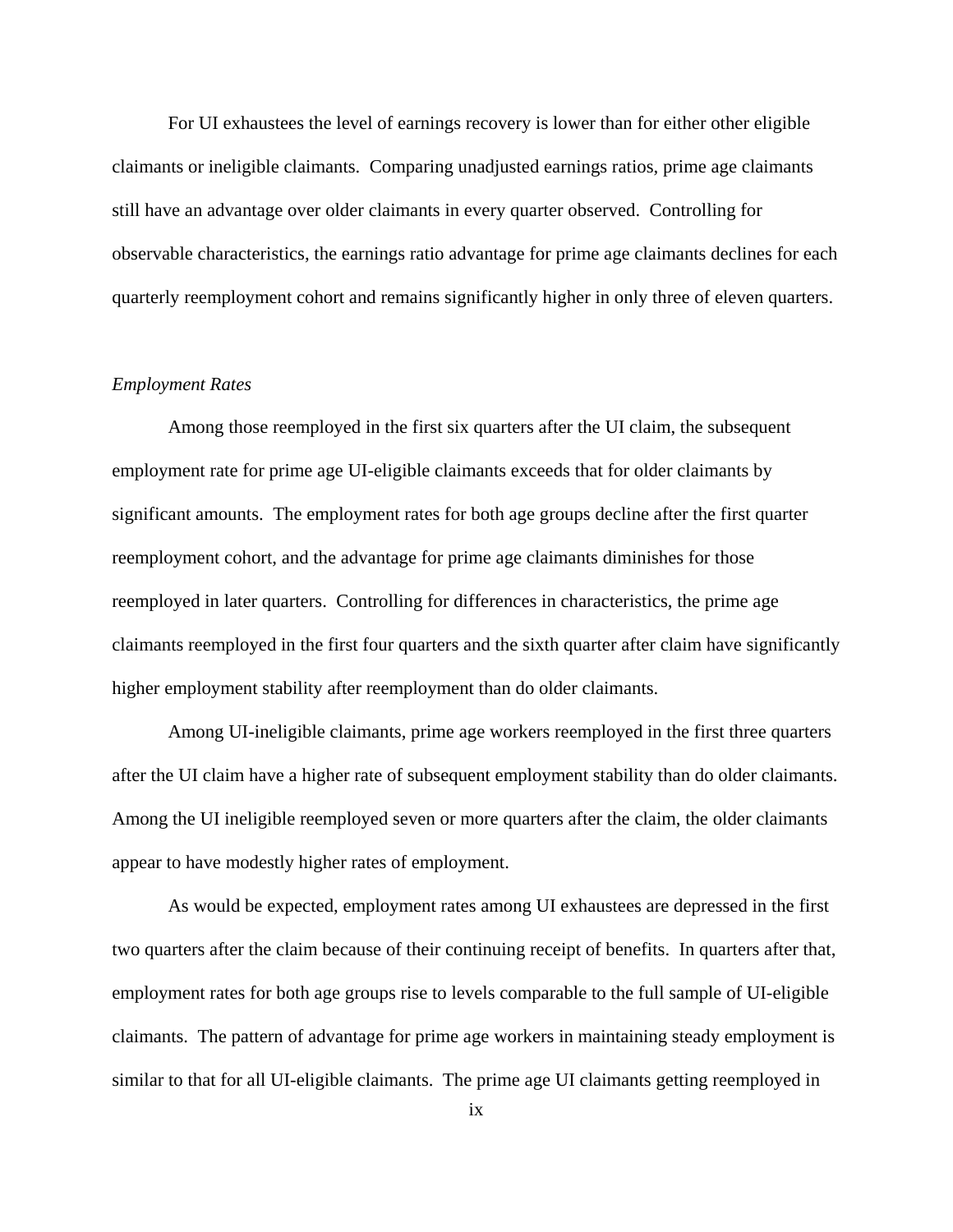the first six quarters after the UI claim have higher employment rates, and controlling for observable characteristics the differences are significant for all of the first six quarters except the fifth.

Prime age claimants have an advantage in the first five quarters after a UI claim. After the fifth quarter, the older claimants have relatively higher employment rates among the UIbenefit exhaustees and the UI-ineligible claimants.

#### *Job Tenure*

Older workers remain employed with their new employers at a significantly higher rate than prime age workers. Controlling for differences in observable characteristics in estimation, the advantage for older UI-eligible claimants ranges from 1.8 to 6.5 percentage points.

Older UI-ineligible claimants also achieve higher rates of job tenure within the observable period than do their prime age counterparts. The differences are not as large as for UI-eligible claimants, but older workers reemployed in the first six quarters after the UI claim have a statistically significant advantage in subsequent job tenure over their prime age counterparts.

For UI exhaustees, the same pattern of relative job tenure success is observed. Older UI exhaustees enjoy longer job tenure with their new employers after UI claims than do prime age claimants who exhaust UI entitlements. Controlling for observable characteristics, the advantage for older exhaustees ranges from 0.9 to 6.8 percentage points. The most meaningful results come during the first five quarters after the claim, when at least six quarters of subsequent employment are still observable. During this period the adjusted advantage in job tenure for

x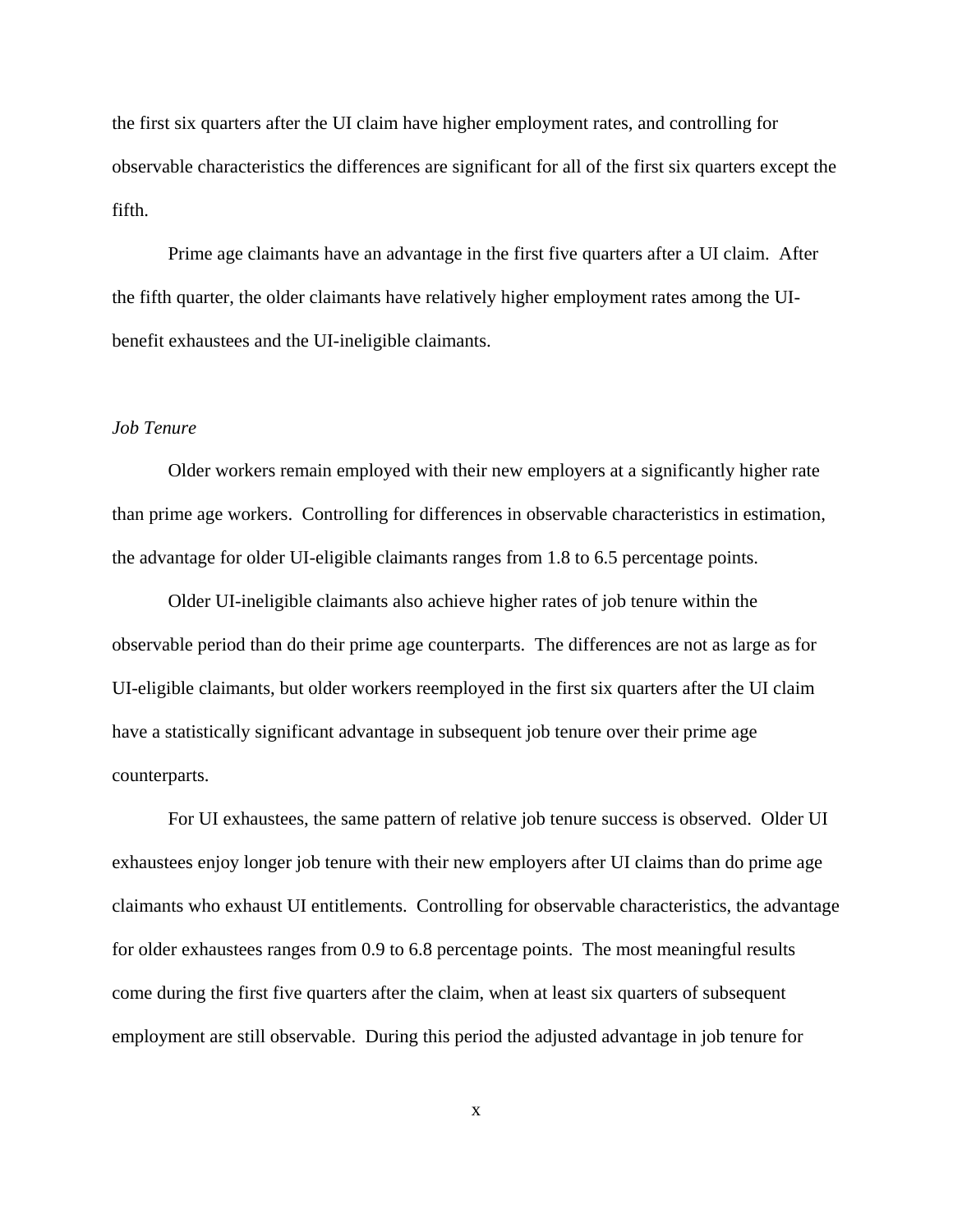older UI exhaustees is statistically significant and averages more than 5 percentage points higher than for prime age UI exhaustees.

Regarding overall stability of employment after a UI claim, prime age UI claimants return to more steady regular participation in the labor force, but older workers establish stronger employment bonds with their first employer after a UI claim.

#### *Contrasting Outcomes for UI Eligibles and Ineligibles*

UI-eligible claimants are more successful in all of our measures of labor market success than UI-ineligible claimants: They return to work at a higher rate in each of the first 11 calendar quarters after a UI claim, they have statistically significantly higher earnings replacement ratios, they remain employed at a higher rate after gaining reemployment, and they also remain employed with the major employer in the reemployment quarter longer.

#### *Early Return to Work*

A general theme in the results of all outcomes is that those who get reemployed sooner have better subsequent labor market success. We examined this question directly on a subsample of UI claimants reemployed in either the first or second quarter after the UI claim. We estimated a regression model explaining the subsequent employment rate for each individual. For each claimant in the sample, the variable measures the proportion of quarters employed since reemployment—including the quarter of reemployment. Our models control for personal characteristics and parameters of UI entitlements. Among those eligible for UI benefits, prime age claimants who get reemployed in the first quarter after their UI claim increase their employment rate by an average of 2.82 percentage points relative to those getting back to work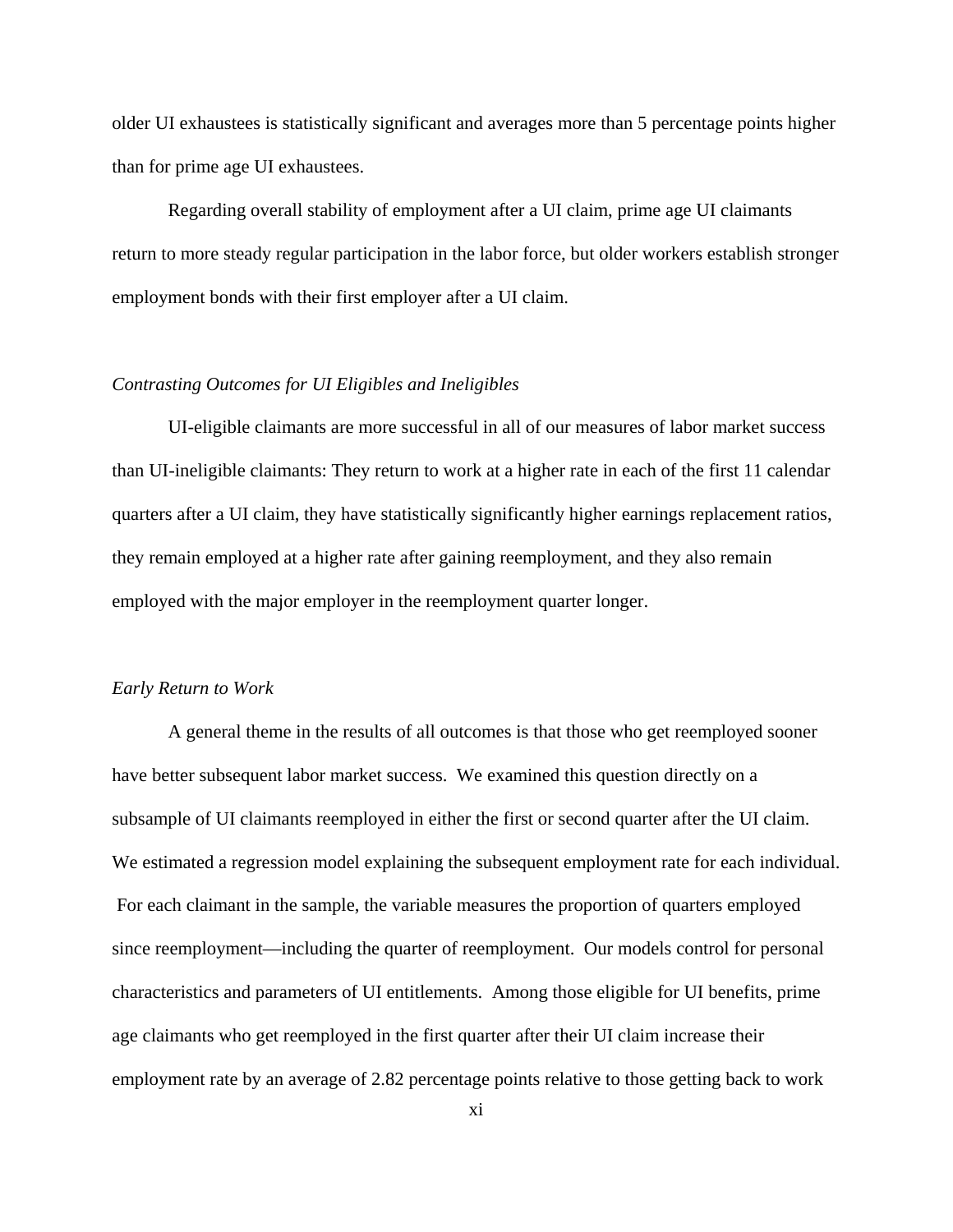in the second quarter after their claim. The similar impact estimate for older UI-eligible claimants is a 0.92-percentage-point gain in the employment rate.

#### *Summary*

A quick summary of the main findings is presented in Table A for the first four quarters after the UI claim on each outcome for all three claimant groups.

Compared to older UI-eligible claimants, prime age UI-eligible claimants have superior outcomes in terms of most measures of subsequent labor market success. They have higher reemployment rates, and after reemployment they enjoy higher earnings replacement and greater employment stability. Older UI-eligible claimants maintain longer steady employment with the major employer in their reemployment quarter.<sup>1</sup>

UI-ineligible claimants have lower gross rates of reemployment in each quarter after the UI claim than do eligible claimants. Still, reemployment rates for prime age claimants are higher than for older claimants. The same pattern of results by age emerges for employment rates after reemployment among UI claimants. Among UI-ineligible claimants, older workers maintain longer attachments to their major employer in the reemployment quarter, and older UI claimants manage to obtain earnings recovery that somewhat exceeds that achieved by prime age workers.

Because of the length of time they have been receiving benefits, UI exhaustees have particularly low gross reemployment rates in the first two quarters after a UI claim; however, the gross reemployment rate rises to become higher than that of other eligible claimants in subsequent quarters. Patterns of differential outcomes by age are comparable to the full sample

<sup>&</sup>lt;u>1</u>  $<sup>1</sup>$ Many UI claimants have received earnings from more than one employer in a calendar quarter. The major</sup> employer is defined as the employer in the quarter paying the greatest share of total quarterly earnings.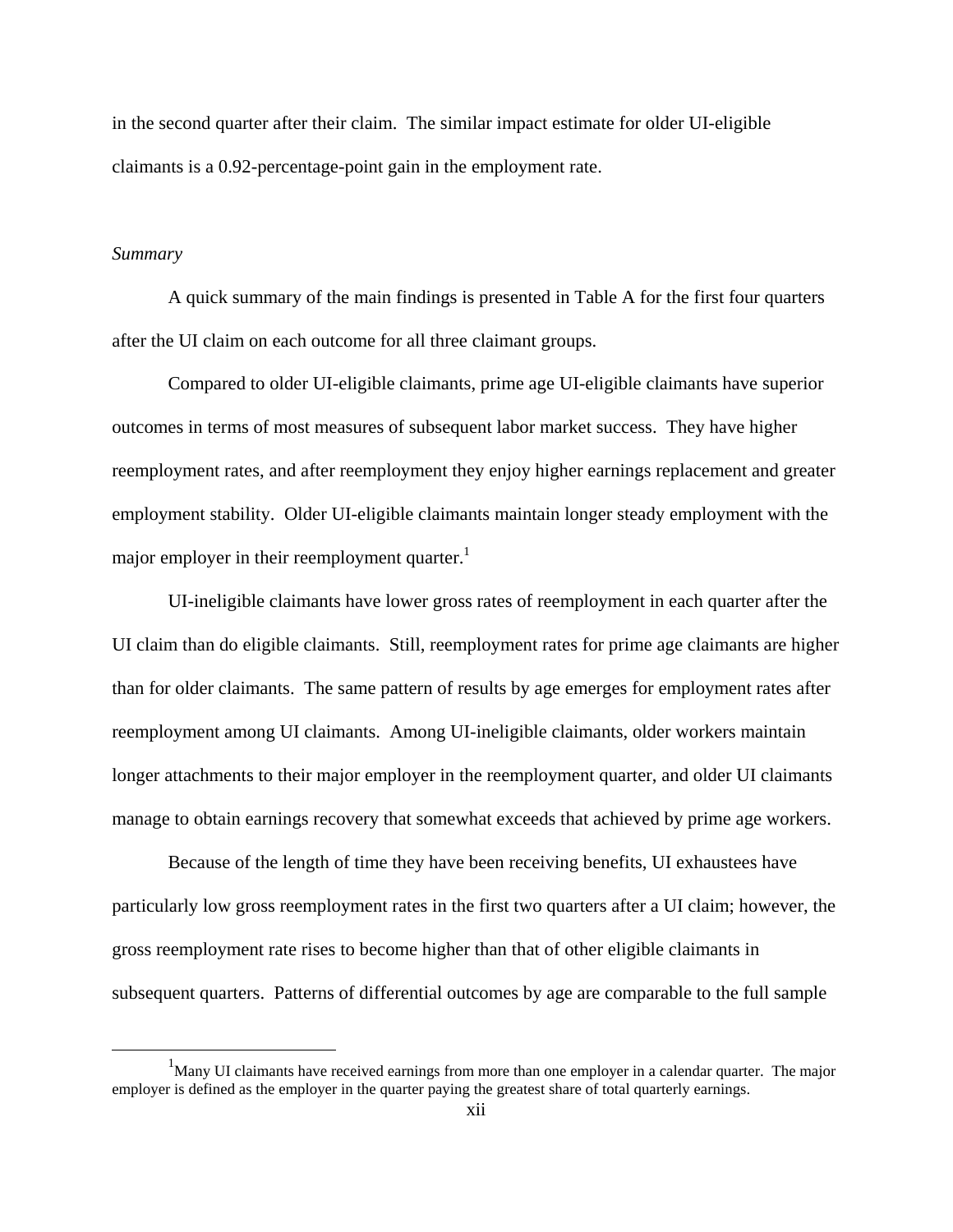of UI-eligible claimants. Prime age claimants have higher reemployment rates, higher earnings recovery, and higher employment rates following reemployment, and they have lower job tenure with the major employer following employment.

#### *Conclusion*

Among UI claimants in the administrative records of a major Midwestern state, compared to prime age counterparts, older UI claimants return to work at lower rates, are less successful at returning to prior earnings levels, and have lower employment rates in the near term after reemployment. These are the same qualitative results that emerged in earlier studies of older workers that were based on general survey data on dislocated workers (Farber, Haltiwanger, and Abraham 1997; Chan and Stevens 2001).

One finding not reported in the related literature is that older workers who do gain reemployment after an involuntary job separation maintain better attachment to their new employers than do their prime age counterparts.<sup>2</sup> This result obtains for all three subsamples of UI claimants: benefit eligible, benefit ineligible and exhaustees of benefit entitlements. The longer employer attachments observed suggest that prospective employers can benefit from hiring older workers.

The relative advantage for prime age UI claimants over older claimants in reemployment, earnings recovery, and subsequent employment is greatest in the first year after the claim for benefits. There is also evidence that those who get back to work in the very first quarter after a UI claim have higher subsequent employment rates than those getting back to work only one

 $\frac{1}{2}$ <sup>2</sup>UI-eligible claimants must have been involuntarily separated from their prior employers, and some of the UI-ineligible claimants may also have been involuntarily separated while failing to qualify for UI benefits because of inadequate levels of prior earnings to be insured against joblessness.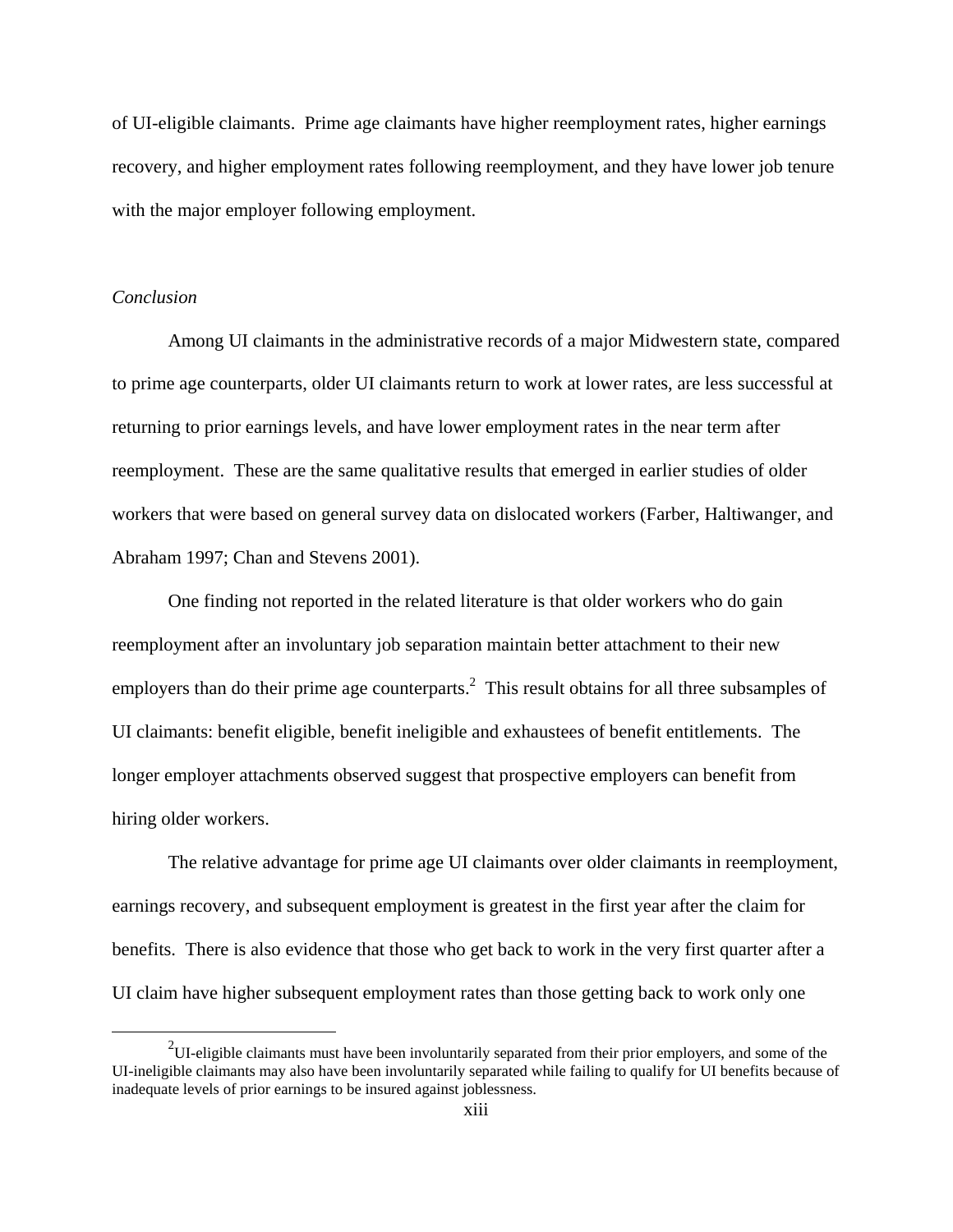quarter later. Controlling for observable factors, the advantage for prime age workers may be as large as 4 percentage points in the near-term employment rate and as large as 1 percentage point for older workers.

At least two important lessons emerge from this research. First, employers on the demand side of the labor market should be aware when filling their staffing needs of the reliability and loyalty offered by older workers. Second, public employment policy-makers facilitating labor supply should see these results as further evidence that getting dislocated workers back to work quickly can improve their labor market success for the foreseeable future: Early reemployment pays big dividends.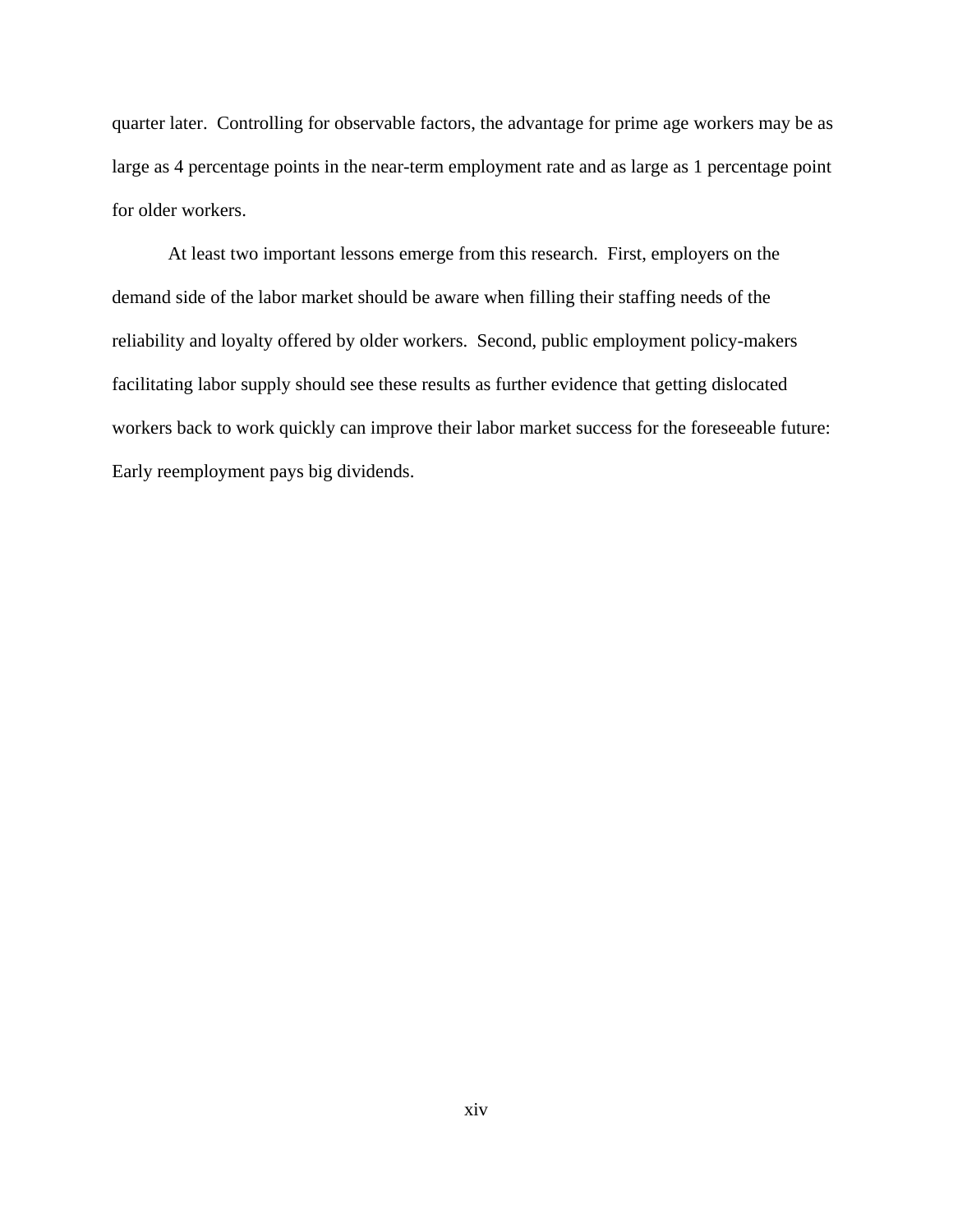|                   | Quarters              | UI Eligible       |                     | UI Ineligible     |                     | <b>UI</b> Exhaustee |                     |
|-------------------|-----------------------|-------------------|---------------------|-------------------|---------------------|---------------------|---------------------|
| Outcome           | after the UI<br>Claim | Prime Age<br>Mean | Older<br>Difference | Prime Age<br>Mean | Older<br>Difference | Prime Age<br>Mean   | Older<br>Difference |
|                   |                       | 0.676             | $-0.019**$          | 0.620             | $-0.048**$          | 0.326               | $-0.004$            |
|                   | $\overline{2}$        | 0.405             | $-0.032**$          | 0.286             | $-0.037**$          | 0.271               | $-0.020**$          |
| Reemployment      | 3                     | 0.267             | $-0.032**$          | 0.189             | $-0.032**$          | 0.295               | $-0.035**$          |
| Rate              | 4                     | 0.206             | $-0.032**$          | 0.128             | $-0.021**$          | 0.243               | $-0.039**$          |
|                   |                       | 1.085             | $-0.009$            | 1.329             | $0.123*$            | 0.810               | $-0.005$            |
|                   | $\overline{2}$        | 1.071             | $-0.042**$          | 1.269             | 0.025               | 0.970               | $-0.051*$           |
| <b>Earnings</b>   | 3                     | 0.912             | $-0.058*$           | 1.236             | 0.057               | 0.904               | $-0.064*$           |
| <b>Recovery</b>   | 4                     | 0.841             | $-0.043$            | 1.201             | 0.100               | 0.824               | $-0.035$            |
|                   |                       | 0.865             | $-0.056**$          | 0.791             | $-0.035**$          | 0.672               | $-0.075**$          |
|                   | $\overline{2}$        | 0.793             | $-0.041**$          | 0.728             | $-0.058**$          | 0.763               | $-0.053**$          |
| <b>Employment</b> | 3                     | 0.777             | $-0.040**$          | 0.681             | $-0.078**$          | 0.787               | $-0.038**$          |
| Rate              | 4                     | 0.763             | $-0.032**$          | 0.684             | $-0.056*$           | 0.770               | $-0.027**$          |
|                   |                       | 0.598             | $0.050**$           | 0.417             | $0.106**$           | 0.266               | $0.063**$           |
|                   | $\overline{2}$        | 0.557             | $0.060**$           | 0.434             | $0.091**$           | 0.435               | $0.053**$           |
| Job               | 3                     | 0.486             | $0.065**$           | .0462             | $0.094**$           | 0.472               | $0.068**$           |
| <b>Tenure</b>     | 4                     | 0.507             | $0.047**$           | 0.493             | 0.022               | 0.501               | $0.047**$           |

**Table A. Prime Age Means and Older Differences by UI Claimant Group** 

\* (\*\*) Statistically significant in a two-tailed test at the 90 percent (95 percent)confidence level.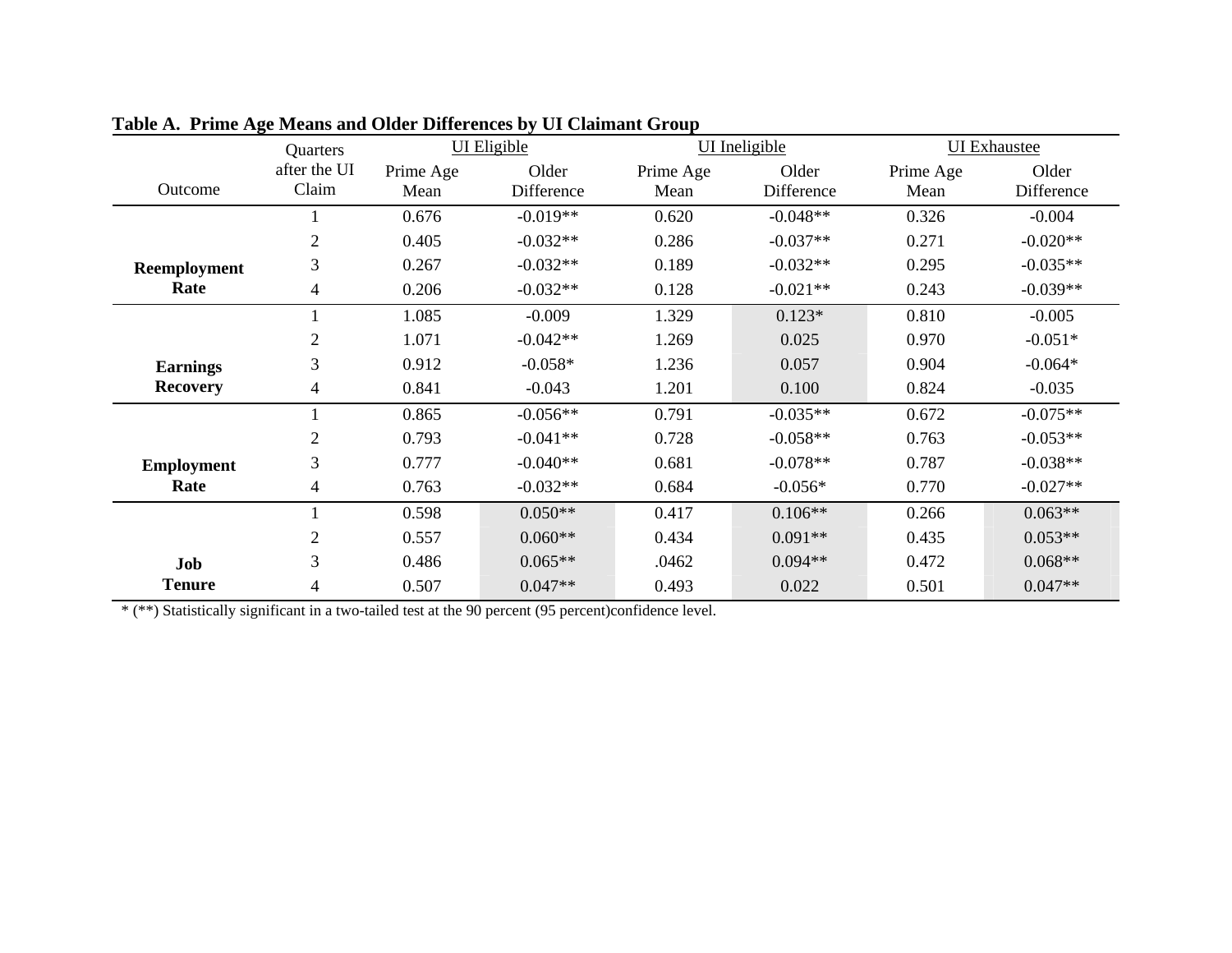#### **1. INTRODUCTION**

In recent years an increasing proportion of older workers have suffered involuntary job loss (Farber, Haltiwanger, and Abraham 1997, p. 59). Prime age workers experience a disproportionately large share of job layoffs. However, after being laid off, older workers have relatively more difficulty gaining reemployment and recovering to their former earnings level (Chan and Stevens 2001, p. 484). The greater earnings decline among older job losers has been attributed to their longer job tenure and higher earnings before separation (Kuhn and Sweetman 1999, p. 671–672). This paper investigates reemployment and earnings patterns following a claim for unemployment insurance (UI) benefits by older workers. This sheds light on the role of UI in adjustment to involuntary unemployment for older workers relative to prime age workers.

Although they experience greater earnings declines, older workers are more likely to qualify for UI and to draw more benefits during jobless periods (O'Leary and Wandner 2001, p. 87). The shares of older workers among the labor force, the total unemployed, and the insured unemployed in the United States for 2002 are reported in Table 1. The figures are based on monthly averages for the year and indicate that those aged 45 years and over made up one-third of the labor force, encompassed only one-quarter of those experiencing unemployment, but included two-fifths of all UI beneficiaries. The national average numbers suggest that older workers shoulder a proportionately smaller share of the unemployment burden and enjoy a higher than average chance of receiving UI compensation while jobless and seeking work.

UI provides temporary partial-wage replacement to active job seekers who are involuntarily out of work. For older workers, UI is an important source of income security and a potential influence on work and retirement incentives. Using data on UI claimants in a large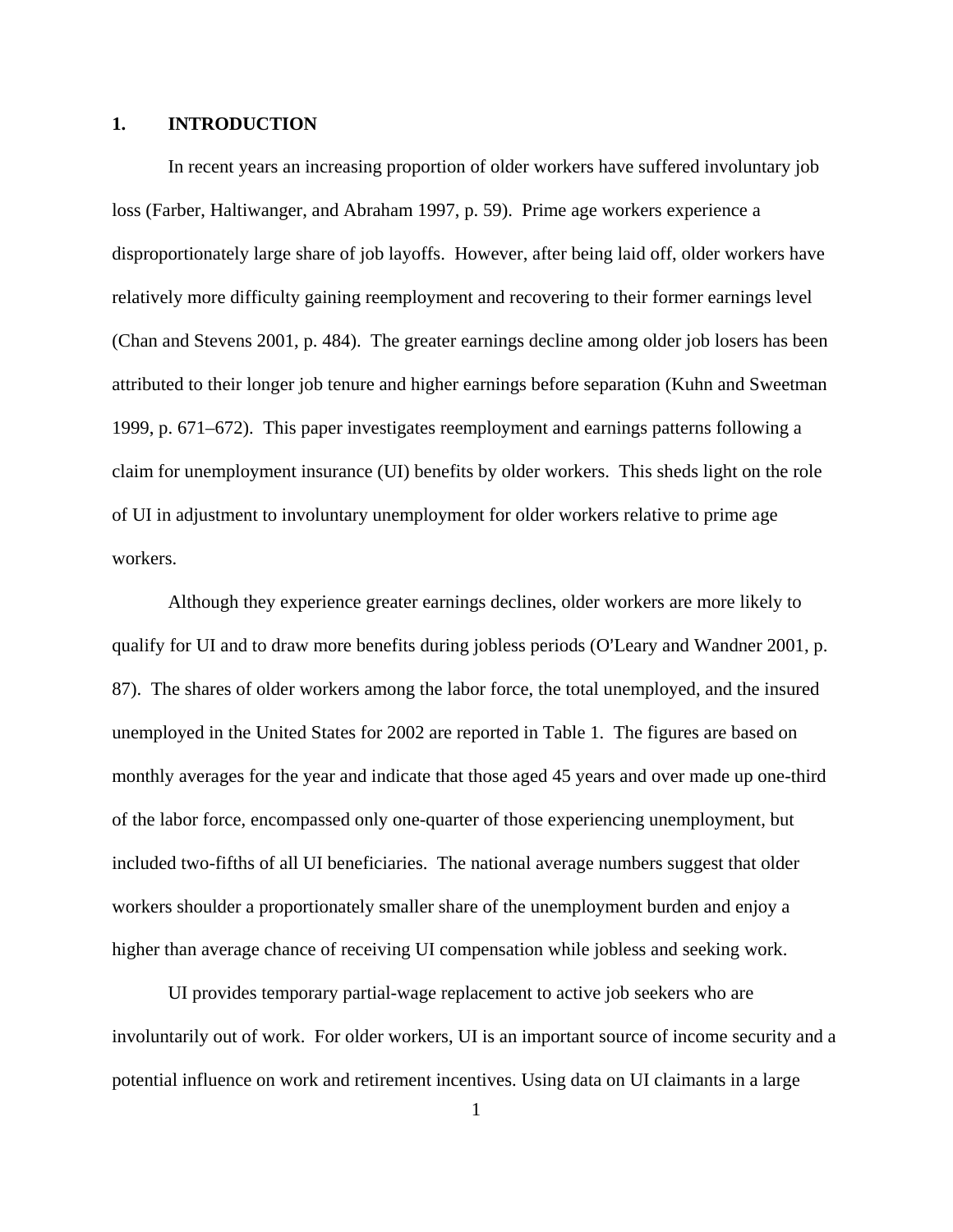industrialized Midwestern state, we examine patterns of reemployment, earnings, and employment stability following job loss. These data have been compiled for use by partners in Administrative Data Research and Evaluation (ADARE) Consortium supported by the U.S. Department of Labor. Starting from administrative records that provide a census of all UI claimants, we compare the experience of older workers aged 50 years and over with prime age workers aged 30 to 49 following a claim for UI benefits during the labor market contraction in 2001.

This paper proceeds by describing our sample of UI claimants for analysis and comparing the characteristics of subsamples of UI eligibles, UI ineligibles, and UI exhaustees. We look at differences across older and prime age age groups within each of the three subsamples. We then present an overview of our methodology for analysis of reemployment, earnings, and employment stability. In Section Four we examine contrasting patterns of reemployment. Section Five presents results about earnings recovery, and Section Six reports on employment stability as measured by the observable job tenure with a post-UI claim employer. To put the differential findings by age into perspective, Section Seven provides a quick examination of reemployment, earnings, and employment stability between UI-eligible and -ineligible claimants. The final section offers a summary and conclusion.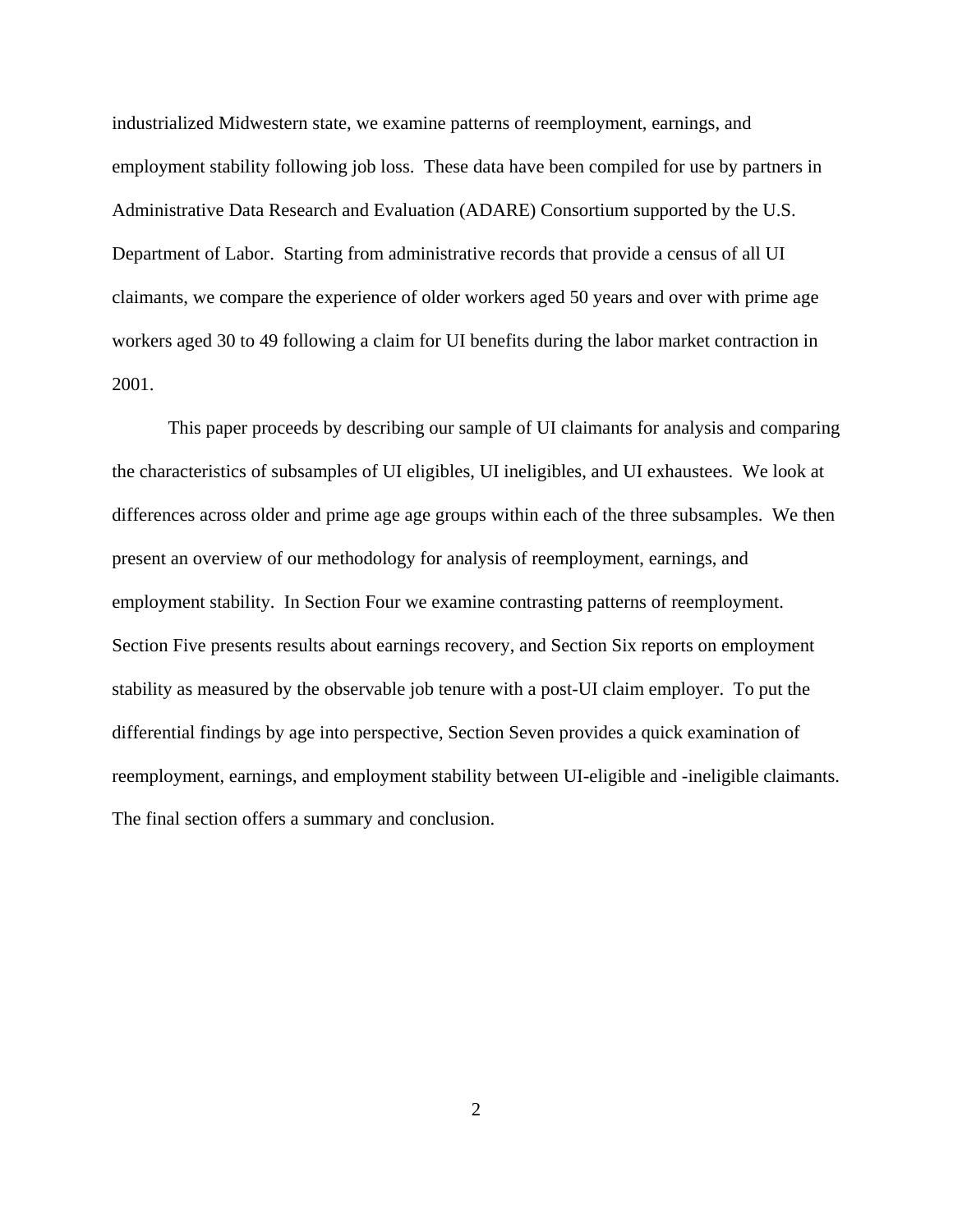#### **2. SAMPLES FOR ANALYSIS**

Starting from administrative records that provide a census of all UI claimants, we selected a sample of claimants aged 30 and over so as to compare the experience following a job separation of older workers aged 50 years and over with prime age workers aged 30 to 49. Our sample for analysis is based on UI claims in a major industrial Midwestern state during the labor market contraction in 2001.

Our full sample includes 329,935 UI claimants aged 30 and over, of whom 28.1 percent are aged 50 or older. Table 2 summarizes the composition of our sample in terms of UI eligibility and exhaustion of UI entitlement for benefit years started in calendar year 2001. Overall, 83.6 percent of claimants were UI eligible, and 29.5 percent of eligible claimants exhausted their initial entitlement of regular UI benefits. Older claimants had an appreciably higher rate of UI benefit eligibility (88.7 percent compared to 81.7 percent for prime age claimants), but among UI-eligible claimants older workers exhausted benefit entitlements at about the same rate as prime age claimants (29.8 percent compared to 29.4 percent for prime age claimants).

The means of outcome variables and claimant characteristics for our three analysis samples are summarized in Table 3. The first three rows in the table are common UI outcomes measured over the benefit year: weeks of UI benefits drawn, the fraction of UI entitlement used, and the proportion drawing their full monetary entitlement—the UI benefit exhaustion rate. Among those eligible for UI, there are no appreciable differences between older and prime age UI claimants in terms of UI weeks drawn or the rate of exhausting UI benefit entitlements. Neither are there significant differences for the two age groups from the overall mean of 14.9 weeks of UI drawn in the benefit year and 58.2 percent of entitled benefits drawn. The mean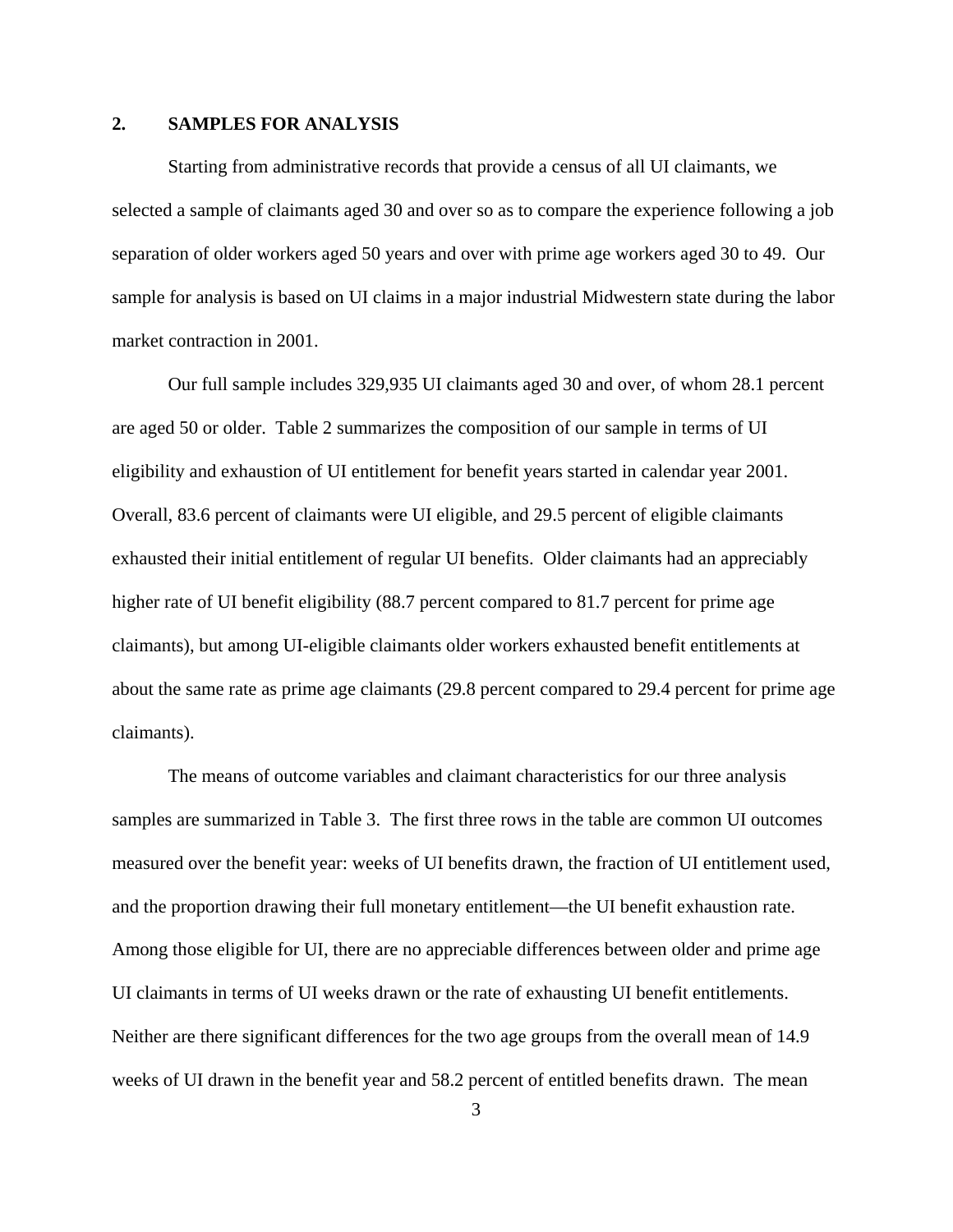duration of UI weeks drawn by older and prime age exhaustees of regular UI benefits was not significantly different: being 25.7 weeks for older claimants and 25.6 weeks for prime age claimants. The maximum duration of regular UI benefits is 26 weeks.

Among UI eligibles, there is virtually no difference between older and prime age claimants in terms of the new U.S. Department of Labor performance indicator for reemployment. Checking for the presence of earnings in quarterly UI wage records in the quarter after the benefit year begin date (BYB), we find that 67.5 percent of older claimants and 67.6 percent of prime age claimants show earnings as evidence of reemployment.<sup>3</sup> Naturally, UI benefit exhaustees have a lower rate of being employed one quarter after the quarter of the BYB. Furthermore, ineligible UI claimants are less successful at gaining reemployment than are UIeligible claimants. A difference across the age groups exists in terms of reemployment among both UI ineligibles and benefit exhaustees. For both groups, a smaller share of the older group gains reemployment relative to the prime age group.

The similarities in outcomes between older and prime age UI-eligible claimants occur despite significant differences between the two groups in terms of some measurable characteristics. Older eligible claimants are more likely to be white and to have a lower level of educational attainment than prime age claimants. Older workers also had significantly higher levels of prior earnings: their income in the base period—the 12 months before claiming unemployment benefits—was nearly \$7,000 higher. $4$ 

 $\frac{1}{3}$ <sup>3</sup> Like the performance indicator we use earnings as evidence of employment. Since earnings in the UI claim quarter could lie before or after the claim, we start checking employment in the calendar quarter after the claim.

 $^{4}$ The UI program base period for earnings is the first four of the five completed calendar quarters immediately preceding the quarter of the UI claim for benefits. The level of base period earnings is a measure of the degree of labor force attachment and a prime factor in determining eligibility for UI benefits.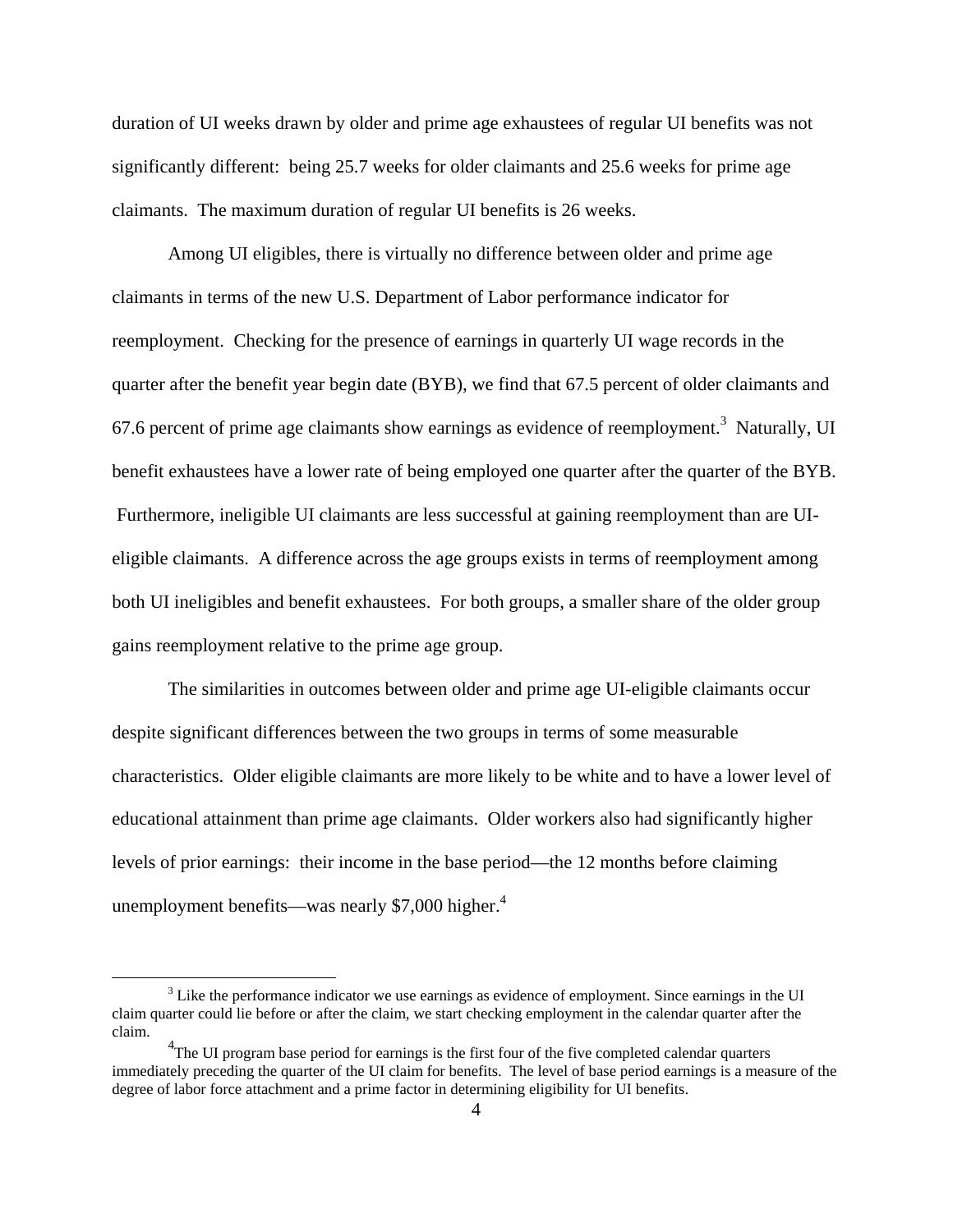In terms of UI program entitlements among eligible claimants, the mean entitled duration was 25.8 weeks for both older and prime age groups, the average weekly benefit amount (WBA) was \$5 higher for older claimants at \$277, the percentage at the state WBA maximum was 3.4 percentage points higher for prime age claimants, and the percentage exempt from job search was 5.9 percent higher for older claimants.<sup>5</sup>

Claimants not eligible for UI benefits are somewhat more likely to be younger, female, nonwhite, less educated, and to have lower base period earnings than UI-eligible claimants. Compared to all eligible claimants, UI benefit exhaustees are more likely to be female, nonwhite, more educated, and to have moderately lower base-period earnings.

 $\frac{1}{5}$  $<sup>5</sup>$ Most UI claimants must register for active job search with the state employment service to maintain</sup> continuing eligibility for UI. Exemptions from registration include claimants designated by their employer as being on a fixed-term layoff awaiting recall to a prior job, union members who get job referrals from union hiring halls, and participants in job training approved by the state employment commissioner (O'Leary 2006).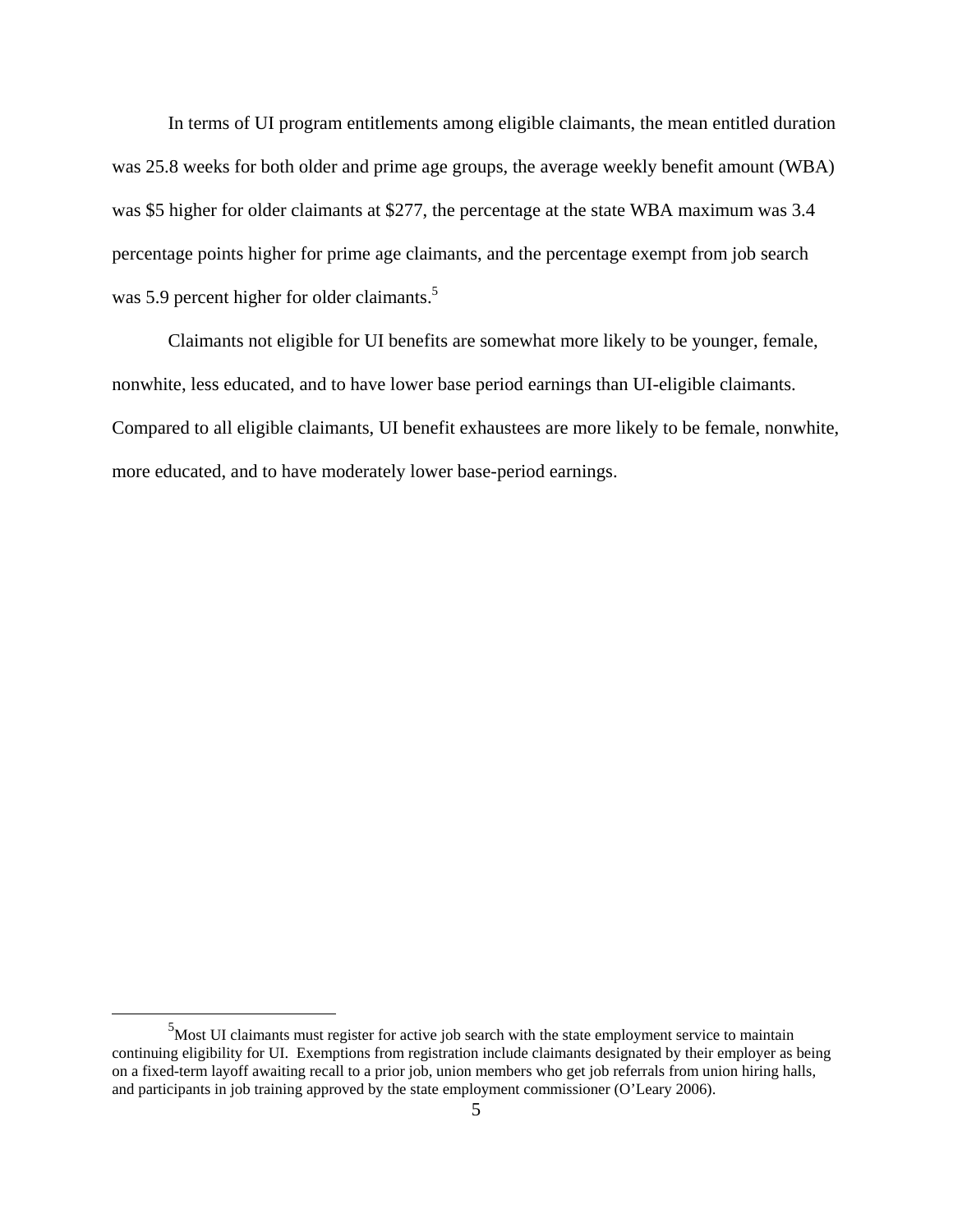#### **3. BACKGROUND**

Earnings impacts of involuntary job loss for the average worker have been estimated to be on the order of one-quarter of his or her prior earnings levels (Jacobson, Lalonde, and Sullivan 1993). We also know that peak life-cycle earnings tend to occur around the age of 50 (Heckman 1974). As workers age, the work-leisure decision increasingly includes the option of retirement. As they approach retirement age, it is common for them to work reduced hours on the career job or to migrate to a "bridge" job as a step in the transition toward full retirement out of the labor market (Quinn 1999).

If involuntary job separation means the career job is no longer available, the shift to another job involves the loss of firm-specific human capital and, most likely, lower earnings potential. The shift to another job can also involve a change in occupations and further loss in value of accumulated occupation-specific human capital. For members of industrial unions, reemployment in new industries may mean the loss of union rents in earnings.

As people approach the end of their working years they also tend to be reaching lifetime peak levels of asset accumulation. Furthermore, as their age approaches 60 years, the potential to make withdrawals from 401k retirement accounts without penalty arrives. In their mid to late 60s full Social Security entitlements become available, and during their 70th year compulsory withdrawals from pretax retirement savings accounts must begin. All of these events make it easier for older workers to transition into bridge jobs or full retirement.

Receipt of UI benefits tends to increase the duration of jobless spells (Decker 1997, p. 285–298). The maximum entitled duration of regular UI benefits in nearly all states is 26 weeks, and typically about one-third of beneficiaries exhaust their benefit entitlement. For older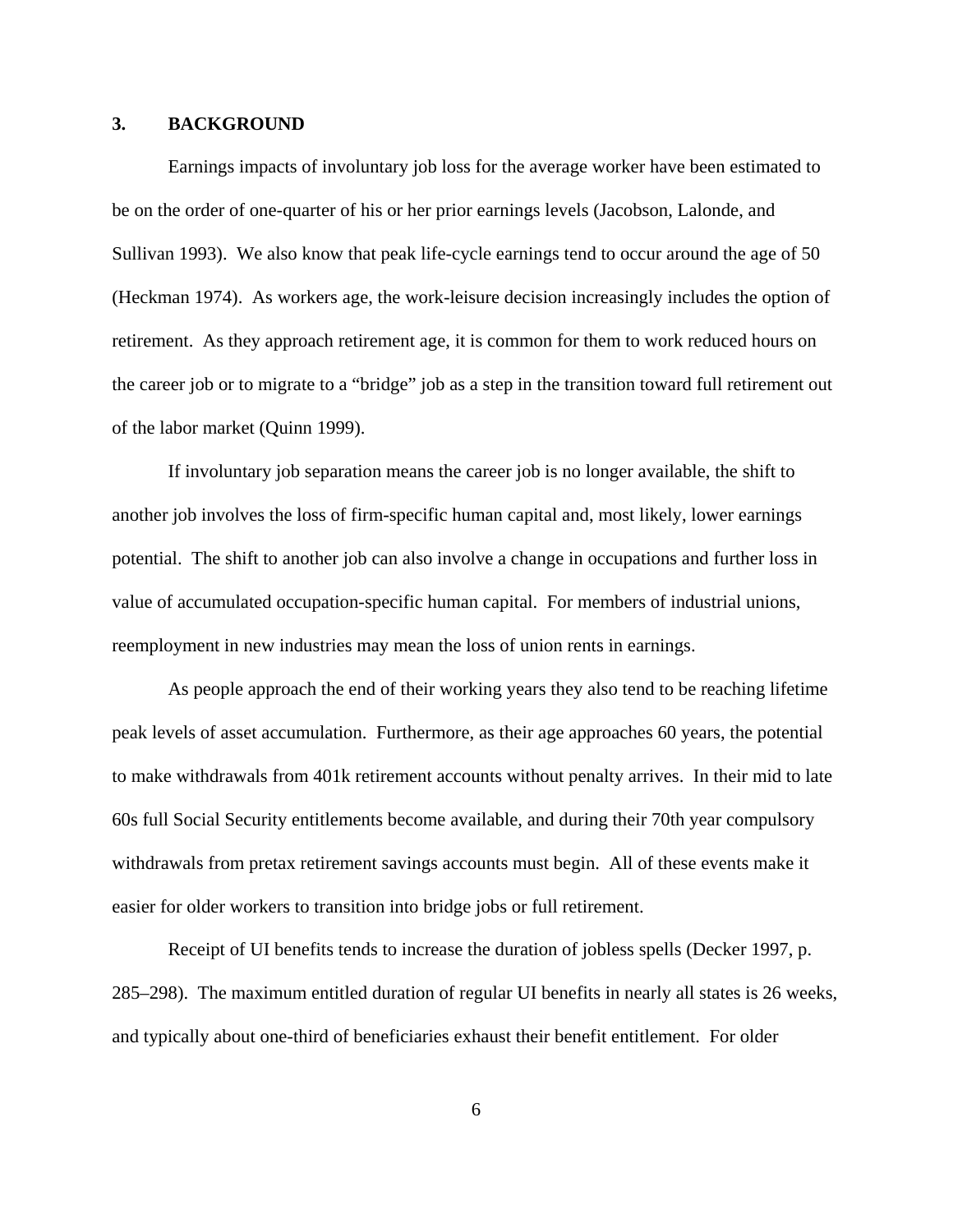workers UI benefits could act as additional severance income, easing the transition to a bridge job or to full retirement.

In this paper we contrast the post–UI claim experience for three types of older and prime age claimants: UI eligible, UI ineligible, and UI exhaustees. Dividing the sample in this way illuminates the influence of UI on return to work among older workers. We examine differences in rates of reemployment, reemployment earnings, and employment stability between older and prime age UI claimants.

Given the greater range of post–job separation options for older workers, we expect that reemployment rates would be somewhat lower for older workers and that UI benefit eligibility would reinforce these lower reemployment rates for older workers.

Furthermore, given the higher levels of pre-UI claim earnings for older workers, we expect that older workers will suffer larger relative earnings declines upon reemployment following an involuntary job separation.

Among those who do gain reemployment following a UI claim, theory does not guide us as to whether older or prime age claimants will experience greater job stability in new jobs. It may be the case that older workers, having accumulated more general human capital, could more easily adapt to new working situations. If this is true, older workers may be more stable in new jobs, but this is an empirical question.

7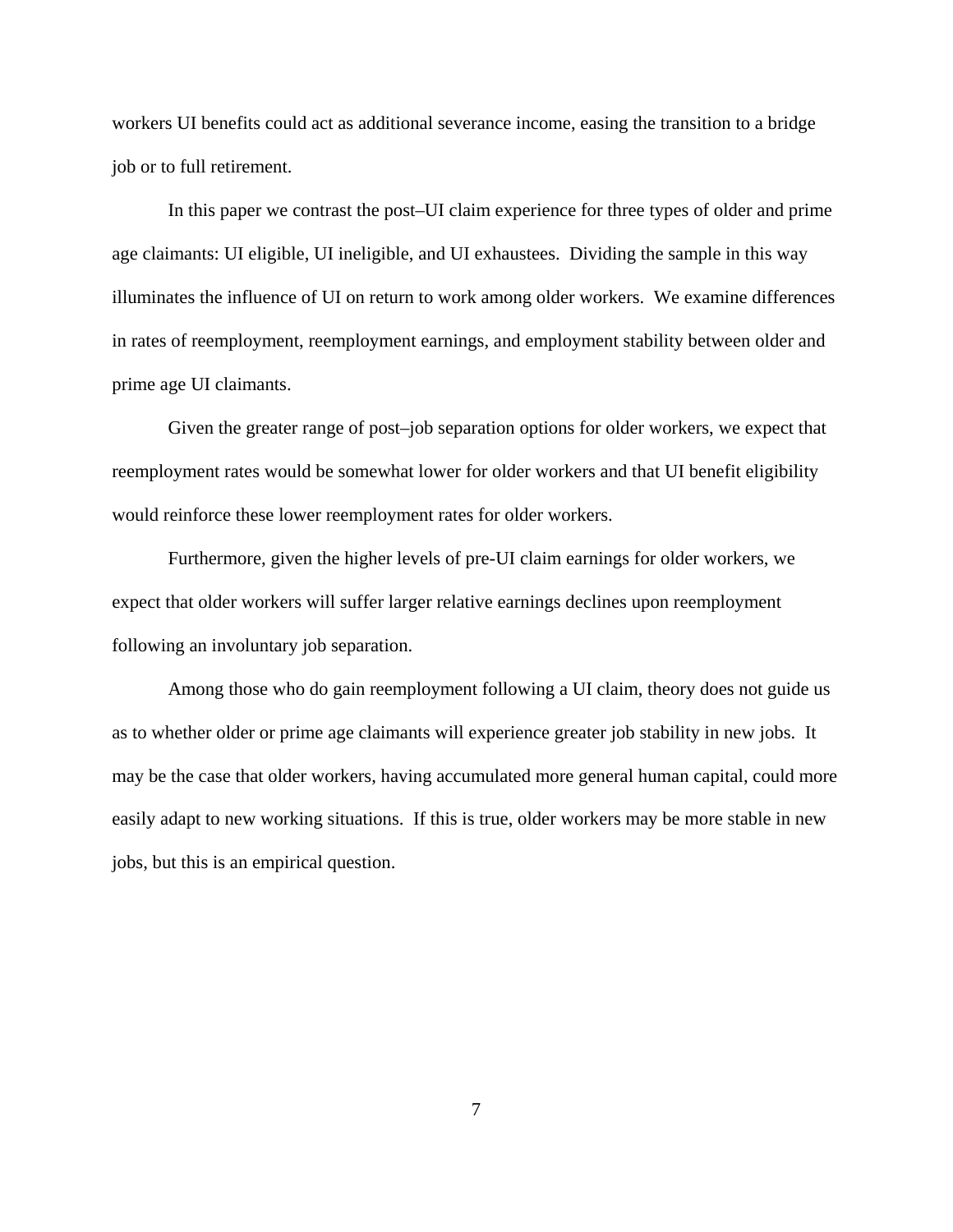### **4. EMPIRICAL STRATEGY**

With a full year of UI claims inflow for a major midwest industrial state, we have a wealth of data with which to inform our view of employment, earnings, and employment stability. Our data includes quarterly earnings records for each UI claimant provided by employers to the state employment security agency. The data includes at least six quarters preceding the quarter of UI claim and at least eleven quarters after the claim for all claimants in our analysis sample. We examine the earnings data directly and use earnings data as evidence of employment in a quarter. <sup>6</sup> Among those eligible for benefits, the duration of UI receipt could be used as an indirect measure of jobless duration, but that measure is not available for UI-ineligible claimants.<sup>7</sup>

We examine reemployment rates, earnings, and subsequent employment stability in sequence, using similar empirical strategies for each. We begin by tabulating the rate of firsttime reemployment observed in each quarter after the calendar quarter of UI benefit claim. We then perform unadjusted tests for differences in mean values of outcomes across the subgroups of interest. In doing this we present mean values of outcome variables (*x*) for older (o) and prime age (p) groups. Differences are computed as:

(1)  $E(x<sub>o</sub>) − E(x<sub>p</sub>)$ ,

 $\begin{array}{c|c}\n\hline\n\end{array}$  $<sup>6</sup>$ Any positive level of earnings reported for the quarter is taken as evidence of employment in that quarter.</sup> Our results were virtually unchanged when we tried an alternative threshold of \$100 in earnings for the quarter—the Social Security Administration's definition of insured employment.

 $7$ Quarterly earnings are a direct measure of reemployment, observable for all UI claimants regardless of UI eligibility. The great majority of earned income in the United States is captured in wage records, since 99 percent of employers are covered by UI. Only a small percentage of UI claimants apply for benefits while still working.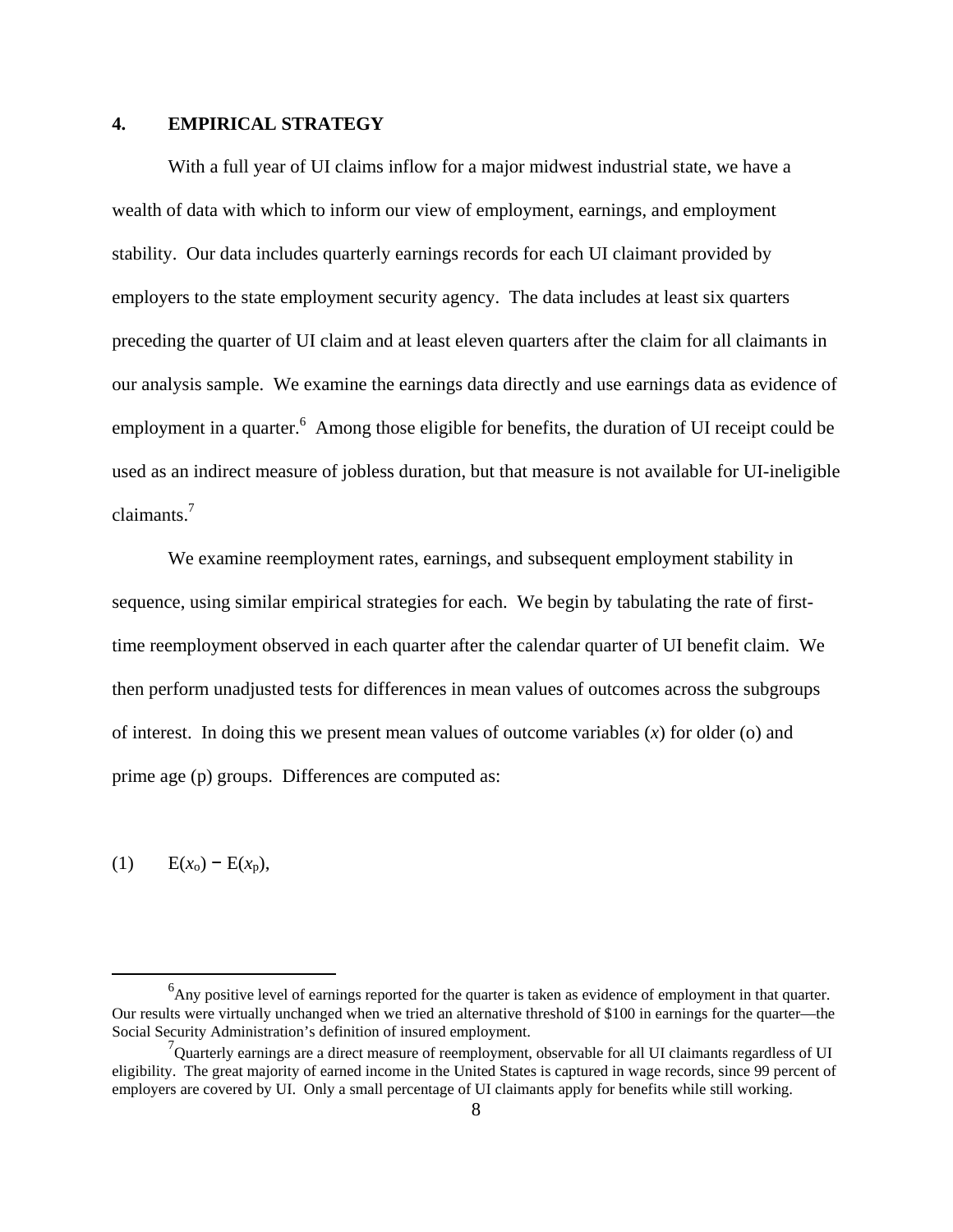where E is the expectation operator yielding means of the random variables, *x* is an outcome of interest, and the index o denotes the sample of older UI claimants while p denotes the sample of prime age claimants. Tests of significance are done using t-statistics on the difference in means.

The result of the computation stated in Equation (1) is equivalent to the slope coefficient estimated by ordinary least squares (OLS) applied to a simple bivariate regression model. That is, program impacts can be estimated by running the OLS model,

(2) 
$$
x_i = a_0 + a_1O_i + u_i
$$
,

on a pooled sample of older and prime age claimants, where x is the outcome of interest,  $a_1$  is the difference in the outcome for the older claimants,  $a_0$  is the mean value of the outcome for prime age claimants,  $O$  is a dummy variable with a value of 1 for older UI claimants and 0 otherwise,  $u_i$ is a normally distributed mean zero error term, and i is an index denoting individuals in either the prime age or older samples. Tests for significance of differences are simply t-tests on the parameter a<sub>1</sub>.

Since older and prime age UI claimants differ significantly in terms of observable characteristics, it would not be surprising to observe different labor market outcomes across the groups. That is, observed outcomes may differ by age because of characteristics associated with age, rather than because of the difference in age alone. To remove the influence of covariates when comparing outcomes for the two different age groups, Equation (2) may be augmented by a set of variables representing n observable characteristics,  $z_k$  ( $k = 1, ..., n$ ). To estimate the difference between older and prime age UI claimants, controlling for characteristics, we can run the following multivariate regression model,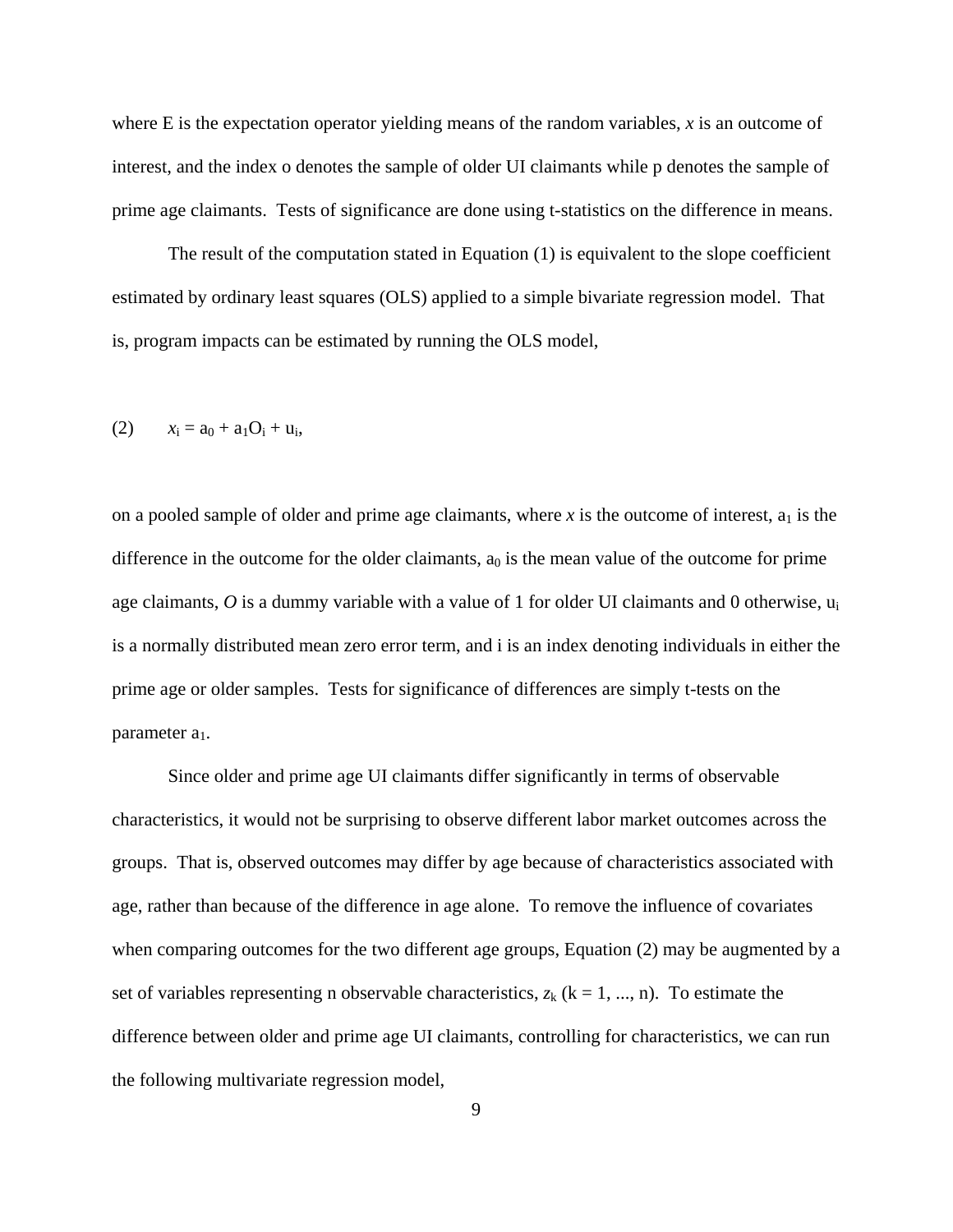(3) 
$$
x_i = a_0 + a_1O_i + b_1z_{1i} + b_2z_{2i} + ... + b_nz_{ni} + u_i
$$

by ordinary least squares (OLS) on the pooled sample of older and prime age UI claimants. Our list of covariates  $z_i$  includes variables that can affect the decision of older workers to return to work, such as the presence of income from private pensions, severance pay, vacation pay, social security, or other sources of income affecting UI benefit entitlement.<sup>8</sup> The method of Equation (3) yields differences adjusted for observable characteristics.

Since the main dependent variable of interest—proportion returning to work—is a fraction between zero and one, the regression model predicts the probability of re-employment. The OLS estimation is a linear probability model, which may yield biased estimates. OLS estimates may be biased since the range of variation in the dependent variable is constrained to the zero-one interval. Maddala (1982, pp. 22–27) suggests using the logit estimator in such cases:

### (4)  $x_i = f(O_i, z_{1i}, \ldots, z_{ni}, u_i; B),$

 <sup>8</sup> <sup>8</sup>Control variables  $z_i$  in our models are as follows: county unemployment rate in the quarter of UI claim, the change in the county unemployment rate (the rate in the UI claim quarter minus the rate in the prior quarter), indicator for older claimant (age 50–65), indicator for sex (male  $= 1$ ), race indicators (six categories), education indicators (four categories), UI base period earnings (earnings in the first four of the five calendar quarters preceding the quarter of the UI claim), the number of employers in UI earnings base period, the UI weekly benefit amount (WBA), an indicator for the individual WBA value being at the state allowed maximum of \$289, entitled weeks of UI compensation (maximum 26 weeks), job search–exempt (principally on stand-by awaiting employer recall or a member of a union hiring hall), indicators for benefit year begin (BYB) date in each of four calendar quarters, indicator variable for "has dependents," indicator for "has a handicap," indicator for "deductions made from UI for severance pay," indicator for "deductions made for vacation pay," indicator for "deductions made for company pension income," indicator for "deductions made for social security benefit income," indicator for "deductions made for other reasons," indicators for "prior industry of employment (21 NAICS groups)," indicators for "county of residence," and a set of indicator variables for residence in neighboring states.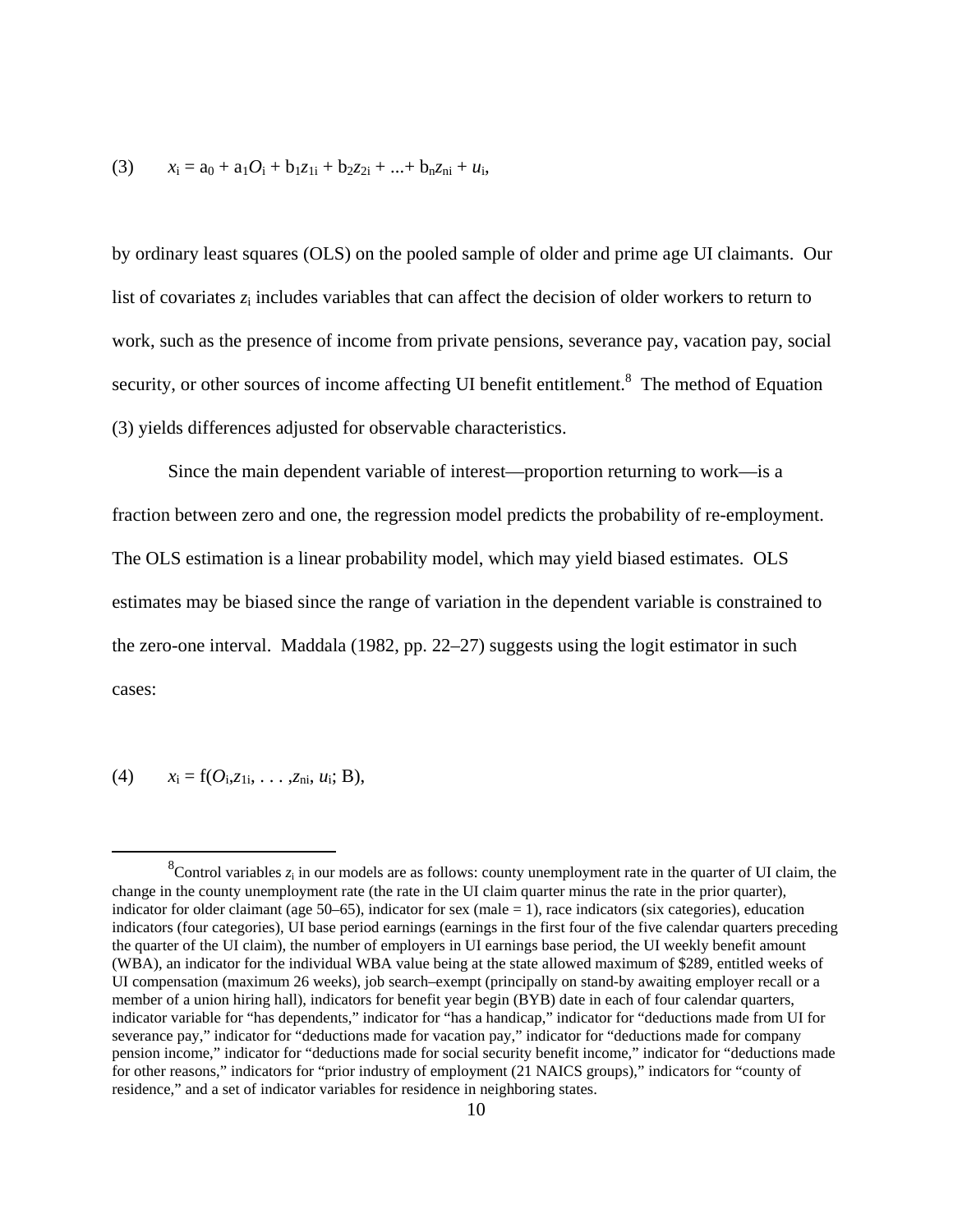where B is a vector of regression model parameters, and the error term  $u_i$  is assumed to vary according to the logistic distribution. The problem of bias in estimation is usually most severe when the bulk of probability clusters at one or the other extreme of the zero-one interval. Since reemployment probabilities for prime age and older UI claimants generally range from about 40 to 80 percent, the limited range of the dependent variable is not a likely source of severe bias in estimating parameters by OLS. Nonetheless, we present estimates of the difference in outcomes estimated by all three methods outlined: simple unadjusted, OLS regression adjusted, and logit regression adjusted.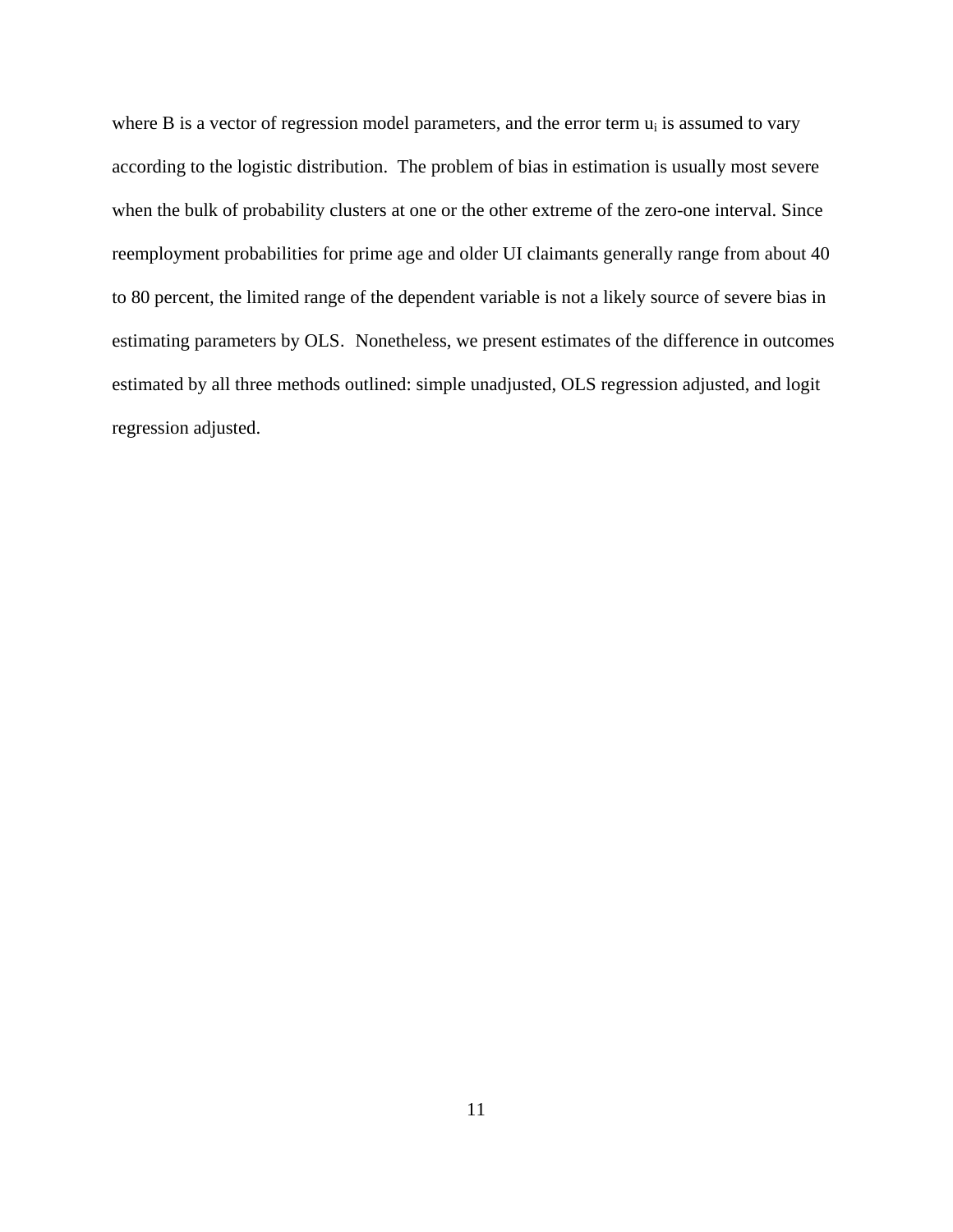#### **5. REEMPLOYMENT RATES**

To examine the quarterly time pattern of reemployment after a UI claim, we compute the ratio of those who gain reemployment for the first time in a quarter to the UI claimants yet to return to work. This concept is called a conditional hazard rate to reemployment, or the exit rate from joblessness. Denoting time zero  $(t = 0)$  as the quarter of UI claim, and  $r_t$  as the number of period t claimants yet to have earnings at the start of quarter t, then h(t) is the conditional reemployment hazard rate in quarter t,

(5) 
$$
h(t) = (r_t - r_{t+1})/r_t
$$
.

The hazard rate each quarter is a conditional measure of a change in behavior because it depends on the number who had yet to gain reemployment at the start of each quarter  $(r<sub>t</sub>)$ . The expression h(t) is the popular Kaplan-Meier hazard rate, which is discussed thoroughly by Kiefer (1988). The number of UI claimants still seeking reemployment at the start of each time period  $(r_t)$  is called the risk set because it is the number of job seekers "at risk" of changing their labor market status in the subsequent quarter. For UI claimants, Table 4 presents reemployment hazard rate estimates computed according to Equation (5) for the three subgroups of UI claimants.

The top panel of Table 4 presents results of hazard rate computations for older and prime age UI claimants eligible for benefits, the middle panel presents results of similar computations for claimants not eligible for UI, and the bottom panel presents results for UI benefit exhaustees. Rows in each panel present results for quarters following the quarter of the benefit year begin (BYB) date that falls in the quarter of the UI claim  $(t = 0)$ . The columns headed "reemployment" rate" list hazard rates of exit to reemployment for each quarter  $(t = 1, ..., 11)$  after the quarter of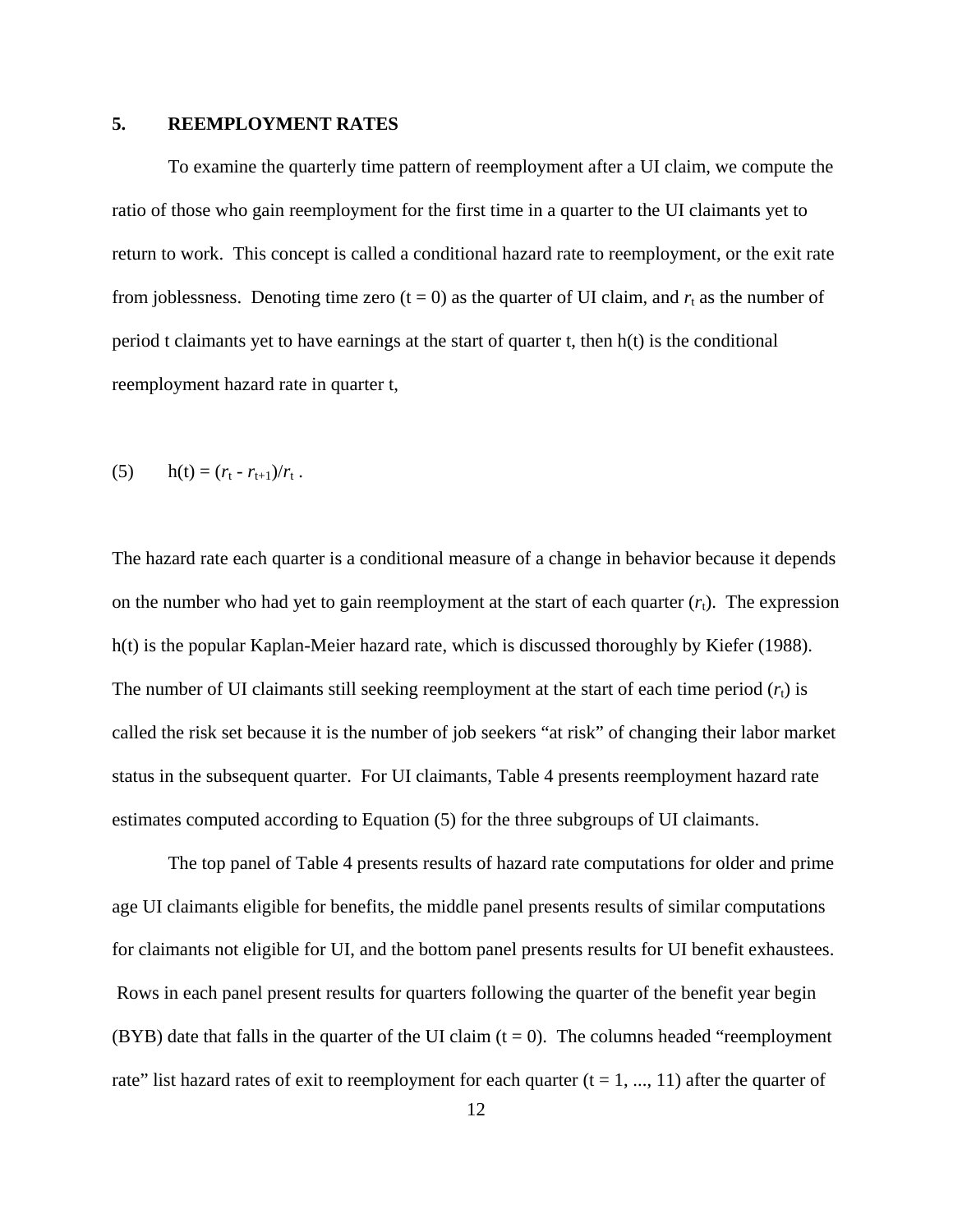claim for prime age and older claimants. After the first quarter  $(t = 1)$ , the exit rate for older eligible UI claimants is consistently below that for prime age eligible claimants. This can be seen graphically in the top panel of Figure 1; after the first period the hazard rate curve for older claimants is strictly below the curve for prime age claimants.

Statistical tests of the simple difference in the reemployment rates also suggest an advantage for prime age workers in every quarter after the first one following the UI claim. The estimates indicate the range of advantage is between 1.4 and 6.5 percentage points. Because older and prime age claimants differ in ways that can affect their ability and desire to gain reemployment, it is important to control for characteristics when estimating the difference in rates of returning to work by age. Table 3 summarizes the observable ways that the groups differ. Tests for differences in the hazard rates were done by ordinary least squares regression models, controlling for these and other factors listed in the previous section. Controlling for observable factors increases the estimated advantage for prime age workers in gaining reemployment each quarter after a UI claim. The range of estimated advantage is 2.1 to 5.8 percentage points. Since the dependent variable reemployment hazard rate is a fraction limited to range between zero and one, the OLS model is a linear probability model which can alternatively be estimated as a logit. The logit estimator constrains estimated parameters of the model to assure that predicted probabilities from the model fall in the zero-to-one range. The logit model yields more conservative estimates of the reemployment advantage for prime age workers. The logit range of estimates is 0.9 to 3.2 percentage points over older UI claimants.

Among those eligible for UI, the rate of returning to work by prime age workers exceeds that for older workers by the greatest margin in Quarters 2 through 5 after the claim for benefits. Given that they maintain continuing UI benefit eligibility by remaining able, available, and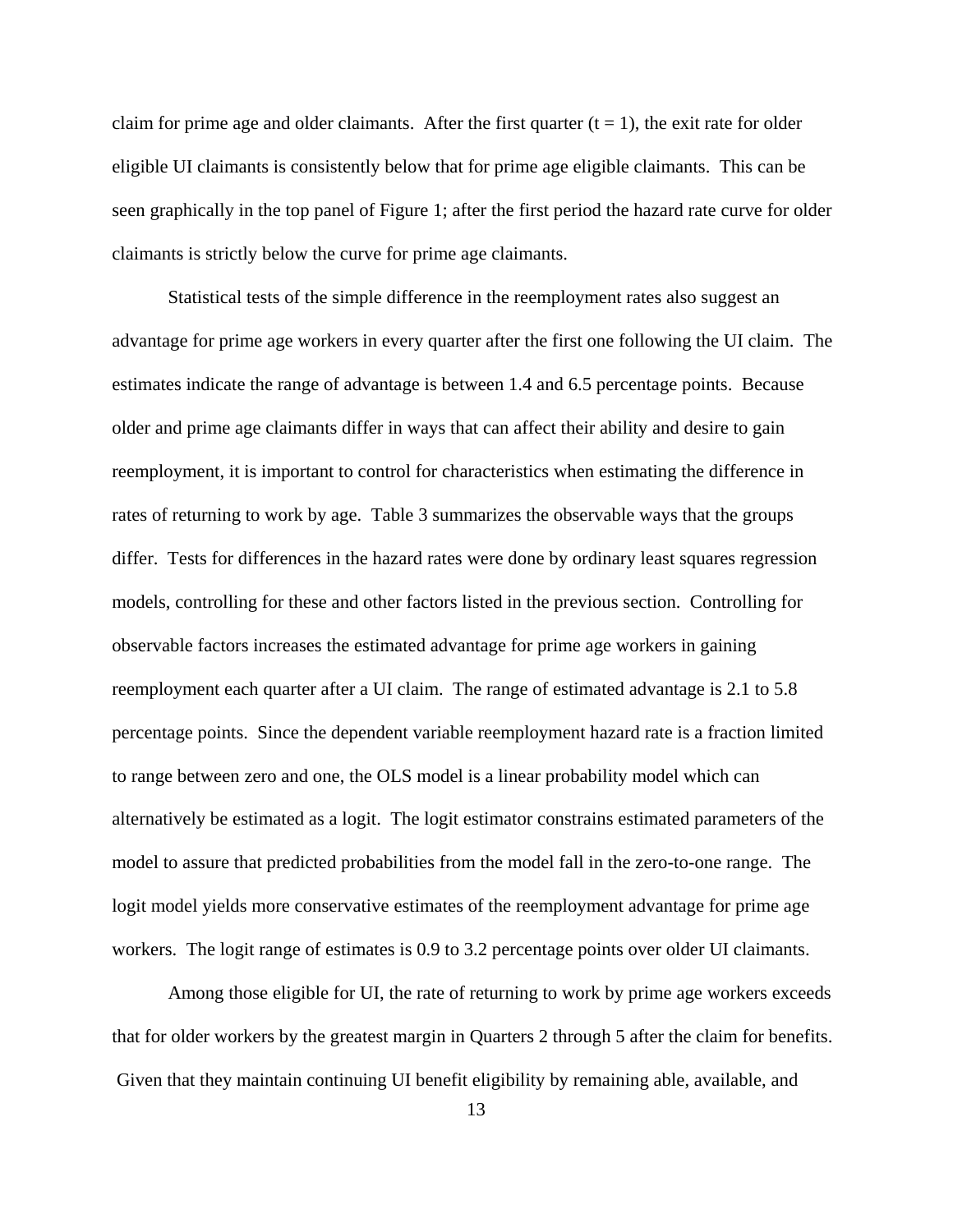actively seeking work, and not refusing any offers of suitable work, beneficiaries may draw out available benefits during a 52-week period starting from their benefit year begin (BYB) date. That period is called the UI benefit year. Since the maximum benefit entitlement is 26 weeks at the full weekly benefit amount (WBA), entitlements may be exhausted during Quarters 2 through 4 after the calendar quarter of the BYB. These quarters include the period when prime age workers show a greater rate of returning to work than older workers.

We also examine reemployment hazards by age group for UI claimants who are not eligible for benefits. The unadjusted results in the second panel in Table 4 suggest that among those not eligible for UI, prime age workers have an even larger advantage over older workers than is the case among UI-eligible claimants. The advantage is most pronounced early on after the UI claim, and remains when differences are estimated, controlling for observable characteristics in either OLS or logit models. The most conservative logit results indicate a range of advantage for prime age workers starting at 4.8 percentage points in the first quarter and declining to 1.0 in the eleventh quarter after the UI claim. These differences are presented graphically in the second diagram in Figure 1. The hazard curve for prime age claimants lies strictly above that for older claimants.

Among UI beneficiaries who exhaust their entitlement to UI, the average rate of return to work is greatly depressed in the early quarters following the claim, compared to all eligible and ineligible claimants. Exhaustion of the 26-week entitlement can take place in one continuous uninterrupted spell of 26 weeks from the BYB, or exhaustion may occur later in the benefit year. The week of benefit entitlement exhaustion would be delayed if benefit payments are less than the WBA in any week because of factors like earnings, severance pay, or receipt of pension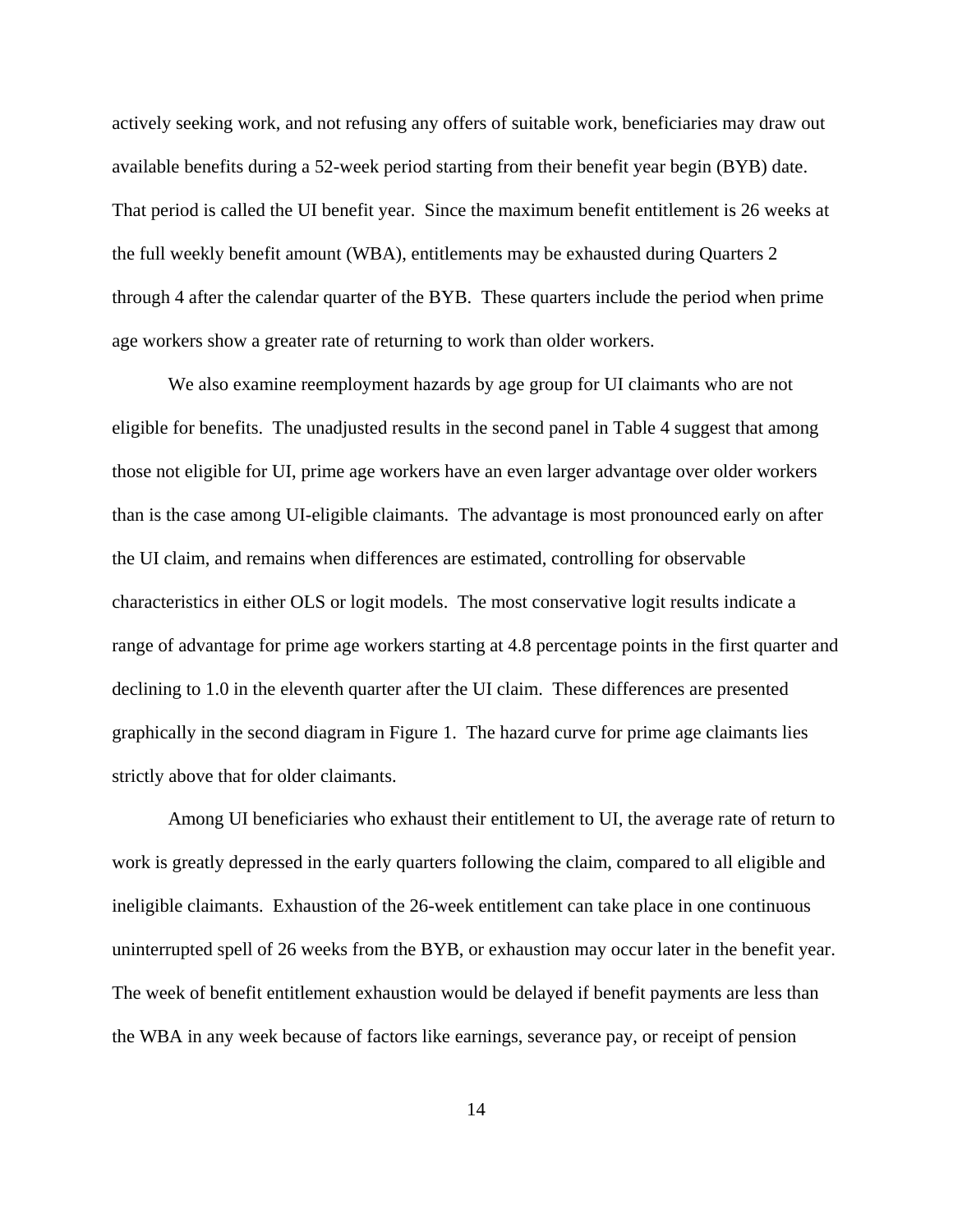income or Social Security benefits.<sup>9</sup> Alternatively, exhaustees may experience multiple spells of joblessness punctuated by spells of employment or income sufficient to result in a week of zero UI compensation. There is a statistically significant advantage for prime age workers starting with the second quarter after the UI claim and in each quarter thereafter.

The differences between older and prime age UI claimants in returning to work is clearly illuminated in Figure 2. The graphs in this figure present simple and regression adjusted differences by quarter. The curves show that the OLS adjusted estimates track the simple unadjusted differences closely, and that the logit adjusted estimates of differences are uniformly more modest. Reemployment advantages for prime age claimants are greatest in the first quarters after claim, then diminish. However, Table 4 reports that the absolute rates of first time reemployment in these later quarters—nearly three years after the claim—are very low, falling in a range between 2 and 7 percent.

The logit estimates of the prime age claimant reemployment-rate advantage across the three samples are combined and presented in Figure 3. The greatest reemployment advantage for prime age claimants occurs in the first three quarters after claim and is found among those ineligible for UI benefits. Older UI claimants ineligible for benefits emerge as particularly vulnerable soon after applying for benefits. Within a year after the UI claim, the relative advantage of prime age claimants converges among the three claimant groups, and the advantage continues to erode over the next two years.

 <sup>9</sup>  $^{9}$ In 1976, new federal UI amendments (Public Law 94-566) required a dollar-for-dollar reduction of UI payments against "any governmental or other pension, retirement or retired pay, annuity, or any other similar periodic payment which is based on the previous work of such individual" (USDOL 2006, p. 4–19). The rule applies only to payments from plans established by the base period or UI chargeable employer. States may disregard pension income if established by other than a base period employer, except in the case of Social Security and Railroad Retirement benefits, which reduce UI dollar-for-dollar, regardless of when entitlement was established. Also, states are permitted to reduce UI by less than each dollar of pension income if an employee's own contributions helped establish the pension benefit (O'Leary and Wandner 2001, p. 108).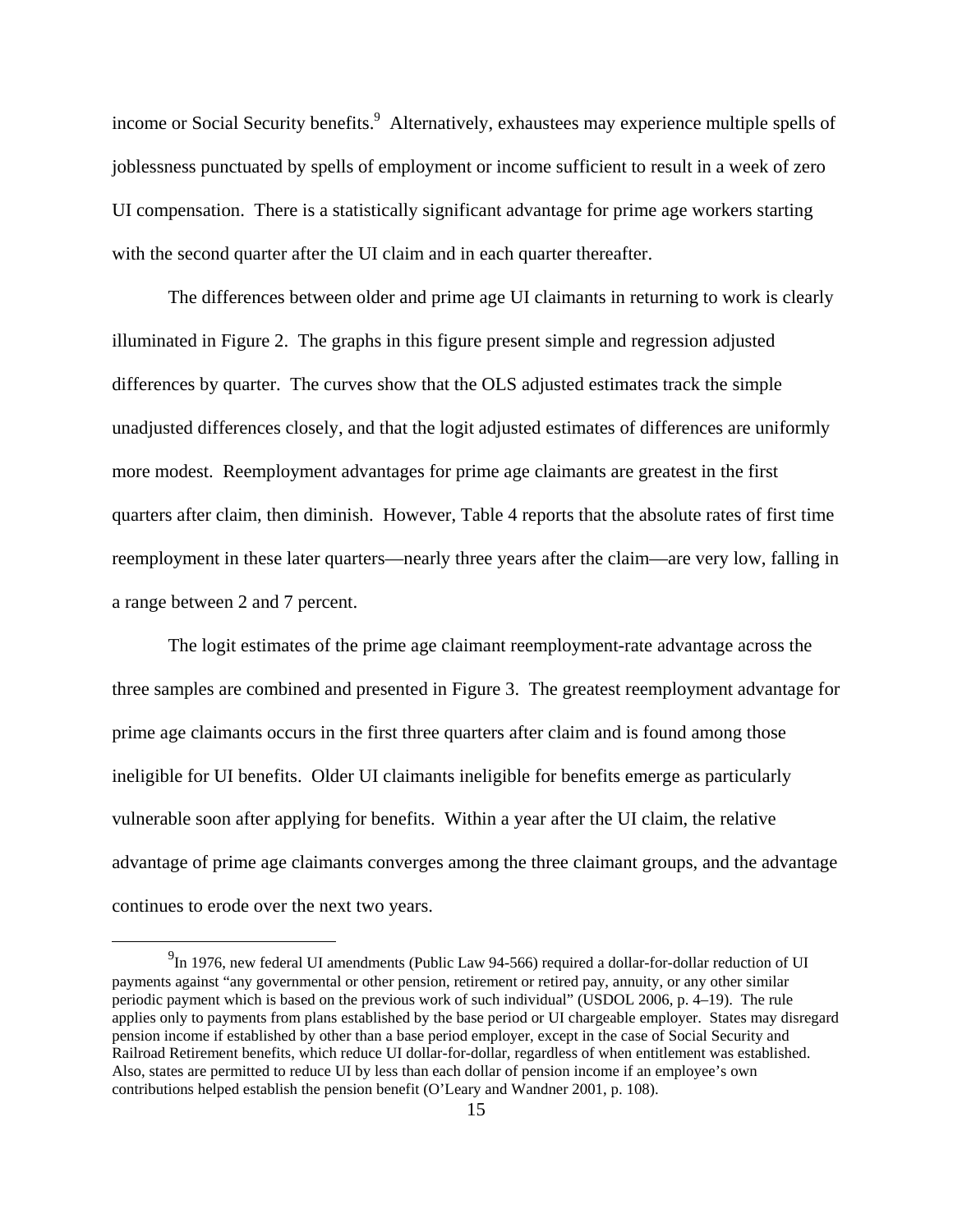#### **6. REEMPLOYMENT EARNINGS**

Involuntary job loss has been estimated to significantly reduce future earnings (Jacobson, Lalonde, and Sullivan 1993). Furthermore, earnings loss is believed to be greater among older workers (Chan and Stevens 2001). In this paper we compare quarterly earnings before and after a UI claim between older and prime age workers.

The outcome we examine is the ratio of average quarterly earnings after the claim to average quarterly earnings before the claim. We call this the post-to-pre UI claim earnings ratio. After the claim we average earnings across all quarters in which earnings are greater than zero. Before the claim we average earnings across Quarters Three through Six prior to BYB. This computation for prior earnings better approximates permanent earnings levels by excluding quarters when earnings of displaced workers commonly decline below their customary levels an earnings pattern often referred to as the Ashenfelter (1978) dip in earnings. The value of the ratio for any quarter is computed on the sample of older and prime age workers first reemployed in that quarter. $10$ 

Among UI-eligible claimants, prime age workers who get reemployed in the first or second quarter after claim appear to have higher average quarterly earnings after the claim than before. This can be seen in the top panel of Table 5 and in the top graph in Figure 4. Among UI-eligible prime age claimants, the average ratio of post-to-pre UI claim earnings is less than one among claimants gaining first reemployment more than two quarters after the UI claim. Figure 4 suggests that older claimants consistently recover about 20 percent less of prior

 $10$ Sample sizes in Table 5 are based on the reemployment rates listed in Table 4. Further sample reductions are due to the fact that claimants with average prior quarterly earnings of less than \$100 were excluded to eliminate outliers. Regressions to estimate adjusted differences in earnings between prime age and older claimants also include a variable for the number of postunemployment quarters with earnings, because the reemployment quarter is most likely a quarter with less than full-time quarterly hours of work.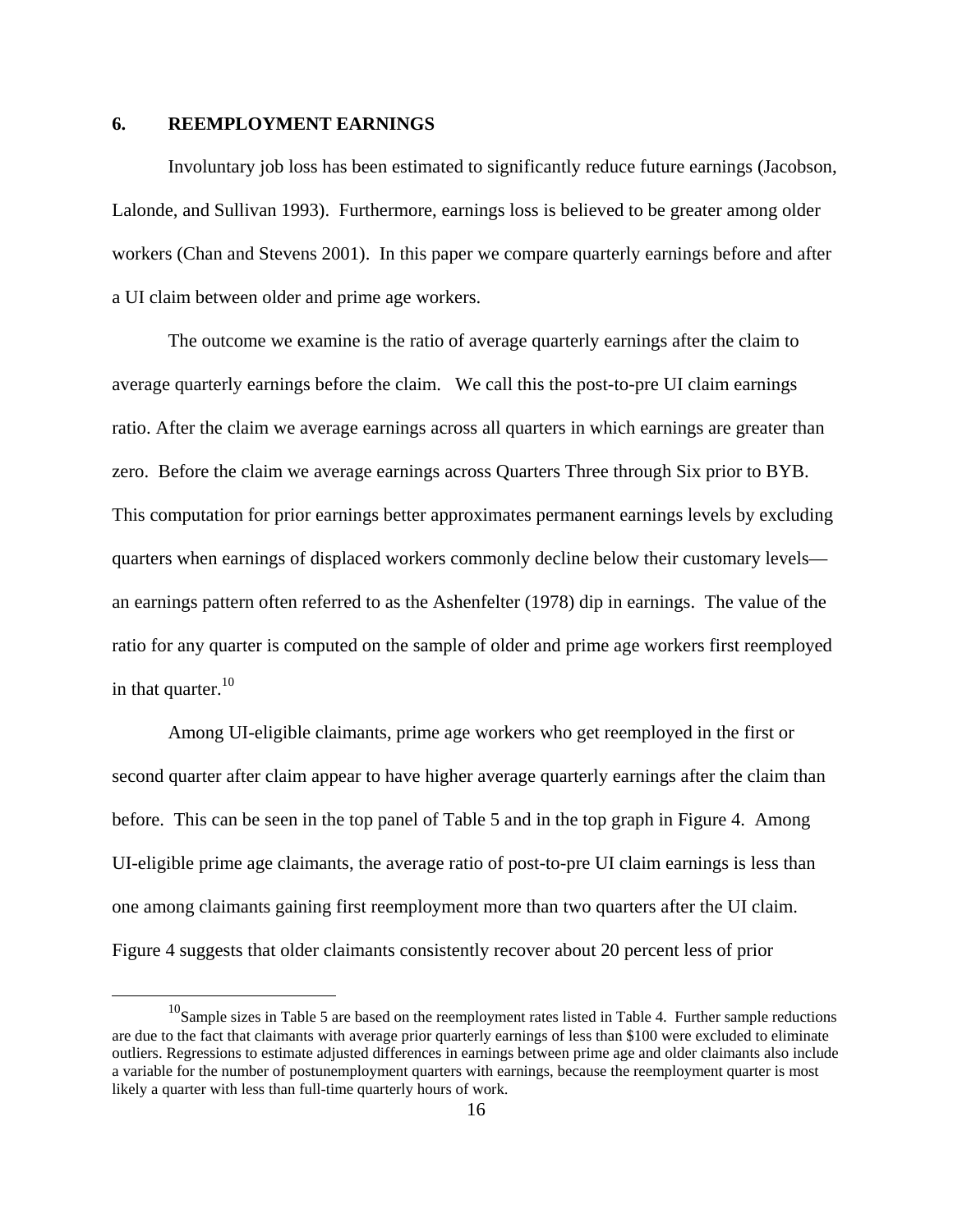earnings than do prime age claimants. This differential is borne out in the simple differences in the top panel of Table 5. However, when we control for differences in characteristics, the prime age claimant advantage diminishes in all quarters and disappears in some quarters. The top graph in Figure 5 illustrates the degree to which observable characteristics explain the prime age claimant advantage in earnings recovery.

Among those not eligible for UI benefits, there is uniformly a greater earnings recovery after UI claim, and a smaller advantage for prime age UI claimants. Controlling for observable characteristics in estimating differences among UI ineligibles, older claimants employed the first quarter after claim have a significant relative earnings advantage. There are no significant differences in relative earnings recovery by age for those employed in later quarters.

For UI benefit exhaustees, the level of earnings recovery is lower than for both other eligible claimants and ineligible claimants. Comparing unadjusted earnings ratios, prime age claimants still have an advantage over older claimants in every quarter observed. Controlling for observable characteristics, the earnings ratio advantage for prime age claimants declines for each quarterly reemployment cohort and remains significantly higher in only three of eleven quarters. Regression adjusted differences between older and prime age UI claimants in post-to-pre claim earnings ratios are summarized in Figure 6 for UI eligibles, ineligibles, and exhaustees. The figure shows that among those getting reemployed in the first year after a UI claim, earnings recovery is best for older UI ineligibles. This is largely due to the low pre-UI claim earnings levels for ineligibles. For UI-ineligibles gaining reemployment after the first quarter following the claim, there are no statistically significant differences in post-to-pre UI claim earnings ratios between older and prime age claimants. This is reflected in the volatility of the curve in Figure 6. For UI-eligibles, including exhaustees, the figure provides a graphic view of an approximately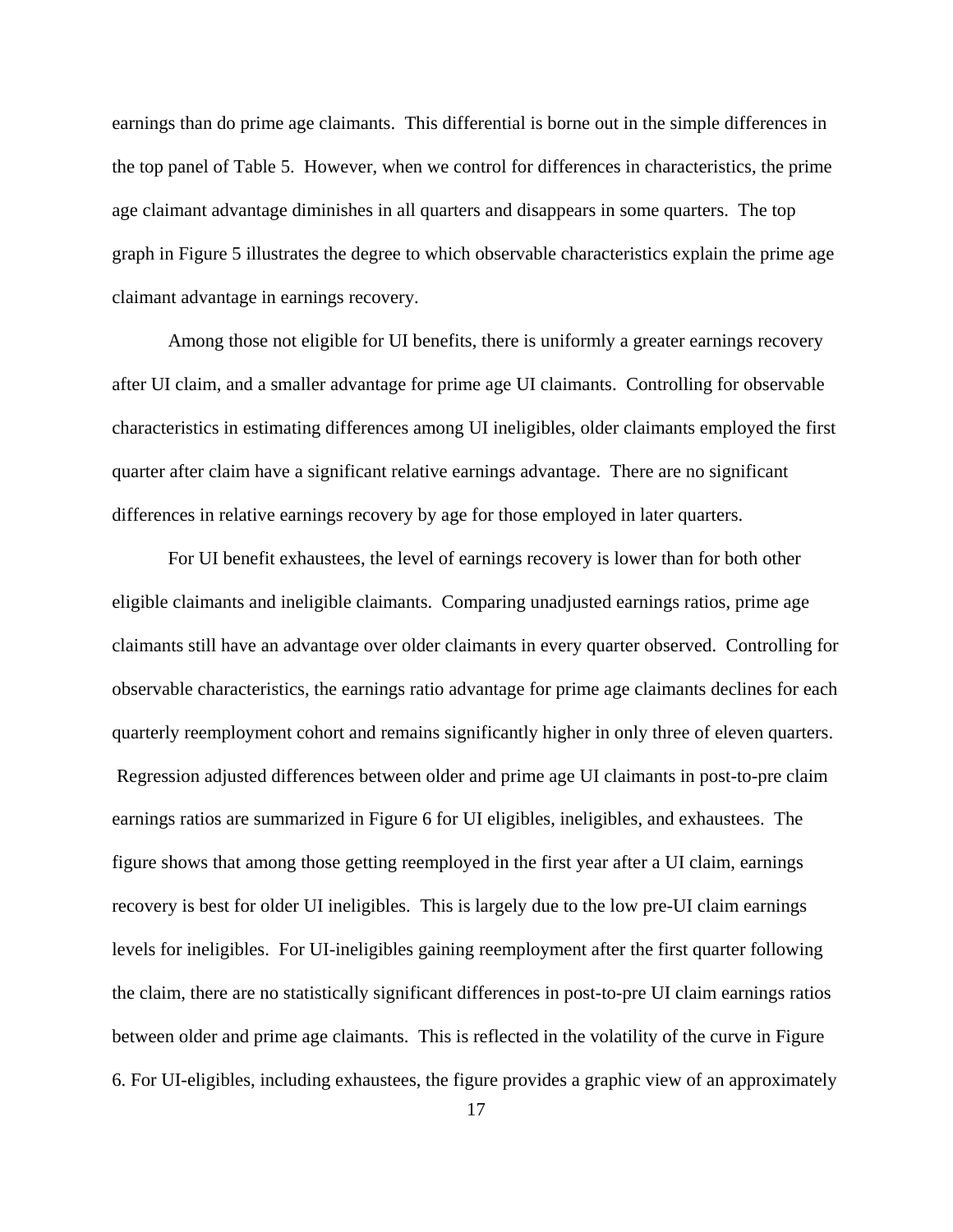10 percent advantage for prime age claimants getting reemployed in the first two years after a UI claim.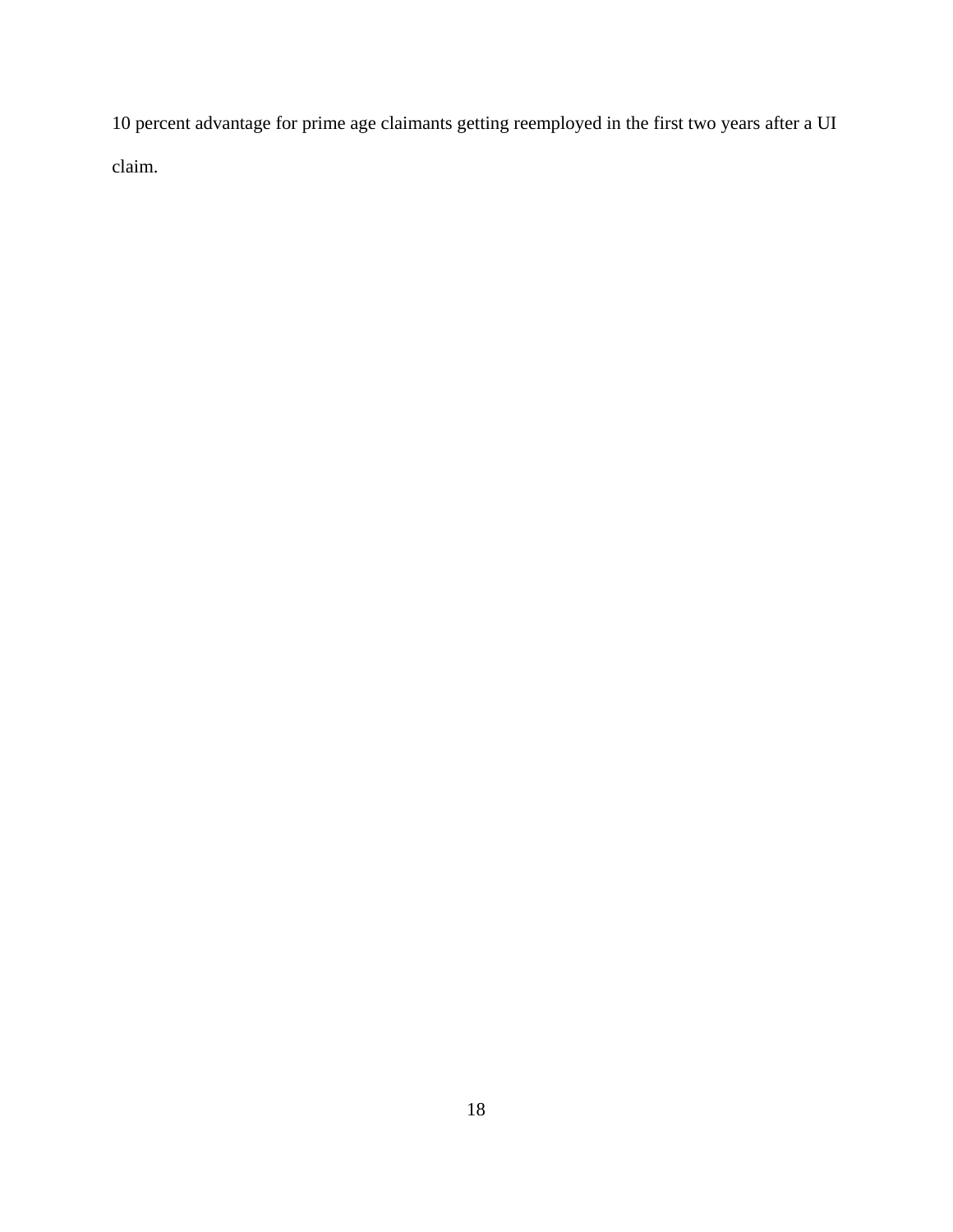#### **7. EMPLOYMENT STABILITY**

Two different measures of employment stability are examined. First, we look at the proportion of quarters a UI claimant is employed after reemployment, and second, we check to see how long the claimant stays working for the major employer in his or her reemployment quarter. The latter is a measure of short-term job tenure; we call the former an employment rate. We track both outcomes for older and prime age claimants who are UI eligible, UI ineligible, and UI exhaustees. Both outcomes are measured during the 11 observable quarters after the UI claim.

#### 7.1 Employment Rates

To measure the employment rate for a claimant employed the first quarter after the claim, the denominator of the employment rate is 11, and the numerator is the number of quarters with earnings. For a claimant who first gains reemployment in the fifth quarter after the claim, the employment rate is based on the seven observable quarters-including the quarter of reemployment. The number of quarters in the computation depends on when the client becomes reemployed. While comparisons between older and prime age reemployed in a given period are valid, comparisons between those reemployed in different quarters after the BYB are not valid because of differences in the number of quarters observed after reemployment.

The employment rate for prime age UI-eligible claimants reported in the top panel of Table 6 exceeds that for older claimants by significant amounts for those reemployed in the first six quarters after the UI claim. The rate for older claimants is 81.4 percent and the rate for prime age workers is 85.6—4.2 percentage points higher. As seen in the top graph of Figure 7, the rates for both groups decline from the first quarter, and the advantage for prime age claimants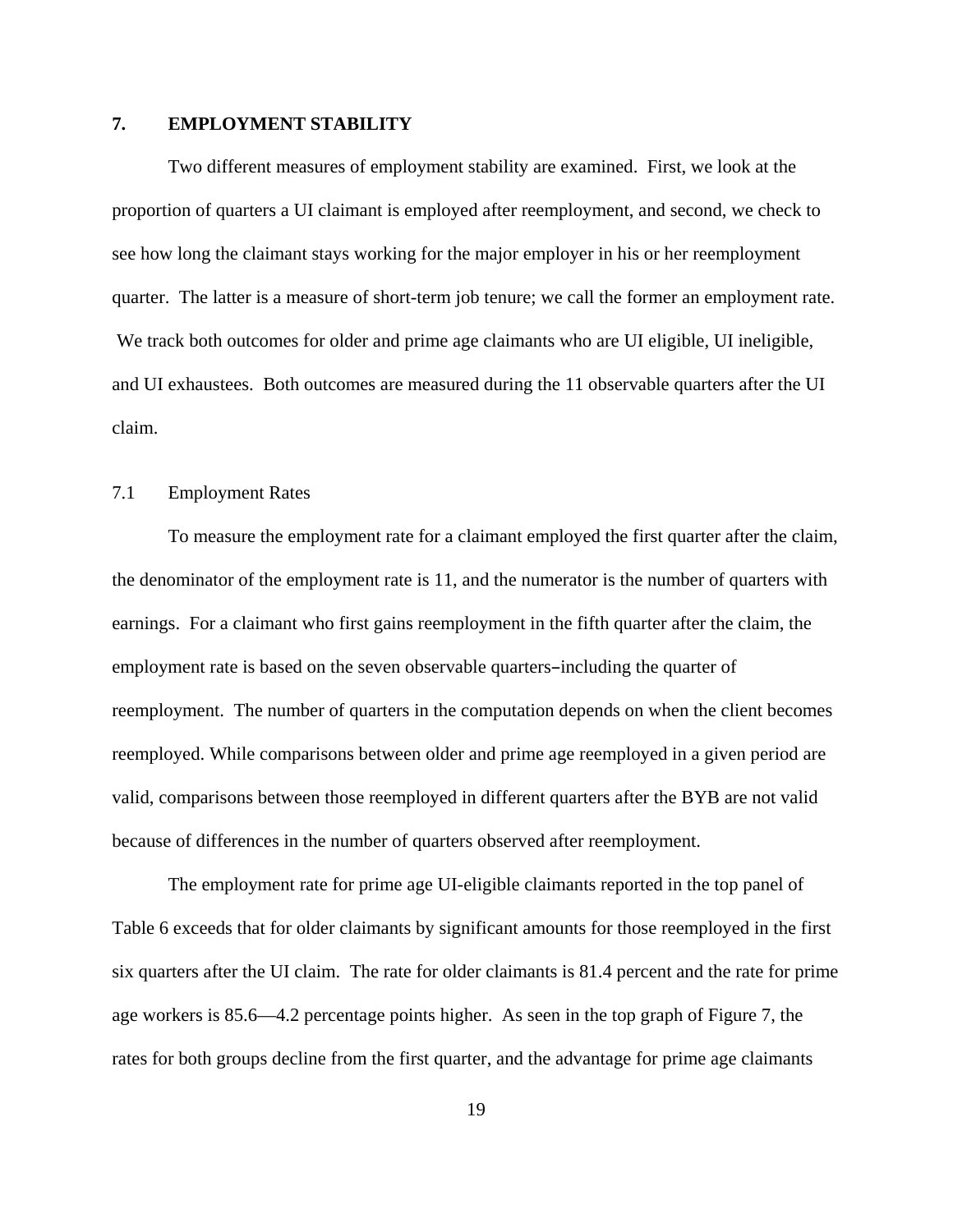diminishes in later quarters but appears to reemerge in Quarters nine and ten. However, these later quarters reflect only very short term employment. Controlling for differences in characteristics, the prime age claimants reemployed in the first four quarters and the sixth quarter after claim have significantly higher employment stability after reemployment than do older claimants.

Among those not eligible for UI benefits, prime age workers reemployed in the first three quarters after the UI claim have a higher rate of employment stability than do older claimants. The second graph in Figure 7 illustrates how employment rates for both groups flip-flop thereafter. Figure 8 presents graphs of the simple and regression adjusted differences in employment rates, and among the UI ineligible reemployed seven or more quarters after the claim, the older claimants appear to have modestly higher rates of employment.

As would be expected, employment rates among UI exhaustees are depressed in the first two quarters after the claim. In quarters after that, employment rates for both age groups rise to levels comparable to the full sample of UI-eligible claimants. The pattern of advantage for prime age workers in maintaining steady employment is also similar to all UI-eligible claimants. The prime age UI claimants getting reemployed in the first six quarters after the UI claim have a higher employment rate, controlling for observable characteristics, and the differences are significant for all quarters except the fifth.

Regression-adjusted estimates of the older minus the prime age employment rates are summarized in Figure 9. The graph shows prime age claimants to have an advantage in the first five quarters after UI claim. After the fifth quarter the older claimants have relatively higher employment rates among the UI-benefit exhaustees and the UI-ineligible claimants.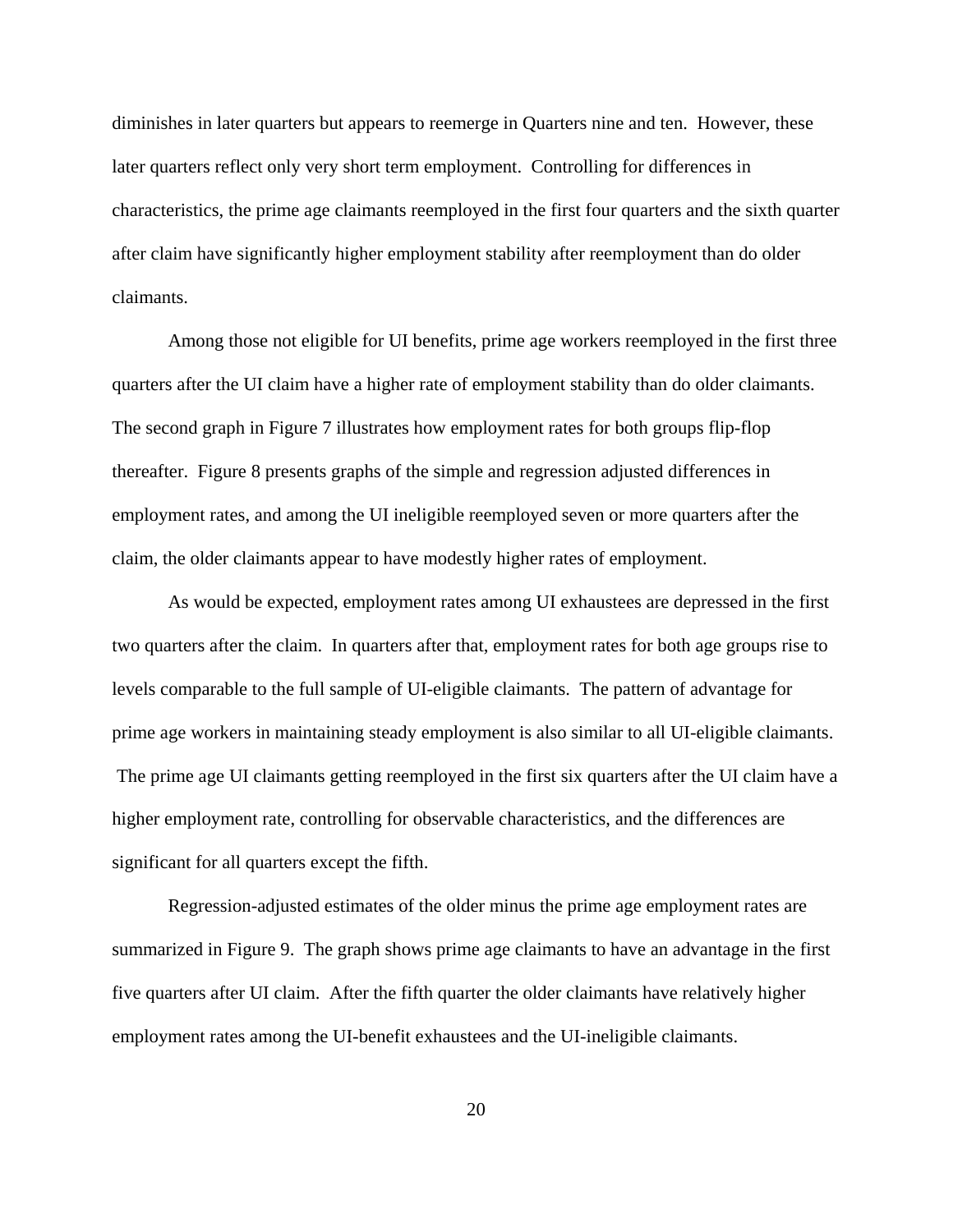### 7.2 Job Tenure

Quarterly UI wage records for a particular claimant often contain earnings from more than one employer in a given quarter. We define the major employer for a claimant in a quarter as being the employer paying the most wages to the claimant in that quarter. We measure job tenure by counting the quarters with the major employer from the reemployment quarter. Table 7 gives the ratio of the number of quarters with the same major employer starting with the quarter of reemployment, divided by the number of quarters with earnings since reemployment.

Older workers remain employed with their new employers at a significantly higher rate than prime age workers. Table 7 reports that among UI eligibles the simple unadjusted advantage for older workers after the reemployment quarter ranges from 1.5 to 11.3 percentage points higher than prime age workers. Controlling for observable characteristics in estimation, the advantage for older UI-eligible claimants ranges from 1.8 to 6.5 percentage points.<sup>11</sup> These results can be viewed graphically in Figure 10, where the top panel shows older claimants to maintain longer job tenure among the reemployed. The top panel of Figure 11 shows that this advantage diminishes somewhat each quarter, but that tenure is higher for older claimants among each reemployment quarter cohort.

Older UI-ineligible claimants also achieve higher rates of job tenure within the observable period than do their prime age counterparts. The differences are not as large as for UI-eligible claimants, but the first six reemployment-quarter cohorts of older workers have a statistically significant advantage in subsequent job tenure over their prime age counterparts. These results can be seen graphically in the middle panels of Figures 10 and 11.

 $11$ In addition to the control variables listed above, the job tenure regressions include a variable for the number of postreemployment quarters with earnings. This factor adjusts for the fact that the job tenure rate tends to be higher for those with fewer observable quarters remaining after reemployment.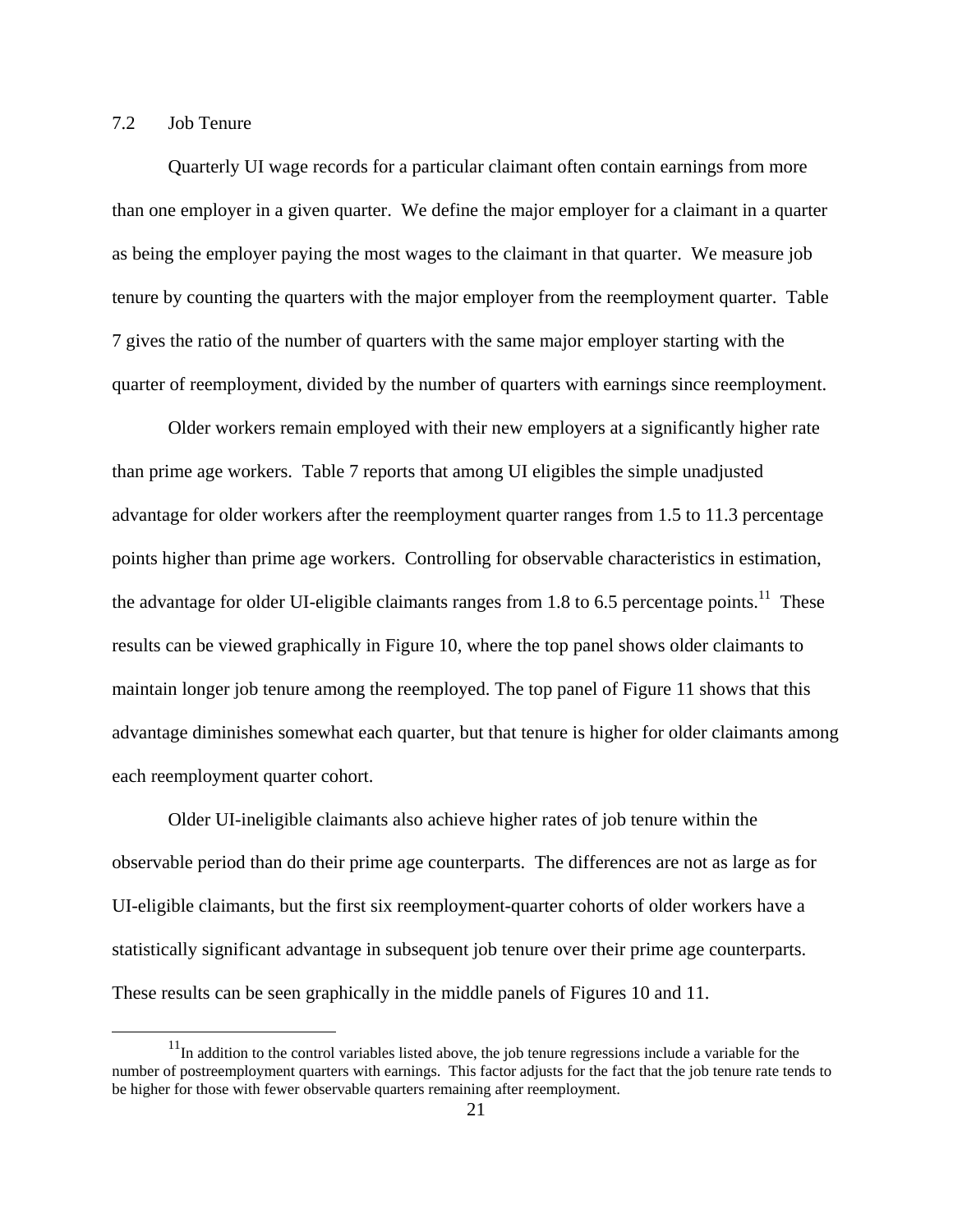For UI exhaustees, the same pattern of relative job-tenure success is observed. Older UI exhaustees enjoy longer job tenure with their new employers after UI claims than do prime age claimants who exhaust UI entitlements. The simple unadjusted advantage for older UI exhaustees ranges from 0.6 to 8.8 percentage points. Controlling for observable characteristics, the advantage for older exhaustees ranges from 0.9 to 6.8 percentage points. The most meaningful results occur during the first five quarters after the claim, when at least six quarters of subsequent employment are observable. During this period, the adjusted advantage in job tenure for older UI exhaustees is statistically significant and averages more than 5 percentage points higher than for prime age UI exhaustees.

The job tenure results on age differentials are summarized in Figure 12, which presents regression adjusted estimates across UI eligibles, UI ineligibles, and UI exhaustees. With an exception only for UI-ineligible claimants reemployed in Quarter 8 after the claim (a result that is not statistically significant), all three curves in the graph indicate a positive advantage for older UI claimants in job tenure with their first employer after the UI claim.

Regarding overall stability of employment after a UI claim, prime age UI claimants return to more steady regular participation in the labor force, but older workers establish stronger employment bonds with their first employer after a UI claim.

22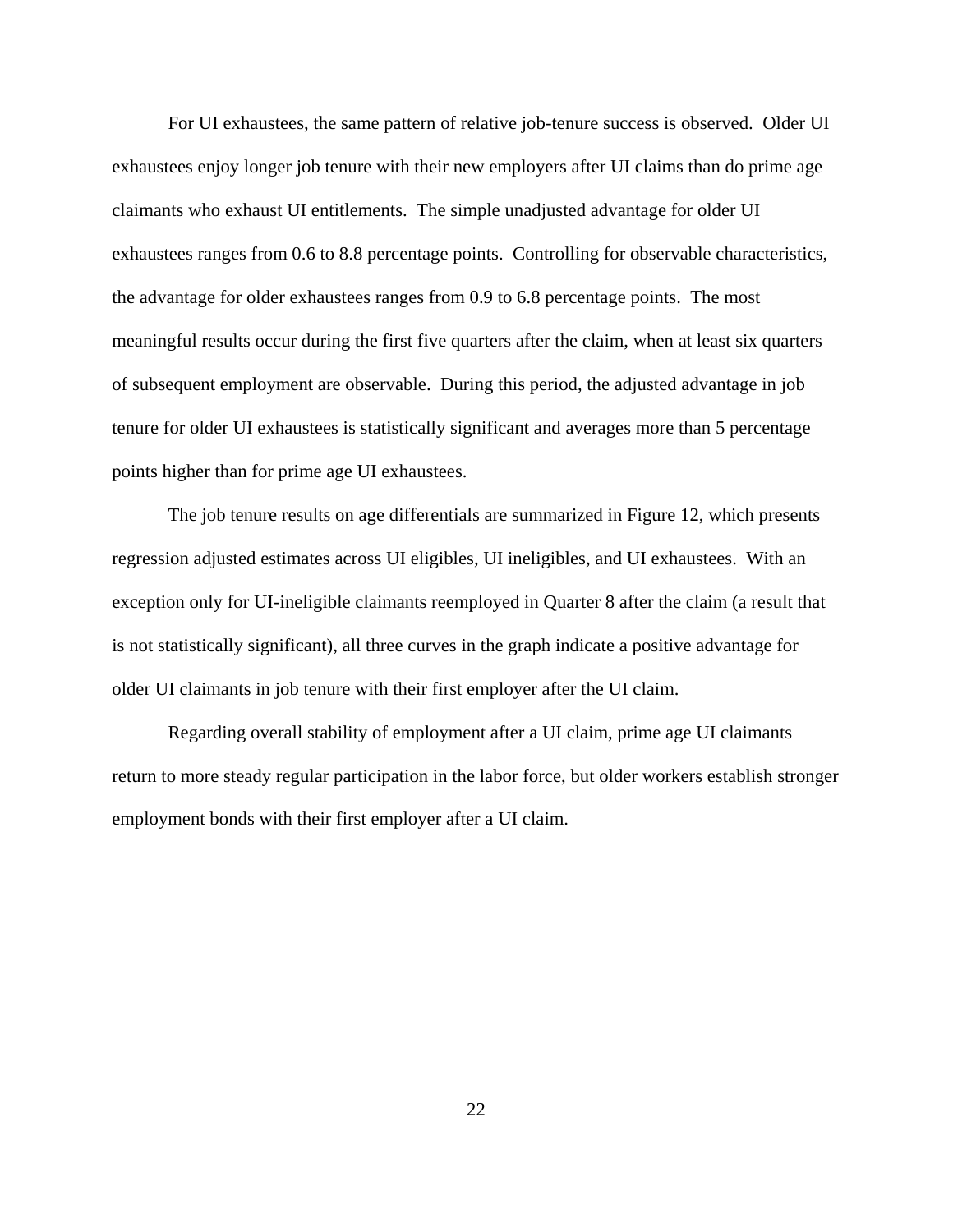# **8. DIFFERENCES BY UI ELIGIBILITY STATUS**

Our focus on contrasting reemployment and earnings outcomes for older claimants with those for prime age claimants may have obscured a more fundamental comparison between UIeligible and -ineligible claimants. We now briefly compare these two samples on three things: exit rates to reemployment, post-to-pre UI claim earnings ratios, and employment stability. For the last one we examine both employment in any job and steady employment with the major employer starting with the quarter of reemployment. We present both unadjusted estimates of differences in outcomes, and differences adjusted for characteristics of the samples. As we saw in Table 3, compared to UI-eligible claimants, the UI ineligibles are more likely to be prime age, female, African American, have a lower educational attainment, and have lower base period earnings.

In each quarter after the UI claim, beneficiaries eligible for UI compensation return to work at a higher rate than UI-ineligible claimants. The unadjusted reemployment hazard curves summarize this graphically in Figure 13. As reported in Table 8, the positive difference in the rate of return to work each quarter for UI-eligible claimants is statistically significant in all of the first nine quarters after the claim. Controlling for observable characteristics, this pattern holds for all except the first quarter after the claim. After the benefit claim, the unadjusted advantage for UI-eligible claimants is 5.8 percentage points in the first quarter but jumps to 12.5 percentage points in the second quarter. The smaller difference for the first quarter results from the long benefit receipt spells by UI exhaustees, who constitute nearly 23 percent of the UI-eligible sample.

Among those gaining reemployment in the first or second quarter after their UI claim, the UI eligibles have statistically significantly higher earnings-replacement ratios than UI-ineligible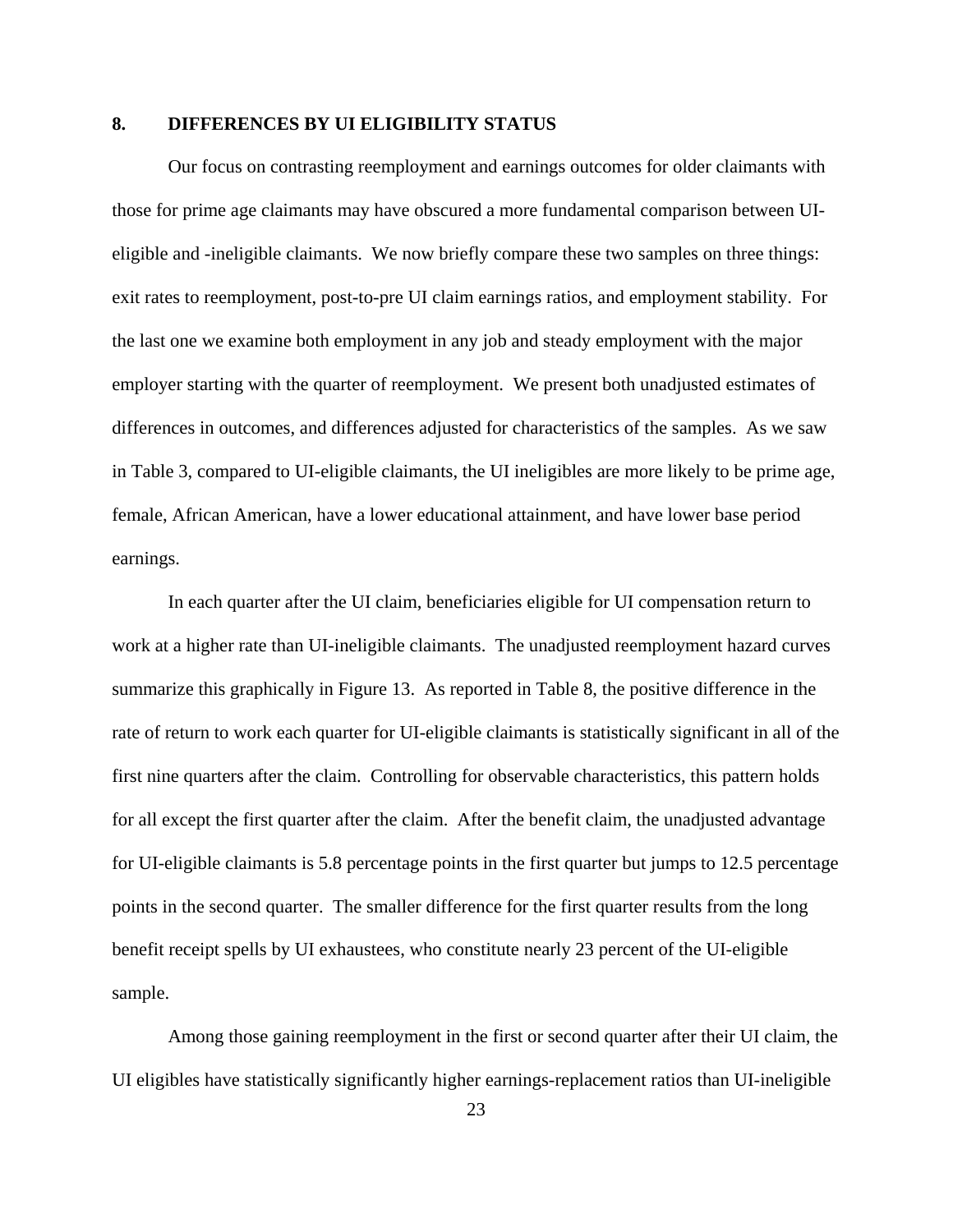claimants. Table 9 reports that the ratios of average reemployment earnings to average earnings preceding the claim are higher for UI-eligible claimants in the first two quarters after the claim, but that there are no statistically significant differences among claimants first reemployed in subsequent quarters. These results are presented graphically in Figure 14. Controlling for observable characteristics, the UI-eligible claimants also have higher earnings ratios in Quarters four and eleven after the claim. No clear pattern emerges about relative earnings. For both eligible and ineligible UI claimants, we see that the post-to-pre earnings ratio tends to decline as the quarter of reemployment is delayed. These results do not refute the thesis that those who return to work sooner after a UI claim do better in recovering to prior earnings levels.

After gaining reemployment, UI-eligible claimants remain employed at a higher rate than UI-ineligible claimants. Table 10 summarizes the results of unadjusted and regression-adjusted estimates of the difference in employment rates after reemployment among UI-eligible and UIineligible claimants. The employment rates, unadjusted over time, are presented graphically in Figure 15 for the first 11 quarters after the UI claim. The proportion of UI eligibles maintaining employment ranges from 74.6 to 91.0 percent, and the advantage for UI eligibles over ineligibles ranges from 2.8 to 9.5 percentage points.

In addition to maintaining a steadier earnings pattern after reemployment as seen in Table 11, UI-eligible claimants also remain employed with the major employer in the reemployment quarter at a higher rate than UI-ineligible claimants. The difference is greatest for those employed in the first two quarters after the UI claim: the major employer retention rates among UI eligibles are 63.1 and 57.7 percent as a percentage of the several remaining observable quarters. The rate of staying with the major employer after hiring is presented graphically in Figure 16. A higher rate of employer retention occurs for UI-eligible claimants in all quarters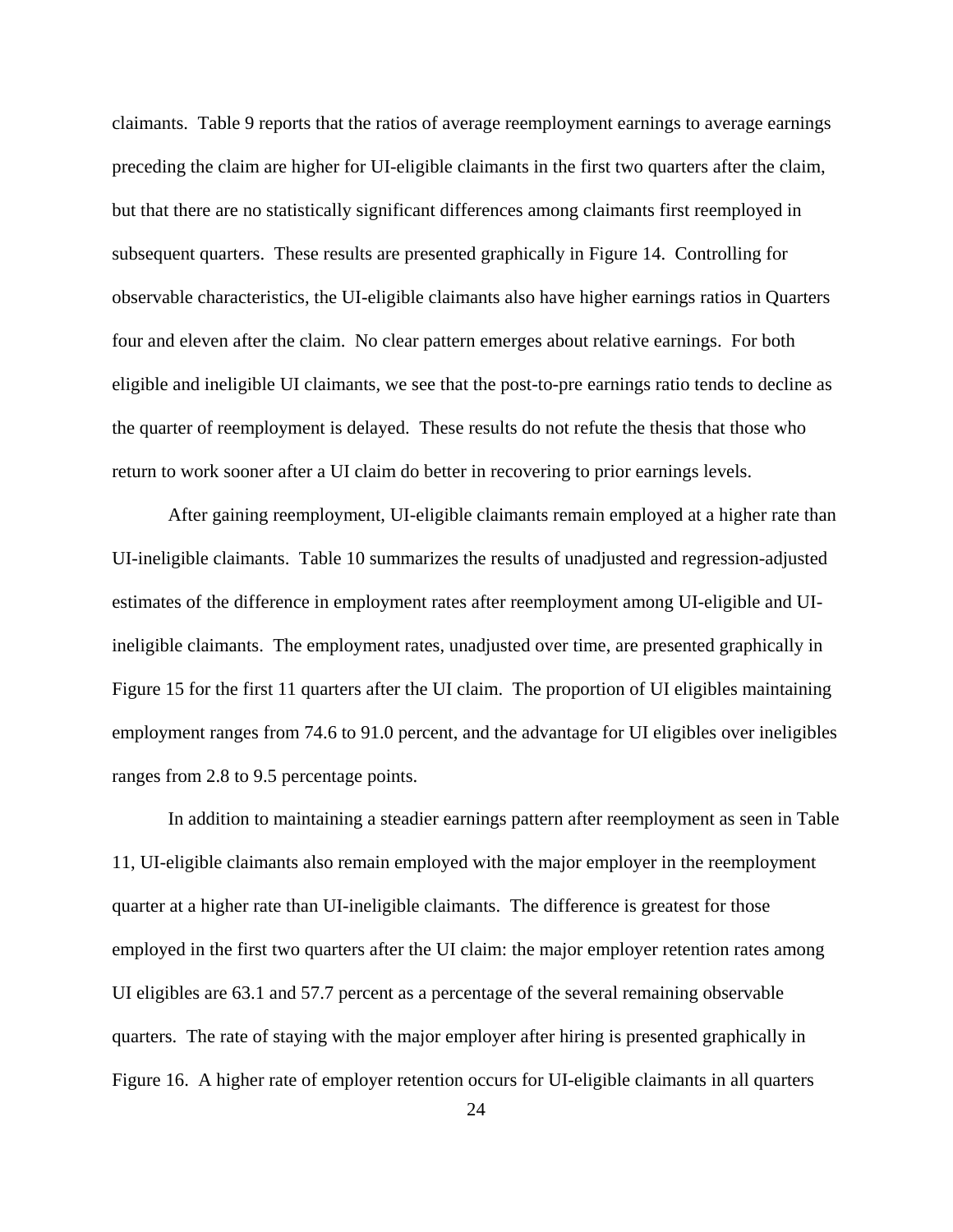observed, but, if we control for observable characteristics, the difference between UI-eligible and UI-ineligible claimants is statistically significant only in the first two quarters after the claim.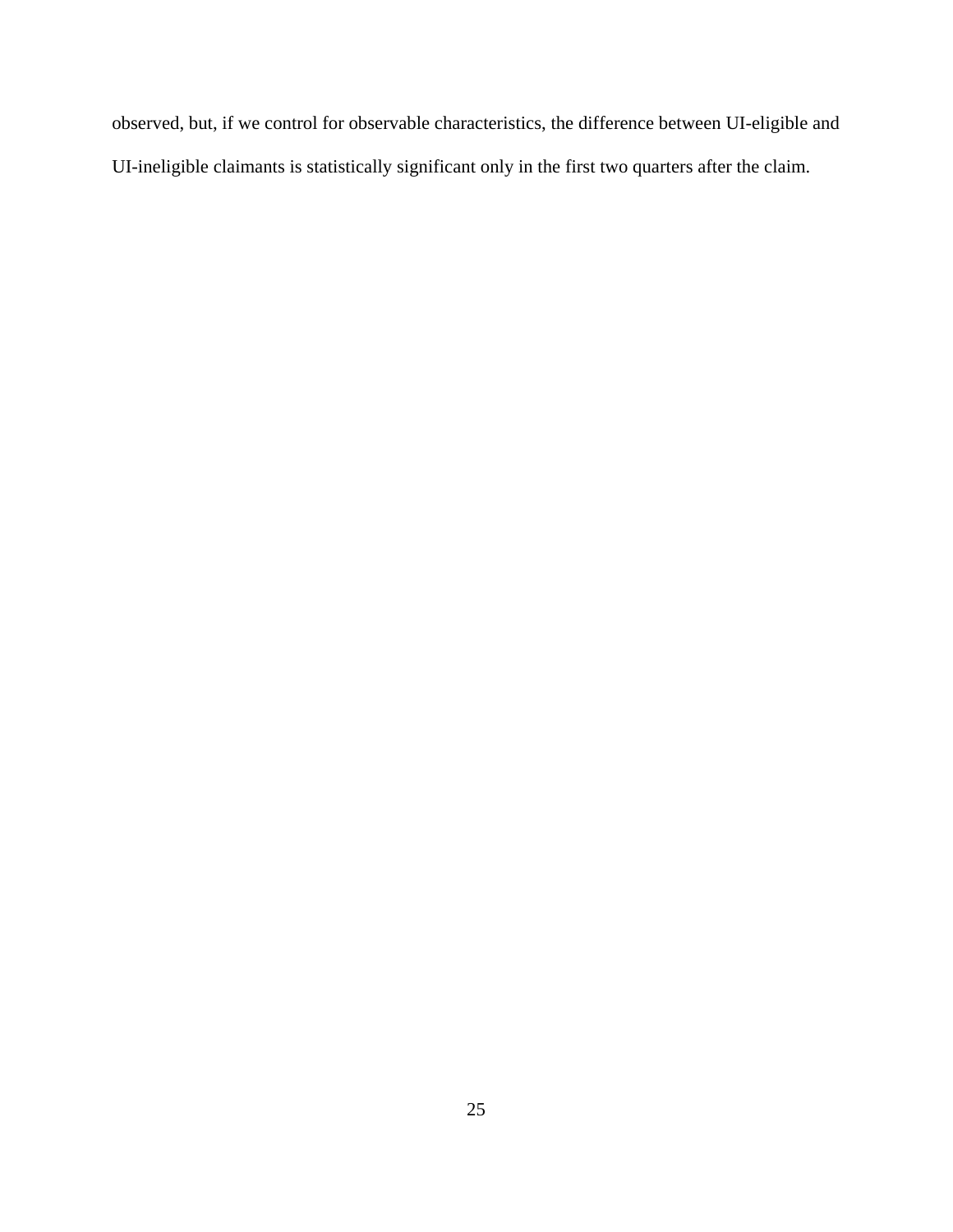### **9. EARLY RETURN TO WORK**

In reviewing the collection of results reported in this paper, a general theme emerges: following a UI claim, those who get reemployed sooner have better subsequent labor market success. To investigate whether this is indeed the case, we created subsamples of claimants reemployed in either the first or second quarter after the UI claim. We then estimated regression models having as the dependent variable the employment rate for each individual. For each claimant in the sample, the variable measures the proportion of quarters employed since reemployment—including the quarter of reemployment. This dependent variable, similar to the concept examined in Section 7 above, is a fraction ranging between zero and one. For example, someone getting reemployed in the first quarter after the claim and having earnings in only three of the other 10 observable quarters would have a value of the dependent variable equal to 4/11.

We estimated OLS linear probability models of the employment rate on UI-eligible claimants reemployed in either the first or second quarter after the UI claim. The aim of the model is to determine whether there is a subsequent advantage to getting employed in the first quarter as opposed to the second quarter after a UI claim. By confining our analysis to this simple question, we avoid issues of small sample sizes and misleading values for the dependent variable based on reemployment late in the observable period.

Our models include an indicator (dummy) variable for being employed in the first quarter after the UI claim, a dummy variable for older workers aged 50 to 65 years, and an interaction between these two variables. The models control for sex, race, educational attainment, base period earnings, number of employers in the base period, WBA, WBA at state maximum, entitled duration of UI benefits in weeks, the change in the county unemployment rate, and the calendar quarter of the BYB. We also include indicator variables for work search exemption for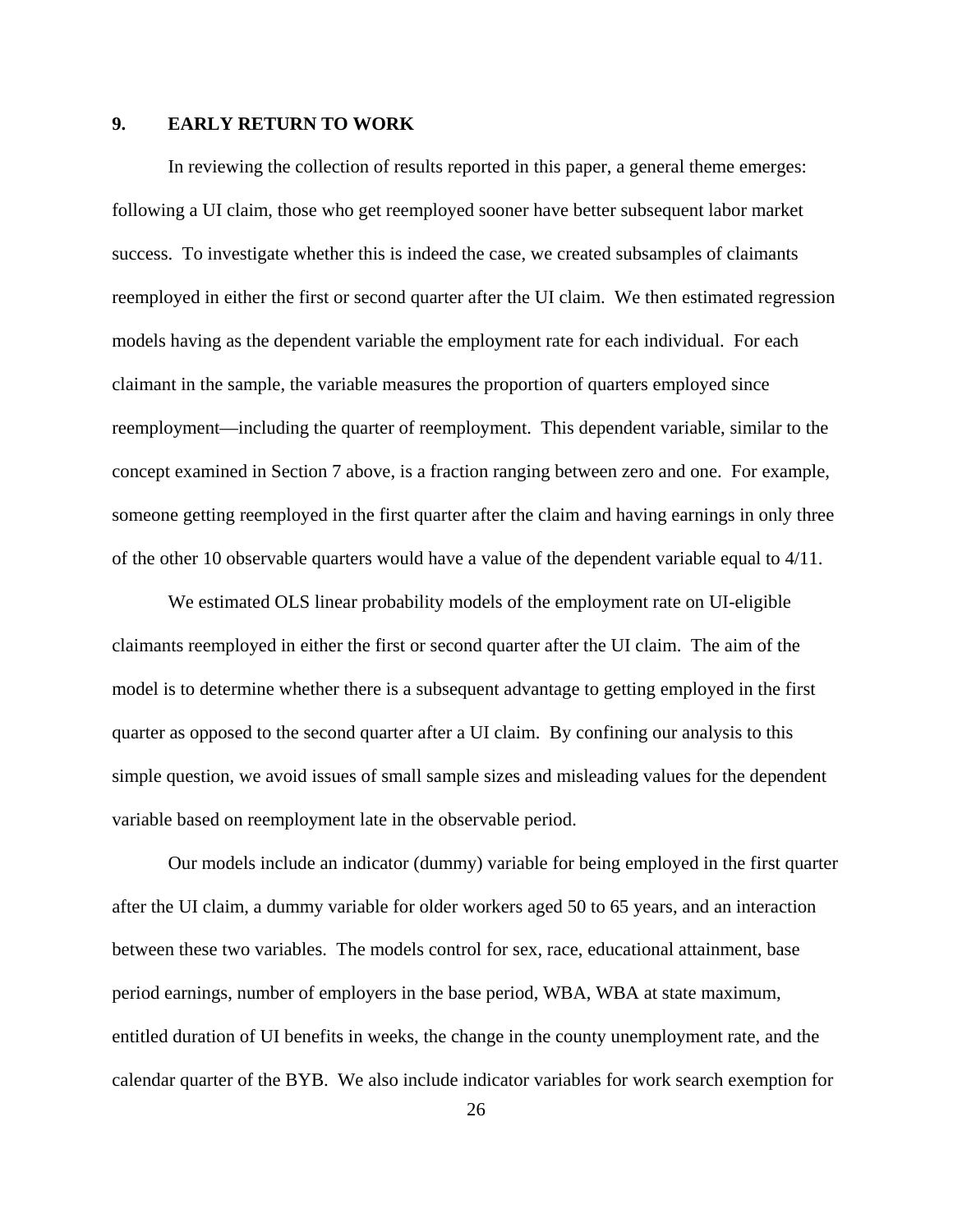the presence of dependents, a handicap that may affect work abilities, and deductions from UI payments for: severance pay, vacation pay, company pension payments, and Social Security payments. Other control variables were included for industry of prior employment (22 NAICS categories) and county of residence in the state. Results of estimation for UI-eligible claimants are presented in Table 12.

Among those eligible for UI benefits, prime age claimants who get reemployed in the first quarter after their UI claim increase their subsequent employment rate by an average 2.82 percentage points relative to those getting back to work in the second quarter after their claim. The similar impact estimate for older UI-eligible claimants is a 0.92-percentage-point gain in the employment rate. These estimates were computed in a regression model controlling for observable differences. This is further evidence of the value of quickly returning to work, and it supports public policies facilitating speedy reemployment. Research evidence on the effectiveness of public reemployment programs related to UI is provided by O'Leary (2006). An enumeration of public employment and training programs and the participation in them by older workers is provided by Simonetta (2004).

The parametric model of employment also suggests that among UI-eligible claimants who get employed in the first or second quarter after a UI claim, older claimants have a subsequent employment rate that is an average of 4.66 percentage points below that for prime age claimants, and males have an employment rate 3.24 percentage points below that for females. Estimates are also presented for the effects on employment rates of other characteristics among UI-eligible claimants. Among the UI program parameters it should be noted that those with higher base-period earnings, higher WBAs, and higher entitled duration of benefits also had higher employment rates.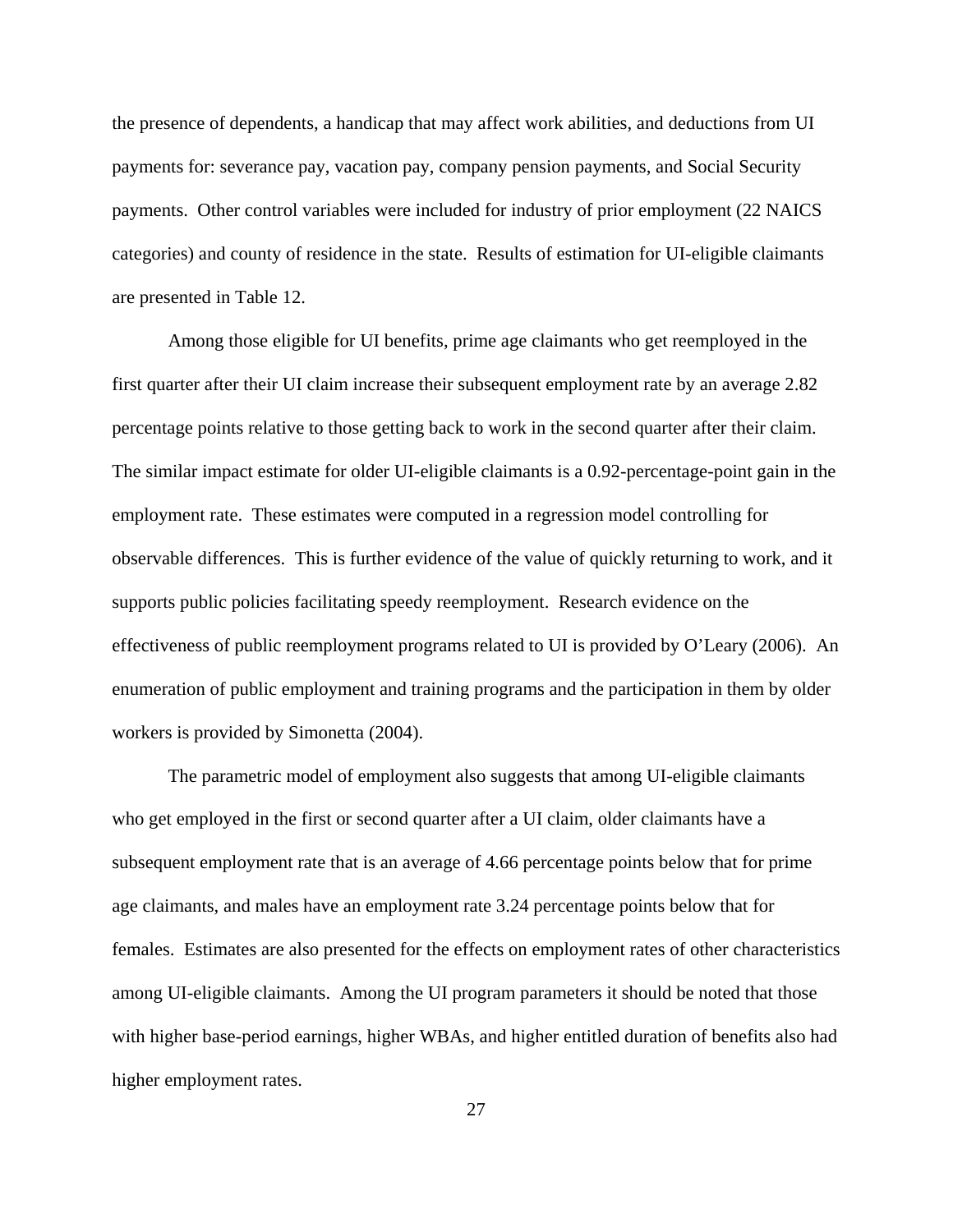### **10. CONCLUSION**

Among UI claimants in the administrative records of a major Midwestern state, compared to prime age counterparts, older UI claimants return to work at lower rates, are less successful at returning to prior earnings levels, and have lower employment rates in the near term after reemployment. These are the same qualitative results that emerged in earlier studies of older workers based on general survey data on dislocated workers.

One finding not reported in the earlier related literature is that older workers who do gain reemployment after an involuntary job separation maintain better attachment to their new employers than do their prime age counterparts.<sup>12</sup> This result pertains to all three subsamples of UI claimants: benefit eligibles, benefit ineligibles, and exhaustees of benefit entitlements. The longer employer attachments suggest that older workers could be a valuable asset for prospective employers.

The relative advantage for prime age UI claimants in reemployment, earnings recovery, and subsequent employment is greatest in the first year after the claim for benefits. There is also evidence that those who get back to work in the very first quarter after a UI claim have higher near-term employment rates than those getting back to work only one quarter later. Controlling for observable factors, the advantage for prime age workers may be as large as a 4 percentage point gain in the near-term employment rate, and as much as 1 percentage point for older workers.

At least two important lessons emerge from this research. First, employers on the demand side of the labor market should be aware when filling their staffing needs of the

 $12A$  condition of this finding is that UI-eligible claimants must have been involuntarily separated from their prior employers. Some of the UI-ineligible claimants may also have been involuntarily separated while failing to qualify for UI benefits because of inadequate levels of prior earnings to be insured against joblessness.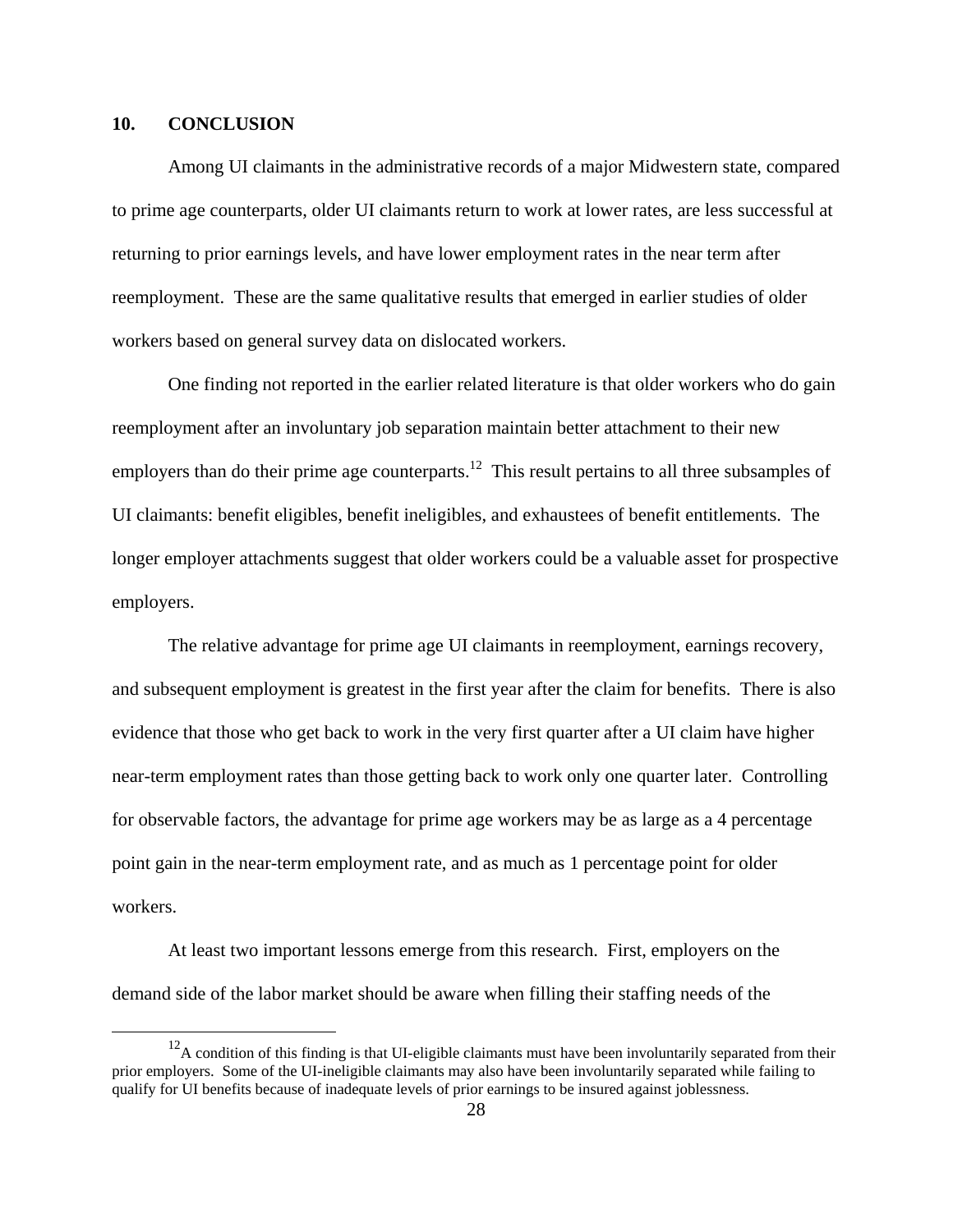reliability and loyalty offered by older workers. Second, public employment policymakers facilitating labor supply should see these results as further evidence that getting dislocated workers back to work quickly can improve their labor market success for the foreseeable future. In short, early reemployment pays big dividends.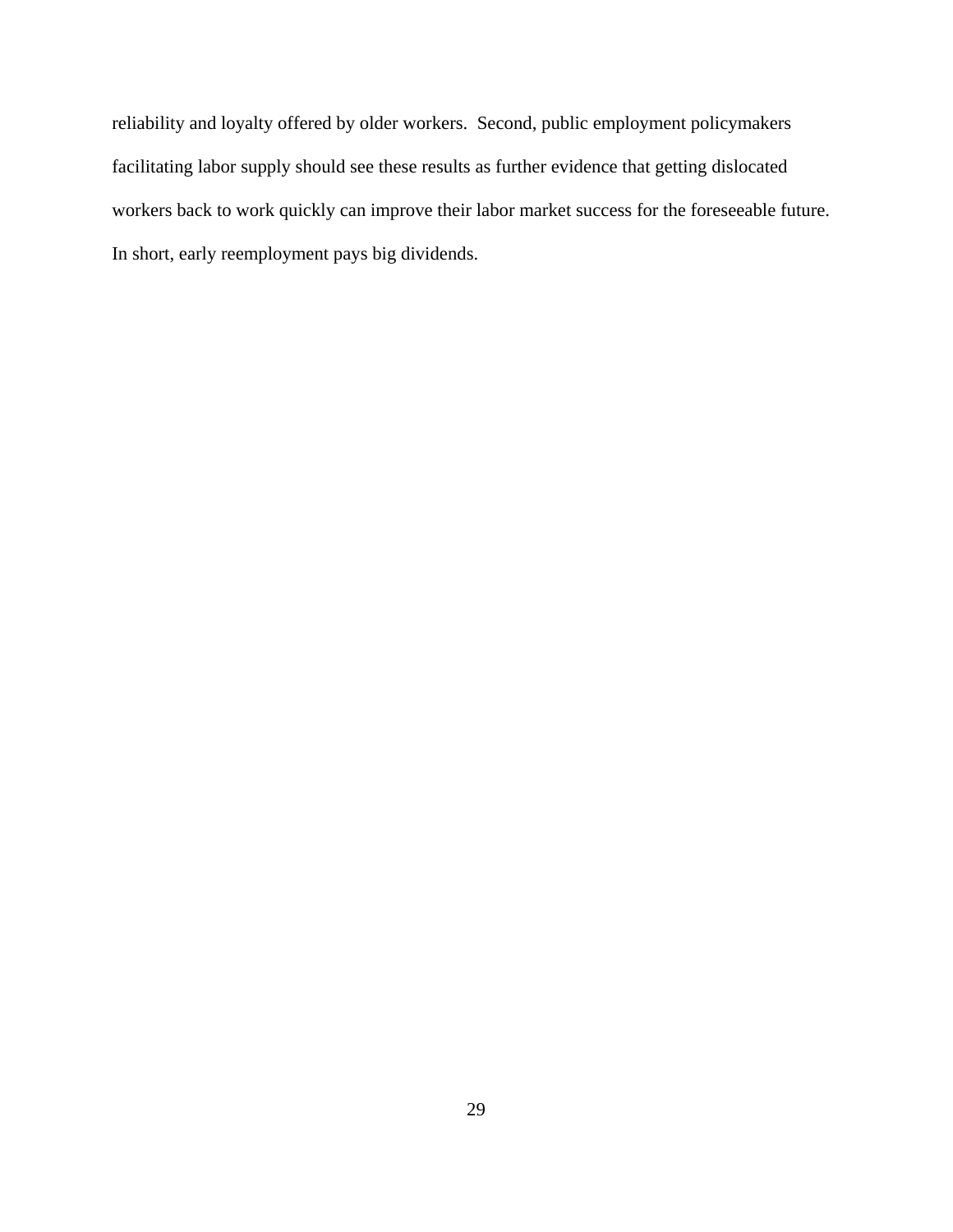### **REFERENCES**

- Ashenfelter, Orley. 1978. "Estimating the Effect of Training Programs on Earnings," *Review of Economics and Statistics*, 60(1): 47–57.
- Chan, Sewin, and Ann Huff Stevens. 2001. *Job Loss and Employment Patterns of Older Men*. *Journal of Labor Economics* 19(2): 484–521.
- Decker, Paul T. 1997. "Work Incentives and Disincentives," in *Unemployment Insurance in the United States: Analysis of Policy Issues, Christopher J. O'Leary and Stephen A.* Wandner, eds. Kalamazoo, MI: W.E. Upjohn Institute for Employment Research, pp. 285–320.
- Farber, Henry, John Haltiwanger, and Katherine Abraham. 1997. "The Changing Face of Job Loss in the United States, 1981-1995." *Brookings Papers on Economic Activity: Microeconomics*, pp. 55–128.
- Heckman, James J. 1974. "Life Cycle Consumption and Labor Supply: An Explanation of the Relationship Between Income and Consumption Over the Life Cycle," *American Economic Review*, 64(1): 188-94.
- Jacobson, Louis, Robert LaLonde, and Daniel Sullivan. 1993. "Earnings Losses of Displaced Workers," *American Economic Review*, 83(4): 685–709.
- Kiefer, Nicholas M. 1988. "Economic Duration Data and Hazard Functions." *Journal of Economic Literature*, 26(2): 646–679.
- Kuhn, Peter, and Arthur Sweetman. 1999. "Vulnerable Seniors: Unions, Tenure, and Wages Following Permanent Job Loss," *Journal of Labor Economics* 17(4, part 1): 671–693.
- Maddala, G.S. 1982. *Limited-Dependent and Qualitative Variables in Econometrics.* London: Cambridge University Press.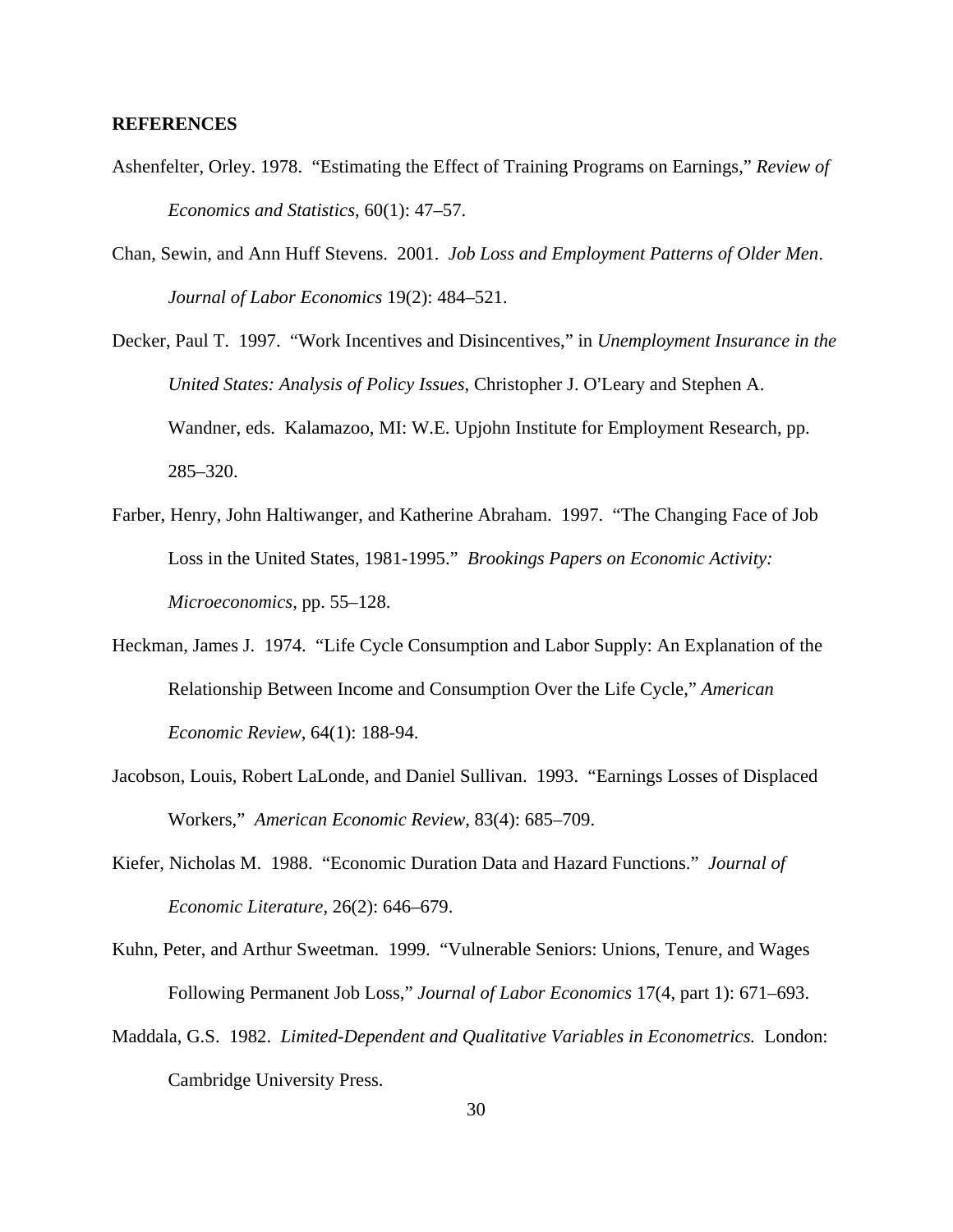- O'Leary, Christopher J., and Stephen A. Wandner. 2001. "Unemployment Compensation and Older Workers," in *Ensuring Health and Income Security for an Aging Workforce*, Peter P. Budetti, Richard V. Burkhauser, Janice M. Gregory and H. Allan Hunt, ed*s*. Kalamazoo, MI: W.E. Upjohn Institute for Employment Research, pp. 85–133.
- O'Leary, Christopher J. 2006. "State UI Job Search Rules and Reemployment Services," *Monthly Labor Review,* 129(6): 27–37.
- Quinn, Joseph. 1999. "New Paths to Retirement." In *Forecasting Retirement Needs and Retirement Wealth*, Brett Hammond, Olivia Mitchell and Anna Rappaport, ed. Philadelphia, PA: University of Pennsylvania Press.
- Simonetta, Jonathan. 2004. "The Participation of Older Workers in Employment and Training Administration Programs" in *A Compilation of Selected Papers from The Employment and Training Administration's 2003 Biennial National Research Conference*, J. Riley, A. Branch, S. Wandner, and W. Gordon, eds., Washington, DC: U.S. Department of Labor, Employment and Training Administration, Office of Policy Development, Evaluation and Research. http://wdr.doleta.gov/conference/pdf/BOOK1.pdf Accessed July 20, 2006.
- U.S. Department of Labor. 2006. *Comparison of State Unemployment Insurance Laws*. Washington, DC: Unemployment Insurance Service, Employment and Training Administration. http://workforcesecurity.doleta.gov/unemploy/uilawstable.asp#400 Accessed July 20, 2006.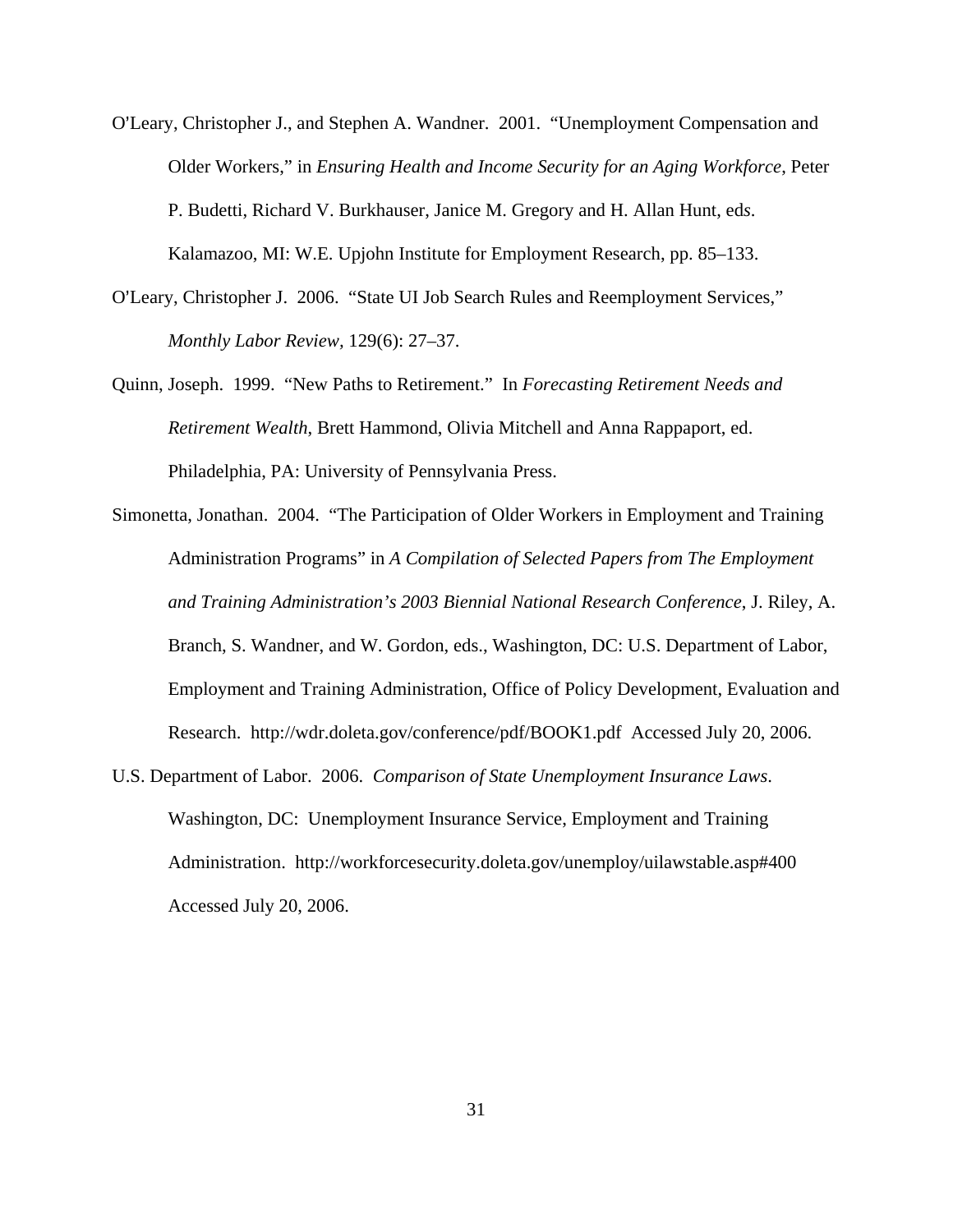|                               | Total   | $\leq$ 24 | $25 - 34$ | $35 - 44$ | $45 - 54$ | 55-64  | $>= 65$ |
|-------------------------------|---------|-----------|-----------|-----------|-----------|--------|---------|
| Labor Force <sup>a</sup>      |         |           |           |           |           |        |         |
| (thousands)                   | 144,863 | 22,366    | 32,196    | 36,926    | 32,597    | 16.309 | 4,469   |
| Percent of the Labor          |         |           |           |           |           |        |         |
| Force                         |         | 15.4      | 22.2      | 25.5      | 22.5      | 11.3   | 3.1     |
| Total Unemployed <sup>b</sup> |         |           |           |           |           |        |         |
| (thousands)                   | 8,378   | 2,683     | 1.890     | 1.691     | 1.315     | 635    | 163     |
| Percent of Total              |         |           |           |           |           |        |         |
| Unemployed                    |         | 32.0      | 22.6      | 20.2      | 15.7      | 7.6    | 1.9     |
| Percent of Insured            |         |           |           |           |           |        |         |
| Unemployed $\mathrm{c}$       |         | 9.7       | 23.6      | 26.6      | 24.0      | 12.6   | 2.9     |

**Table 1. Labor Force, Unemployment, and UI Receipt by Age for the U.S., 2002** 

NOTES:<br><sup>a</sup>Dote f:

<sup>a</sup>Data from the Handbook of U.S. Labor Statistics, Seventh Edition, 2004, Table 1-7.

<sup>b</sup>Data from the Handbook of U.S. Labor Statistics, Seventh Edition, 2004, Table 1-28.

<sup>c</sup>Age information not available for 0.6 percent of beneficiaries. Data from the U.S. Department of Labor, Office of Workforce Security, www.adare\_older\_UI\_claimants.doc, accessed January 9, 2006.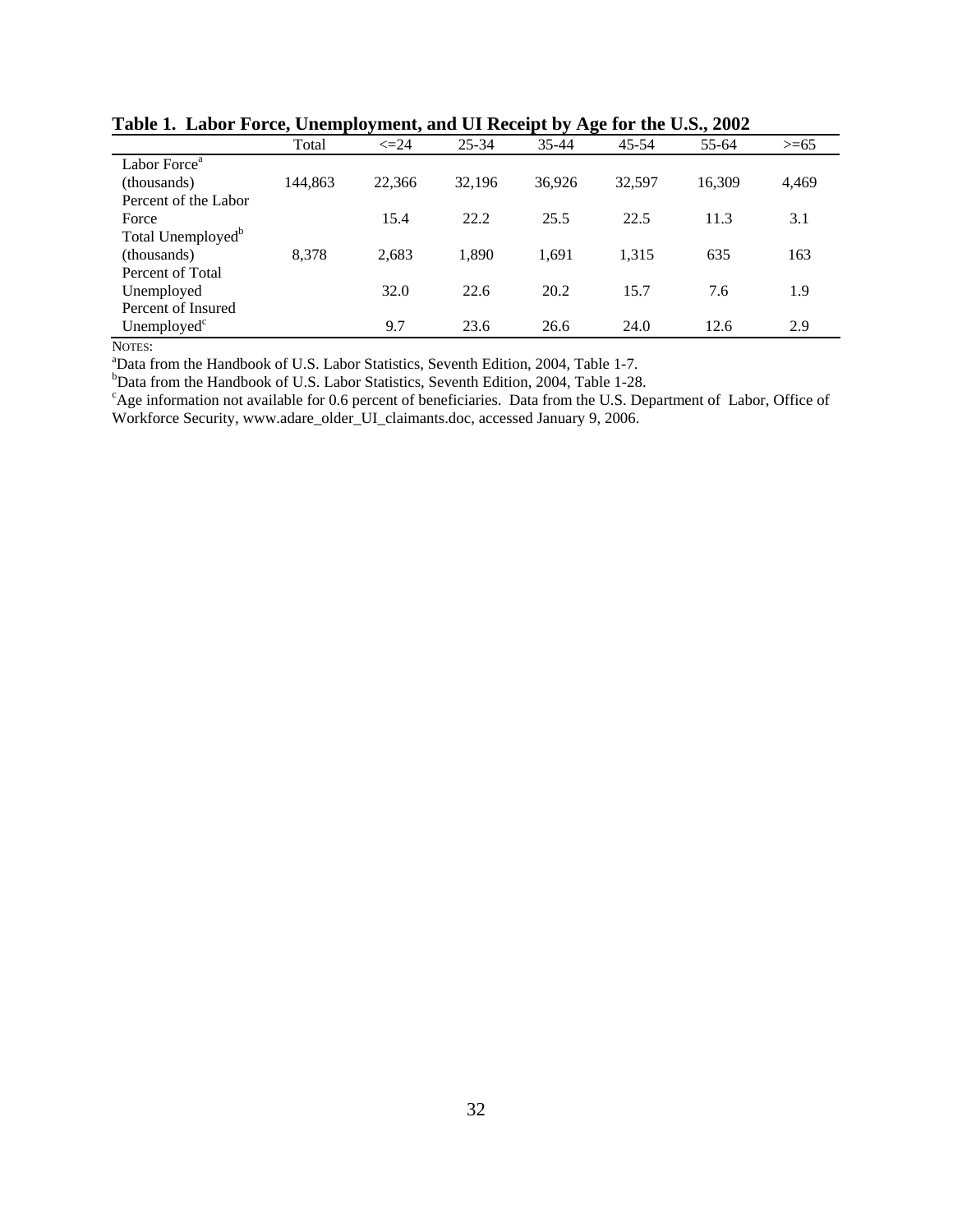| Description                                 | Overall | Older  | Prime Age |
|---------------------------------------------|---------|--------|-----------|
| (1) UI Claimants                            | 329,935 | 92,811 | 237,124   |
| UI Eligible<br>(2)                          | 275,943 | 82,288 | 193,655   |
| UI Ineligible<br>(3)                        | 53,992  | 10,523 | 43,469    |
| <b>UI</b> Exhaustees<br>(4)                 | 81.539  | 24,523 | 57,016    |
| UI Eligibility and Benefit Exhaustion Rates |         |        |           |
| UI Eligibility Rate $(2)/(1)$               | 0.836   | 0.887  | 0.817     |
| UI Benefit Exhaustion Rate $(4)/(2)$        | 0.295   | 0.298  | 0.294     |

# **Table 2. Sample Size of UI Claimants, 2001**

SOURCE: Tabulation of state UI agency data for claimants aged 30 and over. Older claimants aged 50 years and over, prime age aged 30 to 49 years.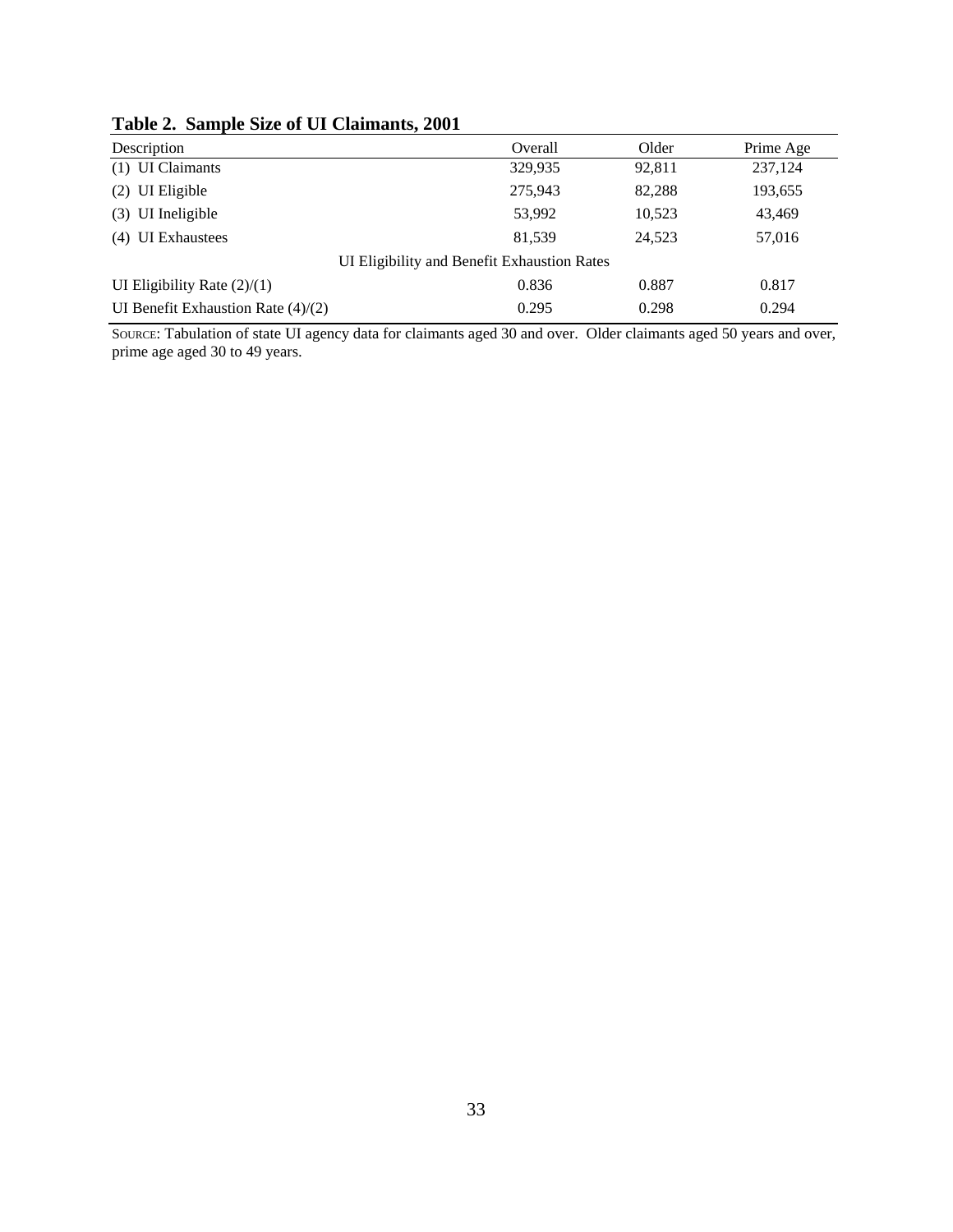|                                       |         | UI Eligible |           | UI Ineligible |        |           | <b>UI</b> Exhaustees |        |           |
|---------------------------------------|---------|-------------|-----------|---------------|--------|-----------|----------------------|--------|-----------|
| Description                           | Overall | Older       | Prime Age | Overall       | Older  | Prime Age | Overall              | Older  | Prime Age |
|                                       |         |             |           |               |        |           |                      |        |           |
| Full-Time Equivalent Weeks of UI      | 14.9    | 14.8        | 15.0      | na            | na     | na        | 25.7                 | 25.7   | 25.6      |
| Fraction of Entitlement/Benefits Used | 0.582   | 0.574       | 0.585     | na            | na     | na        | 1.000                | 1.000  | 1.000     |
| <b>Exhausted Regular UI</b>           | 0.295   | 0.298       | 0.294     | na            | na     | na        | 1.000                | 1.000  | 1.000     |
| <b>Employed One Quarter After BYB</b> | 0.676   | 0.675       | 0.676     | 0.606         | 0.550  | 0.620     | 0.322                | 0.311  | 0.326     |
| Age as of BYB                         | 43.3    | 54.7        | 38.5      | 41.0          | 54.5   | 37.7      | 43.4                 | 54.8   | 38.5      |
|                                       |         |             |           |               |        |           |                      |        |           |
| Gender, Female                        | 0.329   | 0.323       | 0.332     | 0.461         | 0.465  | 0.461     | 0.366                | 0.355  | 0.371     |
| Race, White                           | 0.834   | 0.856       | 0.824     | 0.692         | 0.752  | 0.677     | 0.791                | 0.837  | 0.772     |
| Race, African American                | 0.124   | 0.105       | 0.132     | 0.262         | 0.204  | 0.276     | 0.167                | 0.125  | 0.185     |
| Race, Hispanic                        | 0.020   | 0.015       | 0.022     | 0.021         | 0.016  | 0.022     | 0.018                | 0.012  | 0.021     |
| Education, Less than High School      | 0.198   | 0.223       | 0.187     | 0.258         | 0.251  | 0.260     | 0.201                | 0.204  | 0.200     |
| Education, High School Grad / GED     | 0.510   | 0.489       | 0.519     | 0.450         | 0.417  | 0.458     | 0.458                | 0.432  | 0.470     |
| <b>Education, Some College</b>        | 0.195   | 0.189       | 0.198     | 0.210         | 0.219  | 0.208     | 0.220                | 0.226  | 0.217     |
| Education, Bachelors Degree or Higher | 0.097   | 0.098       | 0.096     | 0.082         | 0.113  | 0.074     | 0.120                | 0.138  | 0.113     |
| <b>Base Period Earnings</b>           | 32,224  | 37,121      | 30,144    | 17,840        | 20,875 | 17,106    | 29,041               | 33,296 | 27,212    |
| Entitlement Length (Weeks)            | 25.8    | 25.8        | 25.8      | 25.7          | 25.8   | 25.7      | 25.6                 | 25.7   | 25.6      |
| Weekly Benefit Amount                 | 274     | 277         | 272       | 219           | 228    | 218       | 263                  | 267    | 261       |
| WBA at Maximum                        | 0.219   | 0.196       | 0.228     | 0.082         | 0.083  | 0.082     | 0.178                | 0.164  | 0.184     |
| Work Search Exempt                    | 0.345   | 0.386       | 0.327     | 0.112         | 0.131  | 0.107     | 0.120                | 0.103  | 0.127     |
| Sample size                           | 275,943 | 82,288      | 193,655   | 53,992        | 10,523 | 43,469    | 81,539               | 24,523 | 57,016    |

#### **Table 3. Means of Outcomes and Characteristics of UI Claimants**

SOURCE: Tabulation of state UI agency data for claimants aged 30 and over.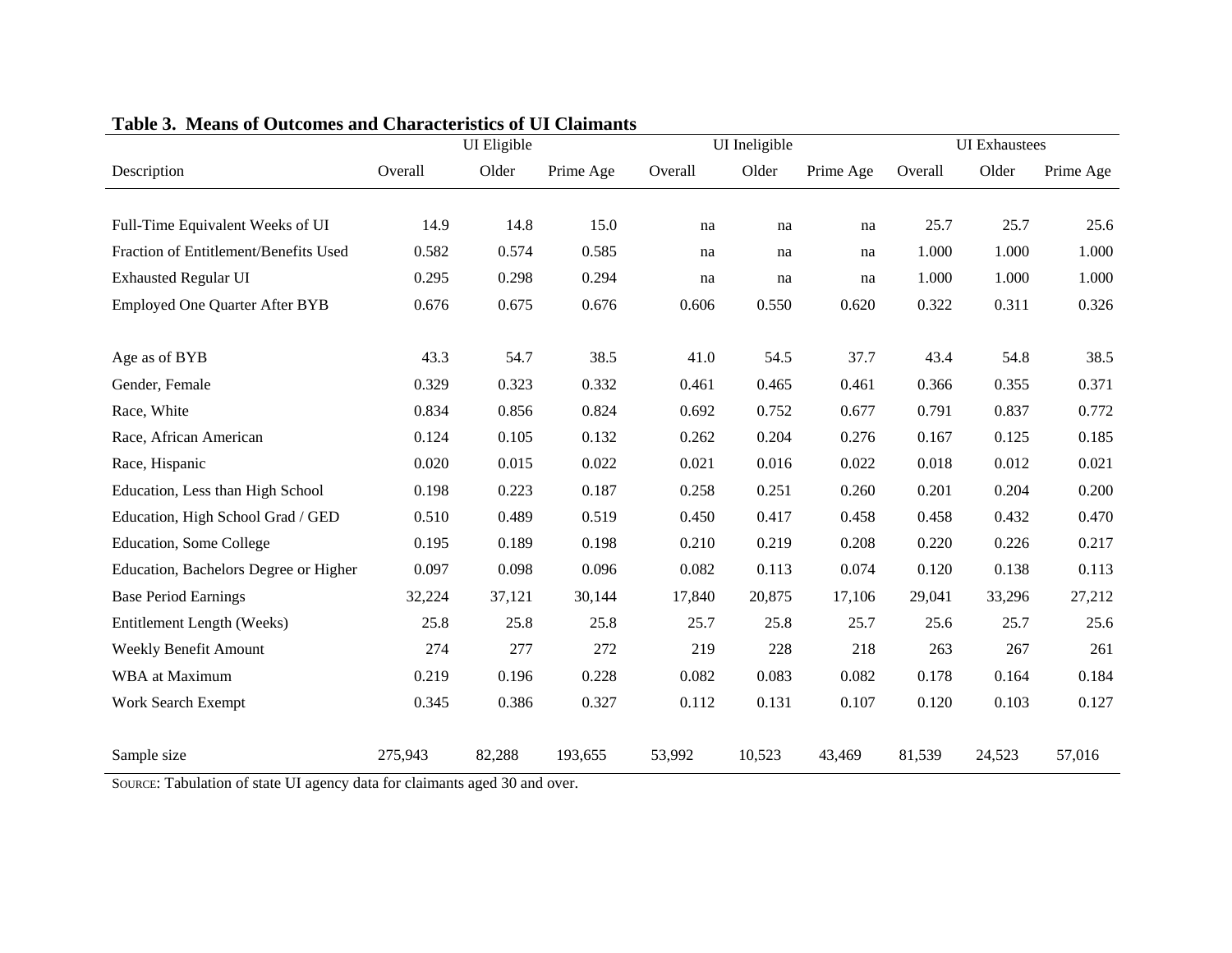|                          |             |        |                          |       | UT Lingtones      |          |                       |          |                  |          |
|--------------------------|-------------|--------|--------------------------|-------|-------------------|----------|-----------------------|----------|------------------|----------|
| <b>Ouarters</b><br>After | Sample Size |        | <b>Reemployment Rate</b> |       | Simple Difference |          | <b>OLS</b> Difference |          | Logit Difference |          |
| <b>BYB</b>               | Prime Age   | Older  | Prime Age                | Older | Prime Age         | T-Stat   | Difference            | T-Stat   | Difference       | T-Stat   |
|                          | 193,655     | 82,288 | 0.676                    | 0.675 | 0.000             | $-0.23$  | $-0.028$              | $-14.59$ | $-0.019$         | $-13.86$ |
| 2                        | 62,794      | 26,720 | 0.405                    | 0.340 | $-0.065$          | $-18.34$ | $-0.049$              | $-13.59$ | $-0.032$         | $-13.38$ |
| 3                        | 37,340      | 17,628 | 0.267                    | 0.207 | $-0.061$          | $-15.48$ | $-0.055$              | $-13.37$ | $-0.032$         | $-13.29$ |
| 4                        | 27,352      | 13,987 | 0.206                    | 0.147 | $-0.060$          | $-14.79$ | $-0.058$              | $-13.69$ | $-0.032$         | $-13.55$ |
| 5                        | 21,706      | 11,935 | 0.140                    | 0.097 | $-0.043$          | $-11.51$ | $-0.046$              | $-11.54$ | $-0.024$         | $-11.51$ |
| 6                        | 18.660      | 10,777 | 0.115                    | 0.074 | $-0.042$          | $-11.54$ | $-0.045$              | $-11.65$ | $-0.022$         | $-11.63$ |
| 7                        | 16,507      | 9,984  | 0.086                    | 0.052 | $-0.034$          | $-10.33$ | $-0.035$              | $-9.82$  | $-0.016$         | $-9.68$  |
| 8                        | 15,081      | 9,462  | 0.065                    | 0.040 | $-0.025$          | $-8.32$  | $-0.029$              | $-8.91$  | $-0.013$         | $-8.95$  |
| 9                        | 14.095      | 9,080  | 0.063                    | 0.049 | $-0.014$          | $-4.46$  | $-0.023$              | $-6.86$  | $-0.011$         | $-7.05$  |
| 10                       | 13,202      | 8,632  | 0.052                    | 0.033 | $-0.019$          | $-6.67$  | $-0.022$              | $-7.30$  | $-0.010$         | $-7.30$  |
| 11                       | 12,511      | 8,345  | 0.048                    | 0.027 | $-0.020$          | $-7.32$  | $-0.021$              | $-6.97$  | $-0.009$         | $-6.91$  |

# **Table 4. Comparison of Reemployment Rates between Older and Prime Age UI Claimants**

Comparison of Reemployment Rates between Older and Prime Age UI Claimants UI Eligibles

Comparison of Reemployment Rates between Older and Prime Age UI Claimants UI Ineligibles

| <b>Ouarters</b><br>After | Sample Size |        | <b>Reemployment Rate</b> |       | Simple Difference |          | <b>OLS</b> Difference |          | Logit Difference |          |
|--------------------------|-------------|--------|--------------------------|-------|-------------------|----------|-----------------------|----------|------------------|----------|
| <b>BYB</b>               | Prime Age   | Older  | Prime Age                | Older | Difference        | T-Stat   | Difference            | T-Stat   | Difference       | T-Stat   |
|                          | 43,469      | 10,523 | 0.620                    | 0.550 | $-0.070$          | $-13.13$ | $-0.071$              | $-13.47$ | $-0.048$         | $-13.25$ |
| 2                        | 16.519      | 4,731  | 0.286                    | 0.211 | $-0.075$          | $-10.26$ | $-0.059$              | $-7.84$  | $-0.037$         | $-7.99$  |
| 3                        | 11.790      | 3,731  | 0.189                    | 0.126 | $-0.063$          | $-8.91$  | $-0.055$              | $-7.44$  | $-0.032$         | $-7.62$  |
| 4                        | 9,562       | 3,262  | 0.128                    | 0.086 | $-0.042$          | $-6.38$  | $-0.039$              | $-5.77$  | $-0.021$         | $-5.93$  |
| 5                        | 8,341       | 2.981  | 0.099                    | 0.050 | $-0.049$          | $-8.17$  | $-0.046$              | $-7.38$  | $-0.024$         | $-7.59$  |
| 6                        | 7.514       | 2,831  | 0.083                    | 0.045 | $-0.039$          | $-6.74$  | $-0.033$              | $-5.49$  | $-0.017$         | $-5.66$  |
| 7                        | 6.887       | 2.704  | 0.063                    | 0.034 | $-0.029$          | $-5.70$  | $-0.024$              | $-4.46$  | $-0.012$         | $-4.49$  |
| 8                        | 6,453       | 2,613  | 0.054                    | 0.023 | $-0.031$          | $-6.39$  | $-0.033$              | $-6.45$  | $-0.015$         | $-6.49$  |
| 9                        | 6,104       | 2,552  | 0.053                    | 0.024 | $-0.030$          | $-6.10$  | $-0.028$              | $-5.40$  | $-0.013$         | $-5.57$  |
| 10                       | 5,780       | 2,492  | 0.051                    | 0.025 | $-0.026$          | $-5.26$  | $-0.026$              | $-5.08$  | $-0.012$         | $-5.18$  |
| 11                       | 5.486       | 2,429  | 0.042                    | 0.020 | $-0.023$          | $-5.04$  | $-0.020$              | $-4.21$  | $-0.010$         | $-4.46$  |

Comparison of Reemployment Rates between Older and Prime Age UI Claimants

UI Exhaustees

| <b>Ouarters</b><br>After | Sample Size |        | Reemployment Rate |       | Simple Difference |          | <b>OLS</b> Difference |          | Logit Difference |          |
|--------------------------|-------------|--------|-------------------|-------|-------------------|----------|-----------------------|----------|------------------|----------|
| <b>BYB</b>               | Prime Age   | Older  | Prime Age         | Older | Difference        | T-Stat   | Difference            | T-Stat   | Difference       | T-Stat   |
| 1                        | 57,016      | 24,523 | 0.326             | 0.311 | $-0.016$          | $-4.43$  | $-0.006$              | $-1.62$  | $-0.004$         | $-1.55$  |
| 2                        | 38,411      | 16,908 | 0.271             | 0.220 | $-0.051$          | $-12.70$ | $-0.031$              | $-7.59$  | $-0.020$         | $-7.70$  |
| 3                        | 28,019      | 13,196 | 0.295             | 0.227 | $-0.068$          | $-14.56$ | $-0.058$              | $-11.93$ | $-0.035$         | $-11.95$ |
| 4                        | 19,758      | 10,207 | 0.243             | 0.170 | $-0.073$          | $-14.52$ | $-0.067$              | $-12.82$ | $-0.039$         | $-12.82$ |
| 5                        | 14.956      | 8.470  | 0.163             | 0.115 | $-0.049$          | $-10.15$ | $-0.049$              | $-9.83$  | $-0.026$         | $-9.82$  |
| 6                        | 12,511      | 7.497  | 0.135             | 0.085 | $-0.050$          | $-10.64$ | $-0.052$              | $-10.46$ | $-0.026$         | $-10.53$ |
| 7                        | 10,821      | 6,857  | 0.102             | 0.059 | $-0.044$          | $-10.14$ | $-0.042$              | $-9.26$  | $-0.021$         | $-9.37$  |
| 8                        | 9.713       | 6,454  | 0.076             | 0.046 | $-0.031$          | $-7.88$  | $-0.032$              | $-7.58$  | $-0.015$         | $-7.73$  |
| 9                        | 8.970       | 6.160  | 0.073             | 0.047 | $-0.026$          | $-6.55$  | $-0.030$              | $-7.03$  | $-0.014$         | $-7.08$  |
| 10                       | 8,316       | 5,872  | 0.060             | 0.037 | $-0.023$          | $-6.21$  | $-0.025$              | $-6.36$  | $-0.011$         | $-6.37$  |
| 11                       | 7,818       | 5,656  | 0.055             | 0.030 | $-0.025$          | $-6.94$  | $-0.024$              | $-6.37$  | $-0.011$         | $-6.37$  |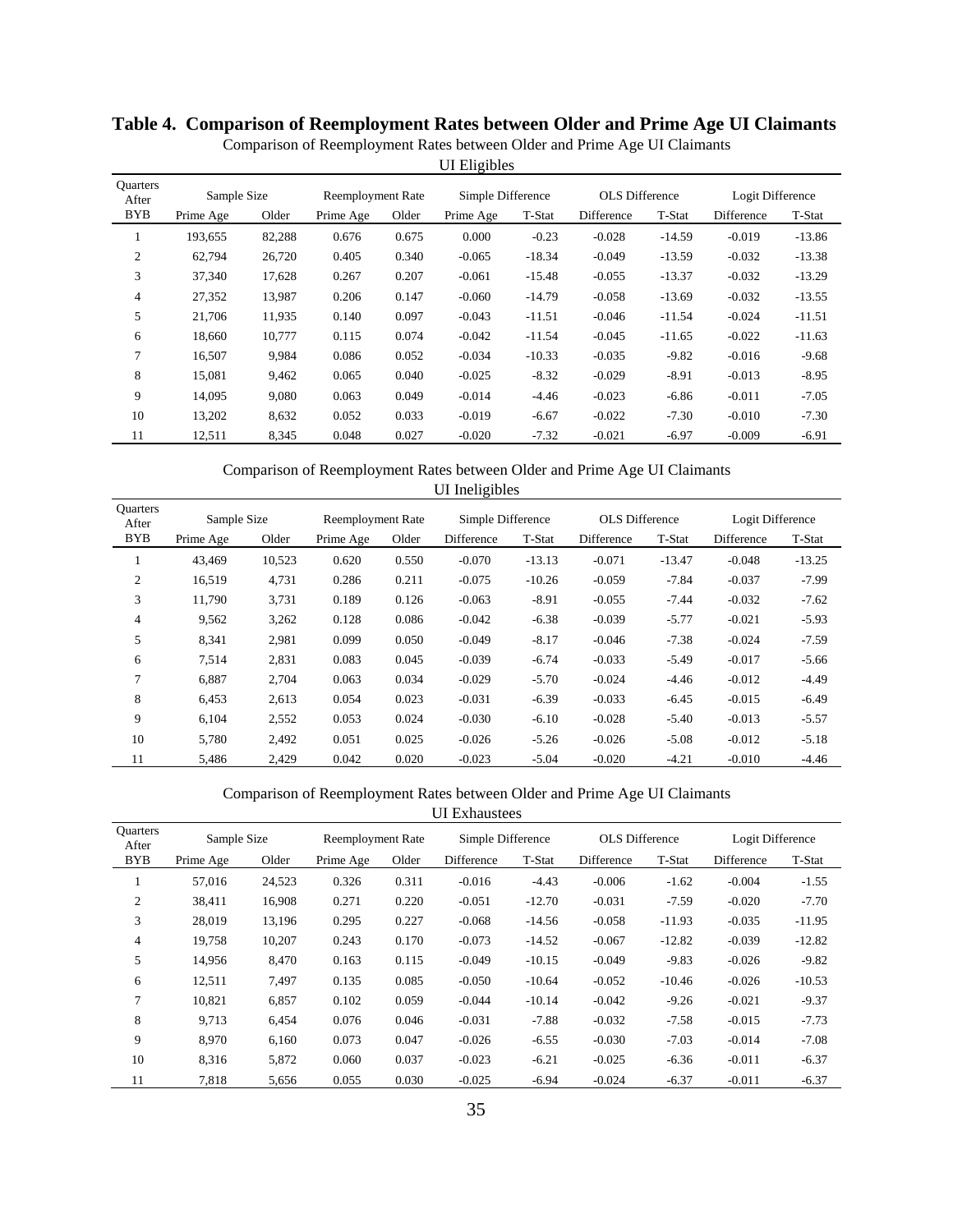# **Table 5 Comparison of Post-to-Pre UI Claim Earnings Ratios Between Older and Prime Age Claimants**

|                          |             |        | UI Eligibles      |       |                   |          |                       |         |
|--------------------------|-------------|--------|-------------------|-------|-------------------|----------|-----------------------|---------|
| <b>Ouarters</b><br>After | Sample Size |        | Post-to-Pre Ratio |       | Simple Difference |          | <b>OLS</b> Difference |         |
| <b>BYB</b>               | Prime Age   | Older  | Prime Age         | Older | Difference        | T-Stat   | Difference            | T-Stat  |
|                          | 129,650     | 55,287 | 1.085             | 0.940 | $-0.146$          | $-23.47$ | $-0.009$              | $-1.39$ |
| $\overline{c}$           | 25.041      | 8.982  | 1.071             | 0.886 | $-0.185$          | $-10.09$ | $-0.042$              | $-2.24$ |
| 3                        | 9.807       | 3.615  | 0.912             | 0.706 | $-0.206$          | $-7.07$  | $-0.058$              | $-1.94$ |
| 4                        | 5.574       | 2.031  | 0.841             | 0.674 | $-0.168$          | $-6.01$  | $-0.043$              | $-1.56$ |
|                          | 2.989       | 1.149  | 0.809             | 0.691 | $-0.118$          | $-2.32$  | 0.007                 | 0.14    |
| 6                        | 2,116       | 778    | 0.854             | 0.590 | $-0.264$          | $-4.77$  | $-0.096$              | $-1.69$ |
| ⇁                        | 1.391       | 519    | 0.814             | 0.595 | $-0.219$          | $-3.25$  | $-0.034$              | $-0.50$ |
| 8                        | 966         | 373    | 0.858             | 0.538 | $-0.320$          | $-3.09$  | $-0.193$              | $-1.74$ |
| 9                        | 870         | 441    | 0.729             | 0.642 | $-0.087$          | $-0.72$  | 0.136                 | 1.01    |
| 10                       | 676         | 283    | 0.692             | 0.508 | $-0.184$          | $-2.50$  | 0.079                 | 0.98    |
| 11                       | 584         | 226    | 0.621             | 0.373 | $-0.247$          | $-3.34$  | $-0.165$              | $-1.97$ |

Comparison of Post-to-Pre UI Claim Earnings Ratios Between Older and Prime Age Claimants  $\overline{U}$  $\overline{U}$  $\overline{U}$  $\overline{U}$  $\overline{U}$  $\overline{U}$  $\overline{U}$  $\overline{U}$ 

Comparison of Post-to-Pre UI Claim Earnings Ratios Between Older and Prime Age Claimants UI Ineligibles

|                          | -0-----     |       |                   |       |                   |         |                       |         |  |  |
|--------------------------|-------------|-------|-------------------|-------|-------------------|---------|-----------------------|---------|--|--|
| <b>Ouarters</b><br>After | Sample Size |       | Post-to-Pre Ratio |       | Simple Difference |         | <b>OLS</b> Difference |         |  |  |
| <b>BYB</b>               | Prime Age   | Older | Prime Age         | Older | Difference        | T-Stat  | Difference            | T-Stat  |  |  |
|                          | 25.211      | 5.438 | 1.329             | 1.237 | $-0.092$          | $-2.32$ | 0.123                 | 3.07    |  |  |
|                          | 4.364       | 914   | 1.269             | 1.076 | $-0.193$          | $-2.26$ | 0.025                 | 0.28    |  |  |
| 3                        | 2,037       | 431   | 1.236             | 0.906 | $-0.330$          | $-3.01$ | 0.057                 | 0.51    |  |  |
| 4                        | 1,135       | 255   | 1.201             | 1.071 | $-0.130$          | $-0.72$ | 0.100                 | 0.54    |  |  |
|                          | 761         | 139   | 1.095             | 0.880 | $-0.215$          | $-1.05$ | $-0.208$              | $-0.93$ |  |  |
| 6                        | 569         | 114   | 1.213             | 1.100 | $-0.113$          | $-0.50$ | $-0.007$              | $-0.03$ |  |  |
|                          | 403         | 85    | 0.928             | 0.792 | $-0.136$          | $-0.93$ | $-0.018$              | $-0.10$ |  |  |
| 8                        | 309         | 50    | 1.217             | 0.475 | $-0.743$          | $-1.82$ | $-0.603$              | $-1.25$ |  |  |
| 9                        | 296         | 55    | 1.079             | 0.873 | $-0.206$          | $-0.74$ | 0.134                 | 0.43    |  |  |
| 10                       | 269         | 57    | 0.825             | 0.969 | 0.145             | 0.69    | 0.269                 | 1.10    |  |  |
| 11                       | 211         | 42    | 0.672             | 0.506 | $-0.166$          | $-0.70$ | $-0.361$              | $-1.08$ |  |  |

Comparison of Post-to-Pre UI Claim Earnings Ratios Between Older and Prime Age Claimants UI Exhaustees

| <b>Ouarters</b><br>After | Sample Size |       | Post-to-Pre Ratio |       | Simple Difference |         | <b>OLS</b> Difference |         |
|--------------------------|-------------|-------|-------------------|-------|-------------------|---------|-----------------------|---------|
| <b>BYB</b>               | Prime Age   | Older | Prime Age         | Older | Difference        | T-Stat  | Difference            | T-Stat  |
|                          | 18.372      | 7.563 | 0.810             | 0.656 | $-0.153$          | $-9.24$ | $-0.005$              | $-0.29$ |
| 2                        | 10.178      | 3,658 | 0.970             | 0.764 | $-0.206$          | $-6.98$ | $-0.051$              | $-1.71$ |
| 3                        | 8,121       | 2.969 | 0.904             | 0.705 | $-0.200$          | $-5.84$ | $-0.064$              | $-1.81$ |
| 4                        | 4.742       | 1.719 | 0.824             | 0.686 | $-0.138$          | $-4.56$ | $-0.035$              | $-1.15$ |
| 5                        | 2.401       | 968   | 0.794             | 0.689 | $-0.105$          | $-1.76$ | $-0.002$              | $-0.04$ |
| 6                        | 1.661       | 628   | 0.818             | 0.586 | $-0.233$          | $-3.77$ | $-0.089$              | $-1.39$ |
| 7                        | 1.082       | 401   | 0.805             | 0.547 | $-0.258$          | $-3.30$ | $-0.037$              | $-0.47$ |
| 8                        | 729         | 287   | 0.727             | 0.549 | $-0.177$          | $-2.72$ | $-0.088$              | $-1.29$ |
| 9                        | 639         | 284   | 0.656             | 0.585 | $-0.071$          | $-1.09$ | 0.026                 | 0.38    |
| 10                       | 488         | 212   | 0.648             | 0.508 | $-0.140$          | $-1.79$ | 0.077                 | 0.88    |
| 11                       | 425         | 167   | 0.586             | 0.374 | $-0.212$          | $-2.52$ | $-0.181$              | $-1.96$ |

NOTES: Dependent variable is the average of post-to-pre unemployment earnings ratios beginning with the quarter of reemployment. Pre-unemployment earnings are the average quarterly earnings for quarters three through six prior to BYB. Persons with average prior quarterly earnings less than \$100 are excluded to control outliers. Regressions include a variable for the number of post-unemployment quarters with earnings.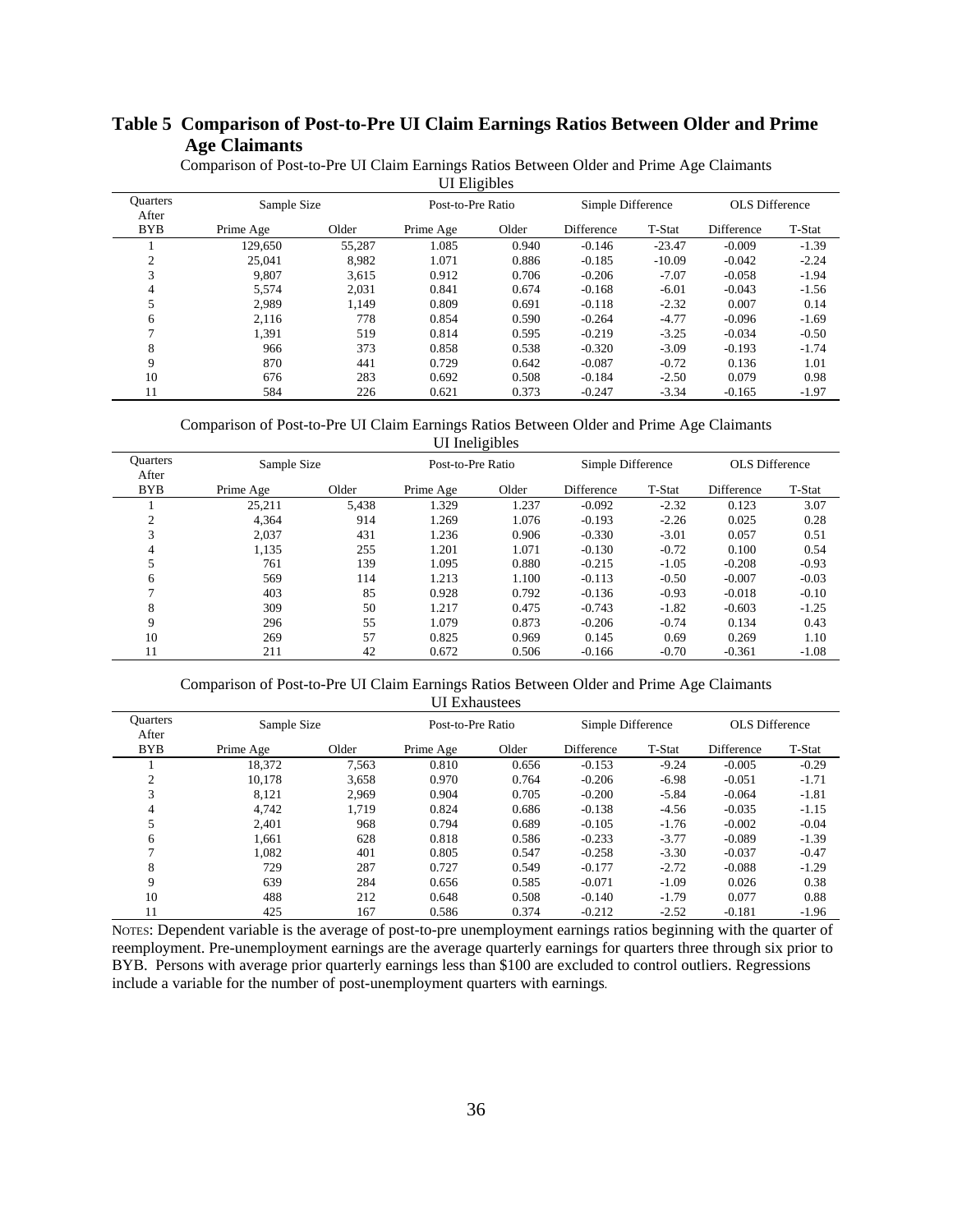# **Table 6. Comparison of Employment Rates after Reemployment between Older and Prime Age UI Claimants**

|                 | UI Eligible |        |                        |       |                   |          |                   |          |  |  |
|-----------------|-------------|--------|------------------------|-------|-------------------|----------|-------------------|----------|--|--|
| <b>Ouarters</b> | Sample Size |        | <b>Employment Rate</b> |       | Simple Difference |          | OLS Difference    |          |  |  |
| After BYB       | Prime Age   | Older  | Prime Age              | Older | <b>Difference</b> | T-Stat   | <b>Difference</b> | T-Stat   |  |  |
|                 | 130,861     | 55,568 | 0.856                  | 0.814 | $-0.042$          | $-33.72$ | $-0.056$          | $-43.87$ |  |  |
| ◠               | 25.454      | 9.092  | 0.793                  | 0.751 | $-0.042$          | $-13.49$ | $-0.041$          | $-12.86$ |  |  |
| 3               | 9.988       | 3.641  | 0.777                  | 0.747 | $-0.030$          | $-5.41$  | $-0.040$          | $-7.14$  |  |  |
| 4               | 5.646       | 2,052  | 0.763                  | 0.738 | $-0.025$          | $-3.21$  | $-0.032$          | $-4.06$  |  |  |
|                 | 3.046       | 1,158  | 0.751                  | 0.733 | $-0.019$          | $-1.76$  | $-0.016$          | $-1.54$  |  |  |
| 6               | 2,153       | 793    | 0.766                  | 0.744 | $-0.023$          | $-1.87$  | $-0.050$          | $-4.02$  |  |  |
| ⇁               | 1.426       | 522    | 0.782                  | 0.777 | $-0.006$          | $-0.38$  | $-0.020$          | $-1.28$  |  |  |
| 8               | 986         | 382    | 0.813                  | 0.808 | $-0.005$          | $-0.32$  | $-0.020$          | $-1.14$  |  |  |
| $\mathbf Q$     | 893         | 448    | 0.840                  | 0.813 | $-0.027$          | $-1.97$  | $-0.003$          | $-0.18$  |  |  |
| 10              | 691         | 287    | 0.915                  | 0.895 | $-0.020$          | $-1.47$  | $-0.025$          | $-1.63$  |  |  |

Comparison of Employment Rates Between Older and Prime Age UI Claimants

#### Comparison of Employment Rates Between Older and Prime Age UI Claimants

|                 | UI Ineligibles |       |                        |       |                   |         |                   |         |  |  |
|-----------------|----------------|-------|------------------------|-------|-------------------|---------|-------------------|---------|--|--|
| <b>Ouarters</b> | Sample Size    |       | <b>Employment Rate</b> |       | Simple Difference |         | OLS Difference    |         |  |  |
| After BYB       | Prime Age      | Older | Prime Age              | Older | <b>Difference</b> | T-Stat  | <b>Difference</b> | T-Stat  |  |  |
|                 | 16,487         | 2.996 | 0.791                  | 0.761 | $-0.030$          | $-5.37$ | $-0.035$          | $-6.19$ |  |  |
| ◠               | 2.676          | 471   | 0.728                  | 0.684 | $-0.044$          | $-2.94$ | $-0.058$          | $-3.73$ |  |  |
| 3               | 1.243          | 241   | 0.681                  | 0.635 | $-0.046$          | $-2.07$ | $-0.078$          | $-3.18$ |  |  |
| 4               | 724            | 134   | 0.684                  | 0.641 | $-0.044$          | $-1.43$ | $-0.056$          | $-1.65$ |  |  |
| 5               | 469            | 83    | 0.704                  | 0.704 | 0.000             | 0.00    | $-0.006$          | $-0.12$ |  |  |
| 6               | 345            | 69    | 0.700                  | 0.664 | $-0.035$          | $-0.86$ | 0.017             | 0.34    |  |  |
| ⇁               | 266            | 51    | 0.735                  | 0.796 | 0.061             | 1.36    | 0.058             | 1.02    |  |  |
| 8               | 194            | 34    | 0.774                  | 0.787 | 0.012             | 0.23    | 0.031             | 0.45    |  |  |
| 9               | 188            | 27    | 0.793                  | 0.790 | $-0.002$          | $-0.04$ | $-0.002$          | $-0.03$ |  |  |
| 10              | 171            | 35    | 0.874                  | 0.914 | 0.040             | 1.01    | 0.017             | 0.33    |  |  |

#### Comparison of Employment Rates Between Older and Prime Age UI Claimants

UI Exhaustees

| <b>Ouarters</b> | Sample Size |       | <b>Employment Rate</b> |       | Simple Difference |          | <b>OLS</b> Difference |          |
|-----------------|-------------|-------|------------------------|-------|-------------------|----------|-----------------------|----------|
| After BYB       | Prime Age   | Older | Prime Age              | Older | Difference        | T-Stat   | Difference            | T-Stat   |
|                 | 18.605      | 7.615 | 0.672                  | 0.575 | $-0.097$          | $-23.50$ | $-0.075$              | $-17.90$ |
|                 | 10,392      | 3.712 | 0.763                  | 0.706 | $-0.057$          | $-10.55$ | $-0.053$              | $-9.71$  |
| 3               | 8.261       | 2.989 | 0.787                  | 0.758 | $-0.029$          | $-4.85$  | $-0.038$              | $-6.17$  |
| 4               | 4.802       | 1,737 | 0.770                  | 0.749 | $-0.020$          | $-2.44$  | $-0.027$              | $-3.16$  |
|                 | 2.445       | 973   | 0.760                  | 0.739 | $-0.021$          | $-1.85$  | $-0.011$              | $-0.95$  |
| 6               | 1.690       | 640   | 0.765                  | 0.740 | $-0.025$          | $-1.86$  | $-0.046$              | $-3.30$  |
|                 | 1.108       | 403   | 0.792                  | 0.772 | $-0.019$          | $-1.18$  | $-0.026$              | $-1.45$  |
| 8               | 743         | 294   | 0.813                  | 0.810 | $-0.002$          | $-0.12$  | $-0.023$              | $-1.13$  |
| Q               | 654         | 288   | 0.832                  | 0.846 | 0.014             | 0.82     | 0.026                 | 1.42     |
| 10              | 498         | 216   | 0.918                  | 0.887 | $-0.031$          | $-1.97$  | $-0.024$              | $-1.31$  |

NOTES: Dependent variable is the proportion of quarters employed starting with the quarter of reemployment through 11 quarter after the client's BYB. Therefore, the number of quarters observed varies depending upon when the client becomes reemployed. While comparisons between older and prime age reemployed in a given period are valid, comparisons between those reemployed in different quarters subsequent to the BYB are not valid due to differences in the number of quarters observed between reemployment and BYB+11.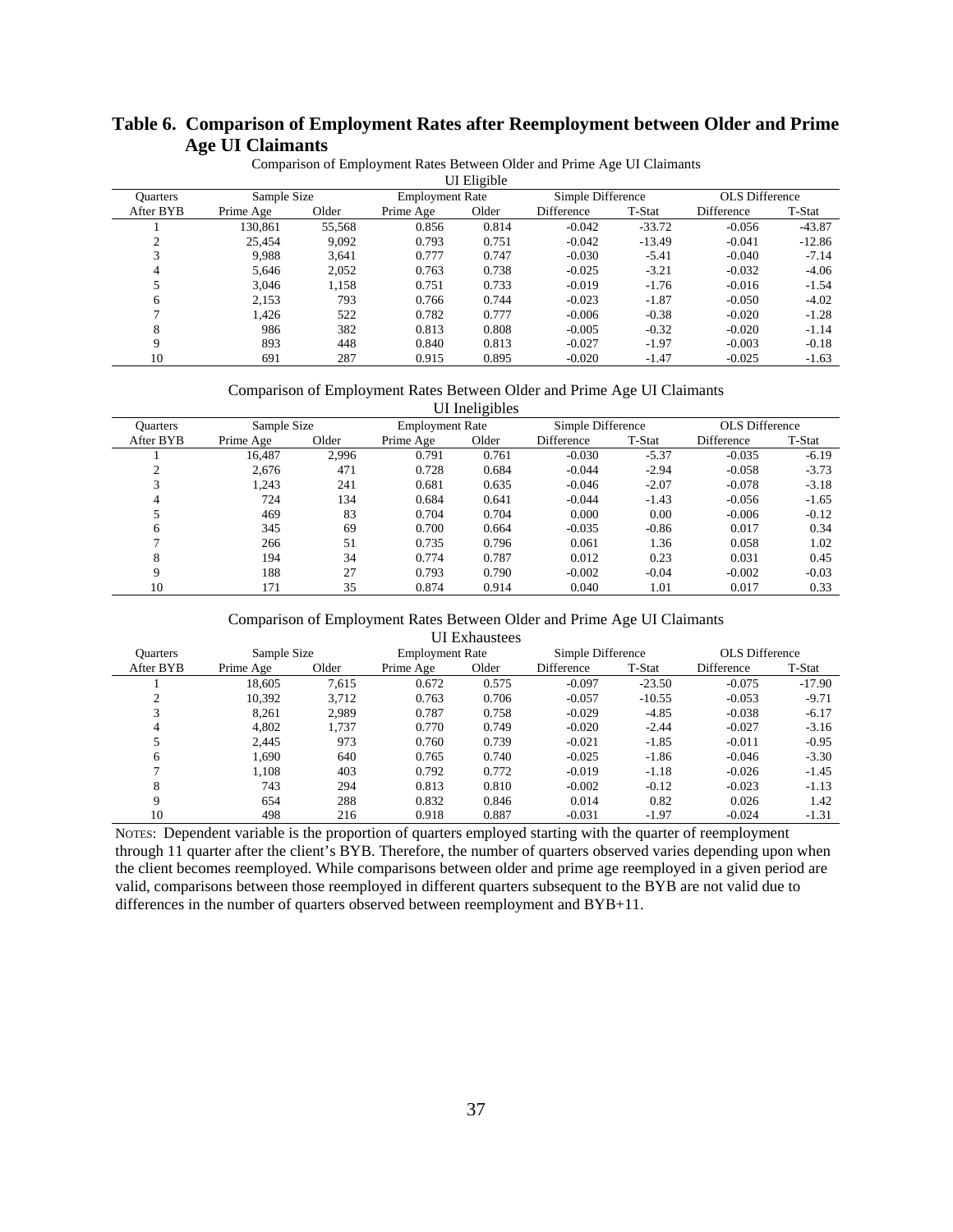# **Table 7. Comparison of the Rate of Staying with the First Major Employer after Reeployment between Older and Prime Age UI Claimants**

Comparison of the Rate of Staying with the First Major Employer After Reemployment

between Older and Prime Age UI Claimants UI Eligible

| <b>OT Eligible</b> |             |        |                    |       |                   |        |                       |        |  |
|--------------------|-------------|--------|--------------------|-------|-------------------|--------|-----------------------|--------|--|
| <b>Quarters</b>    | Sample Size |        | Same Employer Rate |       | Simple Difference |        | <b>OLS</b> Difference |        |  |
| After              |             |        |                    |       |                   |        |                       |        |  |
| <b>BYB</b>         | Prime Age   | Older  | Prime Age          | Older | Difference        | T-Stat | Difference            | T-Stat |  |
|                    | 126,973     | 53,224 | 0.598              | 0.711 | 0.113             | 52.48  | 0.050                 | 24.06  |  |
| 2                  | 24.435      | 8,510  | 0.557              | 0.635 | 0.078             | 14.85  | 0.060                 | 11.39  |  |
| 3                  | 9.406       | 3,347  | 0.486              | 0.574 | 0.089             | 10.42  | 0.065                 | 7.39   |  |
| 4                  | 5.189       | 1.798  | 0.507              | 0.577 | 0.070             | 5.97   | 0.047                 | 3.88   |  |
| 5                  | 2.687       | 984    | 0.564              | 0.644 | 0.080             | 5.09   | 0.052                 | 3.16   |  |
| 6                  | 1,931       | 684    | 0.635              | 0.675 | 0.040             | 2.20   | 0.026                 | 1.32   |  |
| ┑                  | 1.250       | 452    | 0.684              | 0.732 | 0.048             | 2.15   | 0.038                 | 1.57   |  |
| 8                  | 857         | 340    | 0.703              | 0.746 | 0.043             | 1.66   | 0.026                 | 0.90   |  |
| 9                  | 765         | 391    | 0.786              | 0.821 | 0.034             | 1.49   | 0.022                 | 0.83   |  |
| 10                 | 564         | 225    | 0.866              | 0.881 | 0.015             | 0.58   | 0.018                 | 0.58   |  |
| 11                 | na          | na     | na                 | na    | na                | na     | na                    | na     |  |

### Comparison of the Rate of Staying with the First Major Employer After Reemployment between Older and Prime Age UI Claimants

UI Ineligibles

| <b>Quarters</b><br>After | Sample Size |       | Same Employer Rate |       | Simple Difference |        | <b>OLS</b> Difference |         |
|--------------------------|-------------|-------|--------------------|-------|-------------------|--------|-----------------------|---------|
| <b>BYB</b>               | Prime Age   | Older | Prime Age          | Older | Difference        | T-Stat | Difference            | T-Stat  |
|                          |             |       |                    |       |                   |        |                       |         |
|                          | 24,415      | 5,093 | 0.417              | 0.552 | 0.135             | 21.54  | 0.106                 | 16.76   |
| 2                        | 4.190       | 843   | 0.434              | 0.549 | 0.115             | 7.57   | 0.091                 | 5.84    |
| 3                        | 1,884       | 380   | 0.462              | 0.601 | 0.139             | 6.08   | 0.094                 | 3.92    |
| 4                        | 1,019       | 211   | 0.493              | 0.563 | 0.070             | 2.25   | 0.022                 | 0.65    |
| 5                        | 679         | 125   | 0.524              | 0.630 | 0.106             | 2.62   | 0.060                 | 1.30    |
| 6                        | 502         | 99    | 0.596              | 0.764 | 0.167             | 3.79   | 0.165                 | 3.23    |
| ┑                        | 343         | 75    | 0.642              | 0.716 | 0.074             | 1.42   | 0.056                 | 0.89    |
| 8                        | 260         | 41    | 0.693              | 0.792 | 0.099             | 1.56   | $-0.010$              | $-0.12$ |
| 9                        | 240         | 47    | 0.764              | 0.794 | 0.030             | 0.49   | 0.033                 | 0.42    |
| 10                       | 195         | 45    | 0.830              | 0.918 | 0.088             | 1.55   | 0.020                 | 0.29    |
| 11                       | na          | na    | na                 | na    | na                | na     | na                    | na      |

#### Comparison of the Rate of Staying with the First Major Employer After Reemployment between Older and Prime Age UI Claimants UI Exhaustees

|                          |             |       |                    |       | ---------------   |        |                |        |
|--------------------------|-------------|-------|--------------------|-------|-------------------|--------|----------------|--------|
| <b>Ouarters</b><br>After | Sample Size |       | Same Employer Rate |       | Simple Difference |        | OLS Difference |        |
| <b>BYB</b>               | Prime Age   | Older | Prime Age          | Older | Difference        | T-Stat | Difference     | T-Stat |
|                          |             |       |                    |       |                   |        |                |        |
|                          | 16.957      | 6.401 | 0.266              | 0.345 | 0.079             | 14.20  | 0.063          | 11.16  |
| $\overline{2}$           | 9.829       | 3,389 | 0.435              | 0.511 | 0.076             | 9.06   | 0.053          | 6.27   |
| 3                        | 7.816       | 2.758 | 0.472              | 0.560 | 0.088             | 9.38   | 0.068          | 7.07   |
| 4                        | 4,420       | 1,542 | 0.501              | 0.571 | 0.070             | 5.52   | 0.047          | 3.57   |
| 5                        | 2,189       | 831   | 0.559              | 0.644 | 0.086             | 4.98   | 0.054          | 2.95   |
| 6                        | 1.517       | 550   | 0.635              | 0.681 | 0.046             | 2.24   | 0.034          | 1.54   |
|                          | 978         | 350   | 0.686              | 0.738 | 0.052             | 2.06   | 0.043          | 1.54   |
| 8                        | 646         | 263   | 0.691              | 0.751 | 0.059             | 1.99   | 0.045          | 1.31   |
| 9                        | 559         | 250   | 0.784              | 0.820 | 0.036             | 1.28   | 0.017          | 0.54   |
| 10                       | 408         | 165   | 0.868              | 0.874 | 0.006             | 0.21   | 0.009          | 0.24   |
| 11                       | na          | na    | na                 | na    | na                | na     | na             | na     |

NOTES: The dependent variable is the number of quarters after the quarter of reemployment where the major employer is the one from the reemployment quarter divided by the number of quarters of employment after the reemployment quarter. Regressions include a variable for the number of post-reemployment quarters with earnings.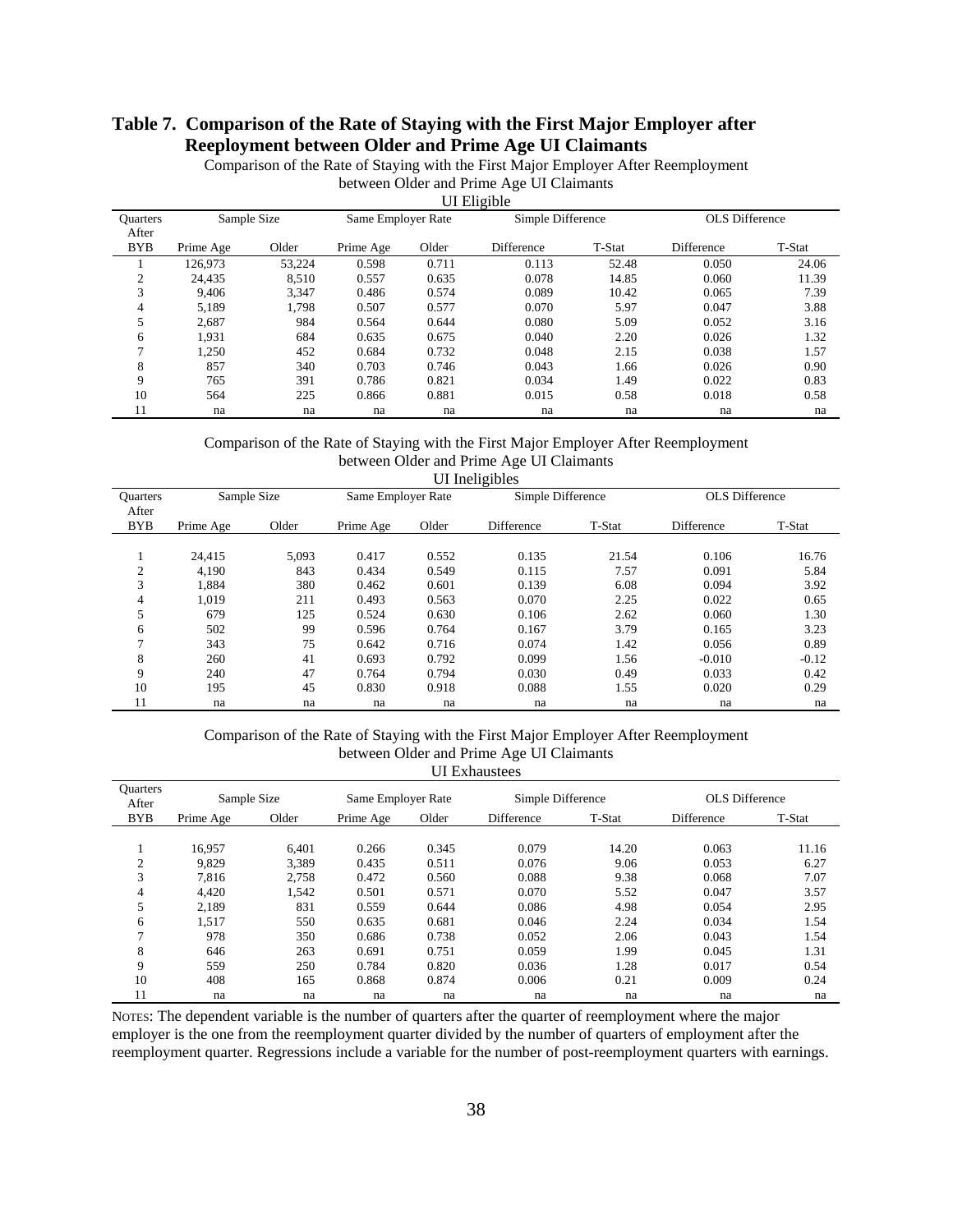| between Eligible and Ineligible UI Claimants |             |          |                   |          |                   |        |                       |         |                   |         |
|----------------------------------------------|-------------|----------|-------------------|----------|-------------------|--------|-----------------------|---------|-------------------|---------|
| Quarters                                     |             |          |                   |          |                   |        |                       |         |                   |         |
| After                                        | Sample Size |          | Reemployment Rate |          | Simple Difference |        | <b>OLS</b> Difference |         | Logit Difference  |         |
| <b>BYB</b>                                   | Ineligible  | Eligible | Ineligible        | Eligible | Difference        | T-Stat | Difference            | T-Stat  | <b>Difference</b> | T-Stat  |
|                                              | 31,537      | 275.943  | 0.618             | 0.676    | 0.058             | 20.70  | $-0.023$              | $-8.56$ | $-0.013$          | $-6.95$ |
|                                              | 12,054      | 89,514   | 0.261             | 0.386    | 0.125             | 26.73  | 0.075                 | 16.17   | 0.054             | 16.31   |
| 3                                            | 8.907       | 54,968   | 0.167             | 0.248    | 0.081             | 16.79  | 0.073                 | 14.69   | 0.052             | 14.89   |
| 4                                            | 7,423       | 41,339   | 0.116             | 0.186    | 0.071             | 14.76  | 0.069                 | 13.97   | 0.048             | 13.93   |
|                                              | 6,565       | 33,641   | 0.084             | 0.125    | 0.041             | 9.39   | 0.044                 | 9.83    | 0.029             | 9.83    |
| 6                                            | 6,013       | 29,437   | 0.069             | 0.100    | 0.031             | 7.54   | 0.028                 | 6.58    | 0.018             | 6.73    |
|                                              | 5,599       | 26.491   | 0.057             | 0.074    | 0.017             | 4.49   | 0.017                 | 4.44    | 0.010             | 4.39    |
| 8                                            | 5,282       | 24,543   | 0.043             | 0.056    | 0.013             | 3.68   | 0.014                 | 3.79    | 0.007             | 3.80    |
| Q                                            | 5.054       | 23,175   | 0.043             | 0.058    | 0.015             | 4.33   | 0.012                 | 3.21    | 0.006             | 3.17    |
| 10                                           | 4,839       | 21,834   | 0.043             | 0.045    | 0.002             | 0.68   | 0.003                 | 0.78    | 0.001             | 0.75    |
| 11                                           | 4,633       | 20.856   | 0.036             | 0.040    | 0.003             | 1.10   | 0.005                 | 1.66    | 0.002             | 1.56    |

Comparison of Reemployment Rates

# **Table 8. Comparison of Reemployment Rates between Eligible and Ineligible UI Claimants**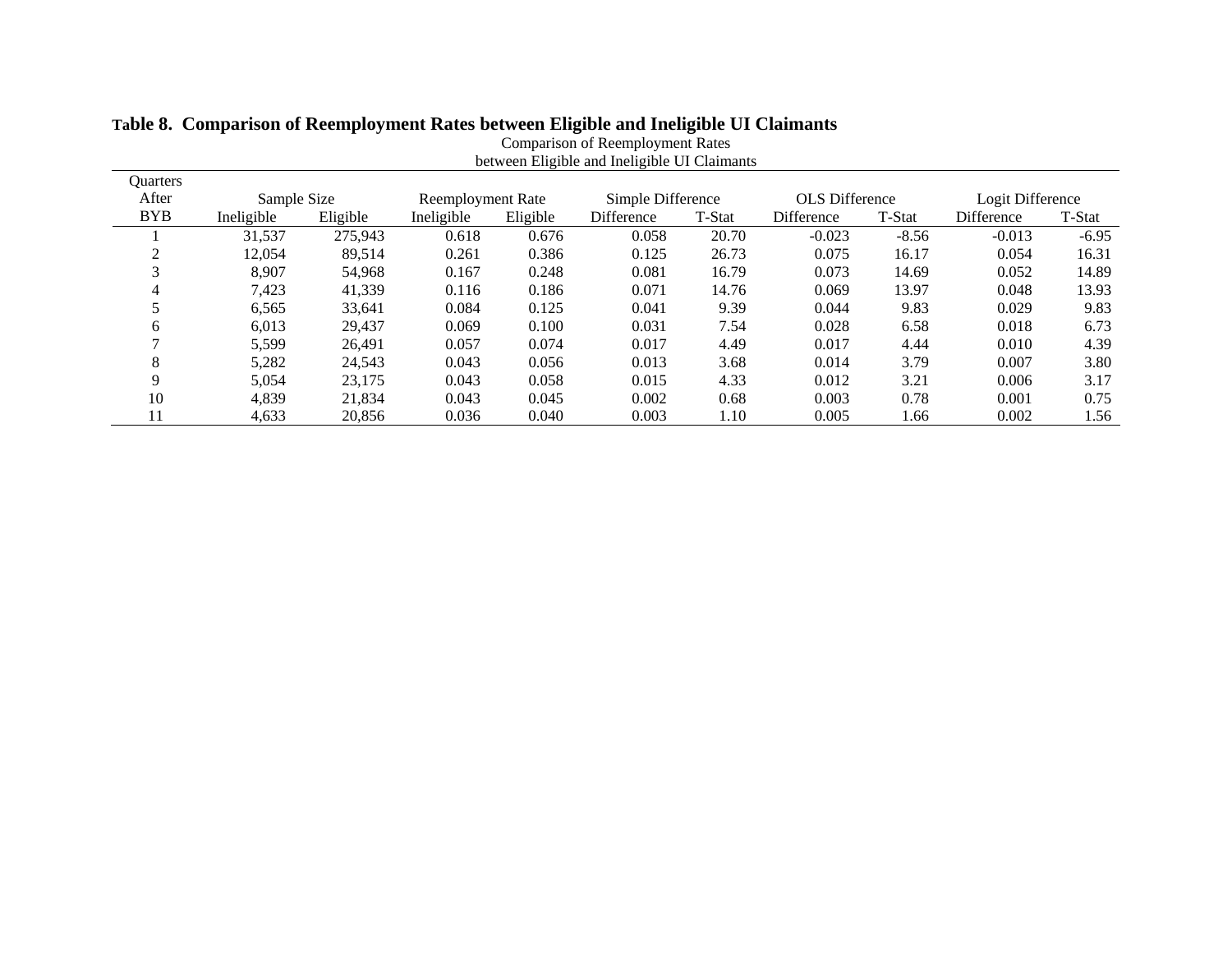|                          | Comparison of Post-to-Pre UI Claim Earnings Ratios between Eligibles and Ineligibles |          |                   |          |                   |         |                       |         |  |
|--------------------------|--------------------------------------------------------------------------------------|----------|-------------------|----------|-------------------|---------|-----------------------|---------|--|
| <b>Ouarters</b><br>After | Sample Size                                                                          |          | Post-to-Pre Ratio |          | Simple Difference |         | <b>OLS</b> Difference |         |  |
| <b>BYB</b>               | Ineligible                                                                           | Eligible | Ineligible        | Eligible | Difference        | T-Stat  | Difference            | T-Stat  |  |
| 1                        | 19,255                                                                               | 184,937  | 0.988             | 1.042    | 0.054             | 5.83    | 0.111                 | 11.93   |  |
| $\overline{2}$           | 3,104                                                                                | 34,023   | 0.879             | 1.022    | 0.143             | 5.04    | 0.146                 | 5.11    |  |
| 3                        | 1,462                                                                                | 13,422   | 0.844             | 0.857    | 0.012             | 0.30    | 0.023                 | 0.55    |  |
| $\overline{4}$           | 840                                                                                  | 7.605    | 0.775             | 0.797    | 0.021             | 0.55    | 0.069                 | 1.84    |  |
| 5                        | 548                                                                                  | 4,138    | 0.850             | 0.776    | $-0.074$          | $-1.02$ | $-0.017$              | $-0.23$ |  |
| 6                        | 408                                                                                  | 2.894    | 0.897             | 0.783    | $-0.114$          | $-1.55$ | $-0.073$              | $-1.00$ |  |
| 7                        | 315                                                                                  | 1.910    | 0.741             | 0.754    | 0.013             | 0.17    | 0.052                 | 0.67    |  |
| 8                        | 222                                                                                  | 1,339    | 0.770             | 0.769    | $-0.001$          | $-0.01$ | 0.034                 | 0.27    |  |
| 9                        | 214                                                                                  | 1,311    | 0.646             | 0.699    | 0.053             | 0.37    | 0.146                 | 0.95    |  |
| 10                       | 203                                                                                  | 959      | 0.718             | 0.638    | $-0.080$          | $-0.98$ | $-0.012$              | $-0.14$ |  |
| 11                       | 164                                                                                  | 810      | 0.486             | 0.552    | 0.066             | 0.82    | 0.148                 | 1.71    |  |

# **Table 9. Comparison of Post-to-Pre UI Claim Earnings Ratios between Eligible and Ineligible UI Claimants**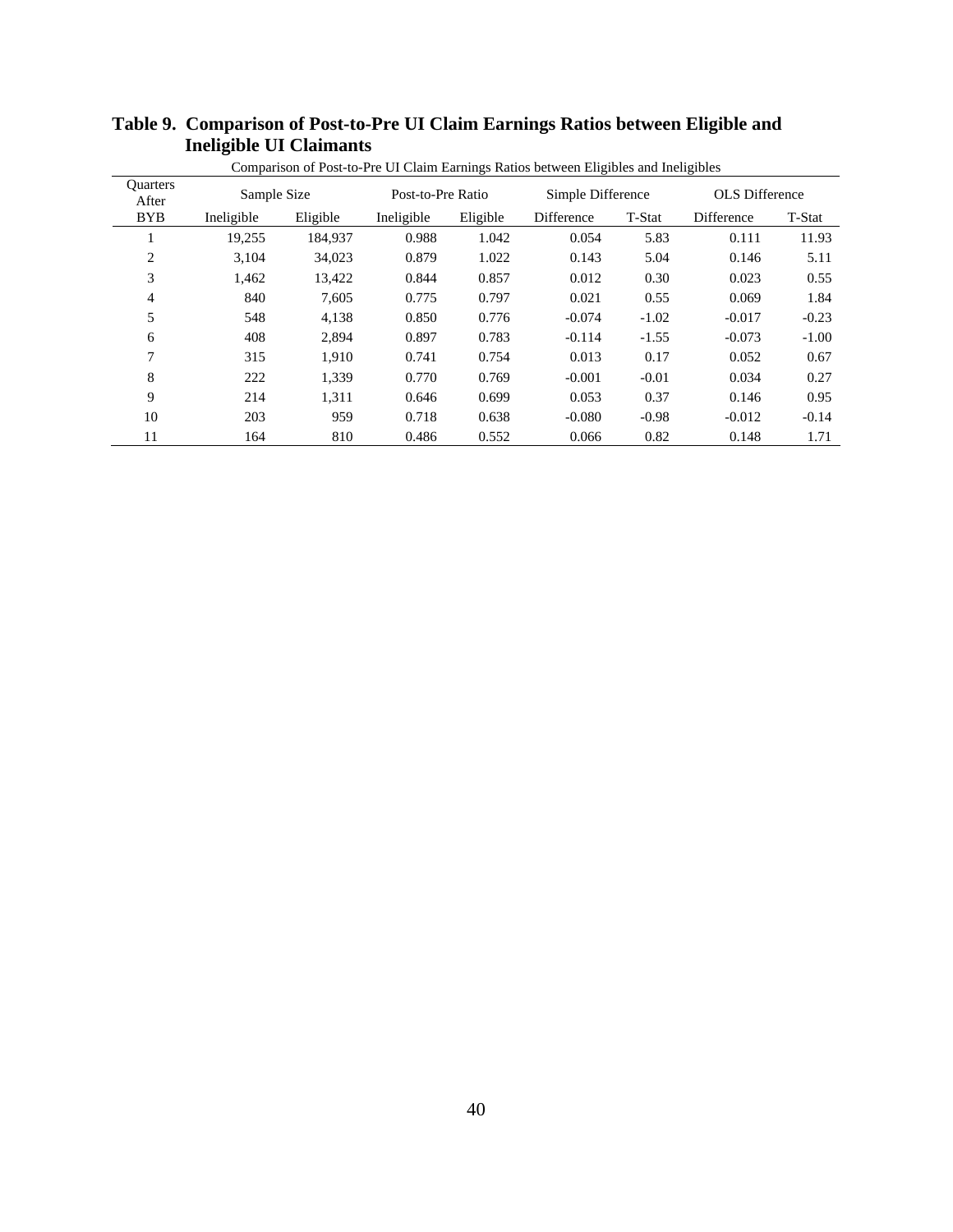| Comparison of Employment Rates after Reemployment |                                              |          |                          |          |                   |                   |                   |                       |  |  |
|---------------------------------------------------|----------------------------------------------|----------|--------------------------|----------|-------------------|-------------------|-------------------|-----------------------|--|--|
|                                                   | between Eligible and Ineligible UI Claimants |          |                          |          |                   |                   |                   |                       |  |  |
| <b>Ouarters</b>                                   | Sample Size                                  |          | <b>Reemployment Rate</b> |          |                   | Simple Difference |                   | <b>OLS</b> Difference |  |  |
| After                                             |                                              |          |                          |          |                   |                   |                   |                       |  |  |
| <b>BYB</b>                                        | Ineligible                                   | Eligible | Ineligible               | Eligible | <b>Difference</b> | T-Stat            | <b>Difference</b> | T-Stat                |  |  |
|                                                   | 19.483                                       | 186.429  | 0.787                    | 0.844    | 0.057             | 30.19             | 0.023             | 11.92                 |  |  |
| 2                                                 | 3,147                                        | 34,546   | 0.721                    | 0.782    | 0.061             | 12.50             | 0.055             | 11.26                 |  |  |
| 3                                                 | 1.484                                        | 13.629   | 0.674                    | 0.769    | 0.095             | 11.97             | 0.078             | 9.78                  |  |  |
| 4                                                 | 858                                          | 7,698    | 0.678                    | 0.757    | 0.079             | 7.25              | 0.058             | 5.30                  |  |  |
| 5                                                 | 552                                          | 4.204    | 0.704                    | 0.746    | 0.042             | 3.02              | 0.034             | 2.53                  |  |  |
| 6                                                 | 414                                          | 2.946    | 0.694                    | 0.760    | 0.067             | 4.30              | 0.041             | 2.54                  |  |  |
| 7                                                 | 317                                          | 1.948    | 0.744                    | 0.781    | 0.036             | 2.09              | 0.022             | 1.22                  |  |  |
| 8                                                 | 228                                          | 1,368    | 0.776                    | 0.811    | 0.035             | 1.83              | 0.042             | 2.06                  |  |  |
| 9                                                 | 215                                          | 1,341    | 0.792                    | 0.831    | 0.039             | 2.22              | 0.045             | 2.35                  |  |  |
| 10                                                | 206                                          | 978      | 0.881                    | 0.910    | 0.028             | 1.89              | 0.017             | 1.05                  |  |  |

# **Table 10. Comparison of Employment Rates after Reemployment between Eligible and Ineligible UI Claimants**

NOTES: Dependent variable is the proportion of quarters employed starting with the quarter of reemployment through 11 quarters after the client's BYB. Therefore, the number of quarters observed varies depending upon when the client becomes reemployed. While comparisons between eligibles and ineligibles reemployed in a given period are valid, comparisons between those reemployed in different quarters subsequent to the BYB are not valid due to the difference in number of quarters observed between reemployment and BYB+11.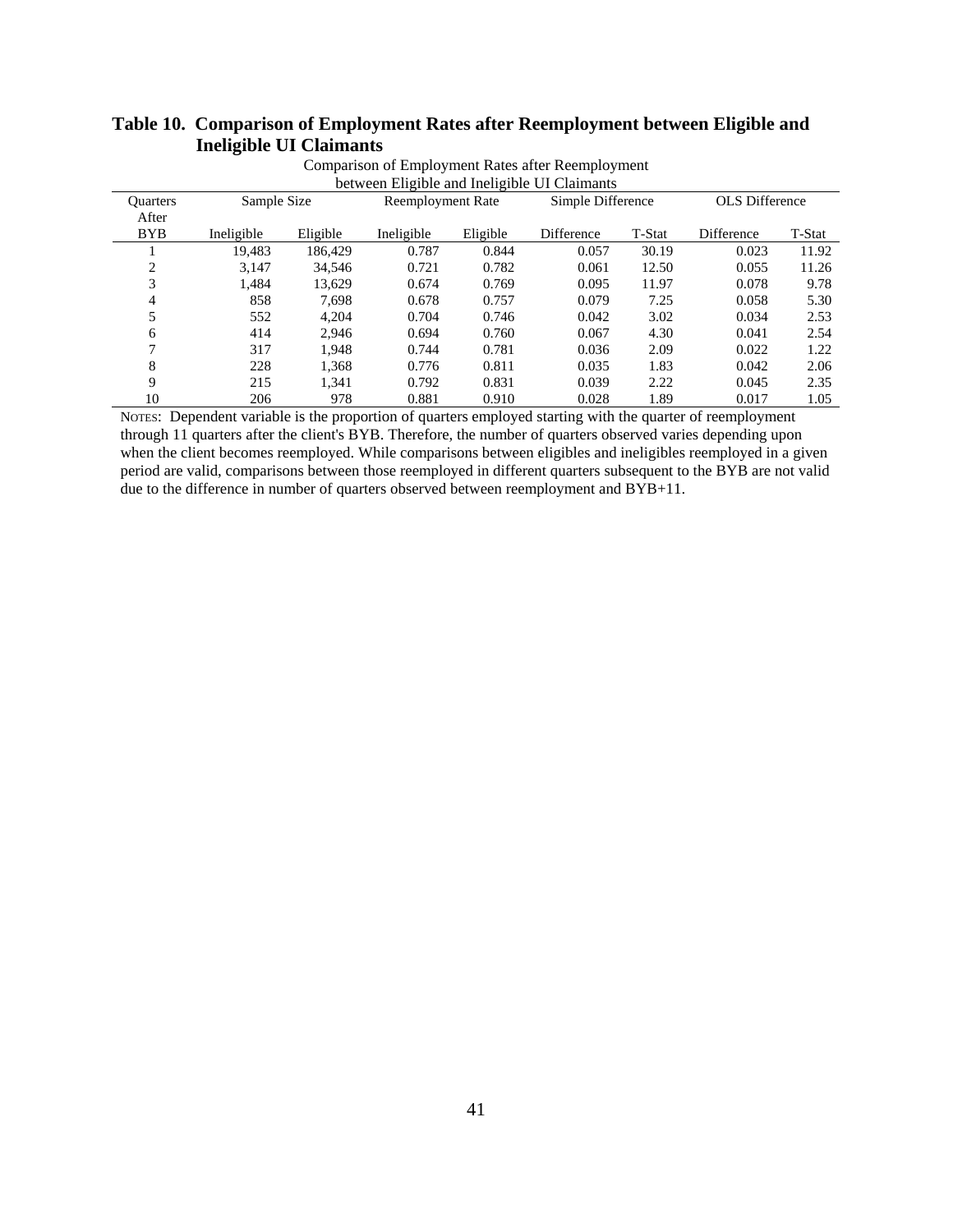# **Table 11. Comparison of the Probability of Staying with the First Major Employer after Reemployment between Eligible and Ineligible UI Claimants**

| <b>Ouarters</b><br>After | Sample Size |          | Reemployment Rate |          | Simple Difference |        | <b>OLS</b> Difference |        |
|--------------------------|-------------|----------|-------------------|----------|-------------------|--------|-----------------------|--------|
| <b>BYB</b>               | Ineligible  | Eligible | Ineligible        | Eligible | Difference        | T-Stat | Difference            | T-Stat |
|                          | 18.496      | 180.197  | 0.406             | 0.631    | 0.225             | 69.68  | 0.079                 | 25.32  |
| 2                        | 2.940       | 32,945   | 0.426             | 0.577    | 0.151             | 18.73  | 0.093                 | 11.58  |
| 3                        | 1,327       | 12.753   | 0.468             | 0.509    | 0.040             | 3.31   | 0.019                 | 1.55   |
| 4                        | 748         | 6.987    | 0.487             | 0.525    | 0.039             | 2.34   | 0.023                 | 1.37   |
| 5                        | 480         | 3,671    | 0.554             | 0.585    | 0.031             | 1.52   | 0.003                 | 0.16   |
| 6                        | 356         | 2,615    | 0.614             | 0.645    | 0.032             | 1.35   | 0.019                 | 0.77   |
| ⇁                        | 272         | 1,702    | 0.640             | 0.696    | 0.056             | 2.09   | 0.011                 | 0.38   |
| 8                        | 189         | 1,197    | 0.707             | 0.715    | 0.008             | 0.27   | 0.006                 | 0.17   |
| 9                        | 173         | 1,156    | 0.751             | 0.798    | 0.046             | 1.50   | 0.059                 | 1.72   |
| 10                       | 154         | 789      | 0.822             | 0.870    | 0.049             | 1.61   | 0.022                 | 0.63   |

Comparison of the Probability of Staying with First Major Employer After Reemployment between Eligible and Ineligible UI Claimants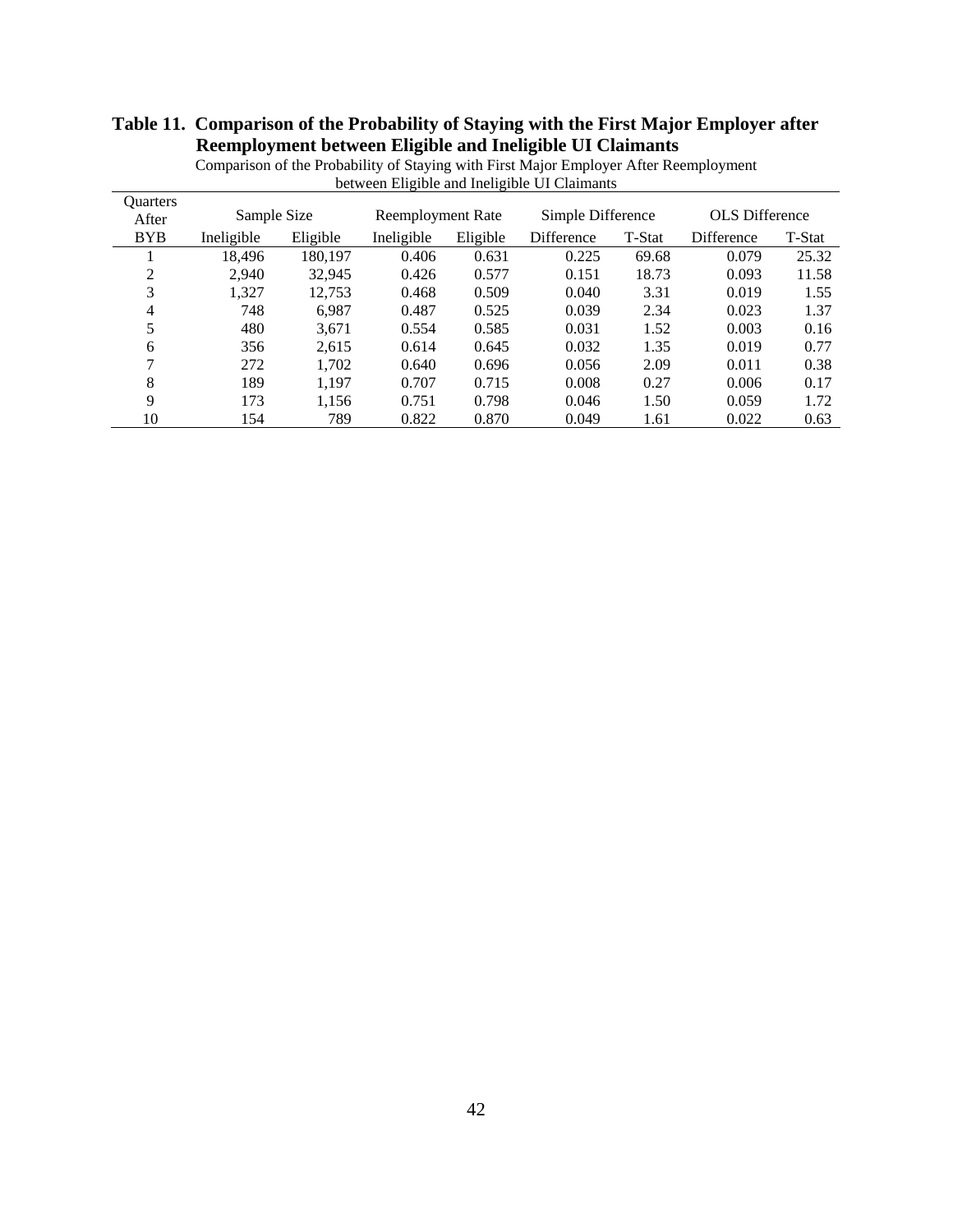| Variable          | Description                          | Parameter<br>Estimate | Standard<br>Error | T-Value  |
|-------------------|--------------------------------------|-----------------------|-------------------|----------|
|                   |                                      |                       |                   |          |
| firstemp1         | Reemployed in BYB+1                  | 0.0282                | 0.0019            | 14.60    |
| older             | Older Workers, Age 50-65             | $-0.0466$             | 0.0034            | $-13.79$ |
| older_firstemp1   | Older x Reemployed in BYB+1          | $-0.0190$             | 0.0036            | $-5.24$  |
|                   |                                      |                       |                   |          |
| male              | Gender, Male                         | $-0.0324$             | 0.0014            | $-22.50$ |
| race2             | Race, African American               | $-0.0158$             | 0.0020            | $-8.01$  |
| race3             | Race, Hispanic                       | 0.0195                | 0.0043            | 4.57     |
| race4             | Race, Native American                | $-0.0421$             | 0.0110            | $-3.81$  |
| race <sub>5</sub> | Race, Asian/Pacific Islander         | 0.0064                | 0.0078            | 0.82     |
| race6             | Race, Not Available                  | $-0.0226$             | 0.0052            | $-4.37$  |
| educ1             | Education, Less than High School     | $-0.0300$             | 0.0016            | $-19.17$ |
| educ3             | <b>Education, Some College</b>       | $-0.0099$             | 0.0016            | $-6.16$  |
| educ4             | Education, Bachelor Degree or Higher | $-0.0225$             | 0.0023            | $-9.59$  |
| bpe               | Base Period Earnings (\$10,000)      | 0.0048                | 0.0004            | 11.66    |
| base_empnum       | Number of Employers in Base Period   | $-0.0010$             | 0.0005            | $-1.89$  |
| wba1              | Weekly Benefit Amount                | 0.0277                | 0.0013            | 22.18    |
| wba_max           | <b>WBA</b> at Maximum                | $-0.0167$             | 0.0022            | $-7.61$  |
| entitlement       | <b>Entitlement Length</b>            | 0.0191                | 0.0007            | 28.40    |
| search_exempt     | Job Search Exempt                    | 0.0796                | 0.0014            | 56.57    |
| unrate_change1    | Unemp Rate Change, BYB to BYB+1      | 0.0360                | 0.1479            | 0.24     |
| qtr1              | BYB in 1st Calendar Quarter          | 0.0026                | 0.0019            | 1.37     |
| qtr2              | BYB in 2nd Calendar Quarter          | $-0.0021$             | 0.0013            | $-1.60$  |
| qtr3              | BYB in 3rd Calendar Quarter          | $-0.0083$             | 0.0011            | $-7.53$  |
| qtr4              | BYB in 4th Calendar Quarter          | 0.0047                | 0.0017            | 2.73     |
| dependents        | Has Dependents                       | 0.0026                | 0.0015            | 1.68     |
| handicap          | Handicap                             | $-0.0642$             | 0.0083            | $-7.70$  |
| severance1        | Deductions Made for Severance Pay    | $-0.0184$             | 0.0034            | $-5.45$  |
| severance2        | Deductions Made for Vacation Pay     | 0.0082                | 0.0052            | 1.59     |
| severance3        | Deductions Made for Company Pension  | $-0.1414$             | 0.0075            | $-18.97$ |
| severance4        | Deductions Made for Social Security  | $-0.2254$             | 0.0129            | $-17.42$ |
| severance5        | Deductions Made for Other Reasons    | $-0.2294$             | 0.0195            | $-11.77$ |

# **Table 12. Pooled Sample of Older and Prime Age Workers Eligible for UI in 2001; Advantage of Early Reemployment Using Sample of Those Reemployed in BYB+1 or BYB+2; Dependent Variable is the Employment Rate Subsequent to and Including Reemployment Quarter**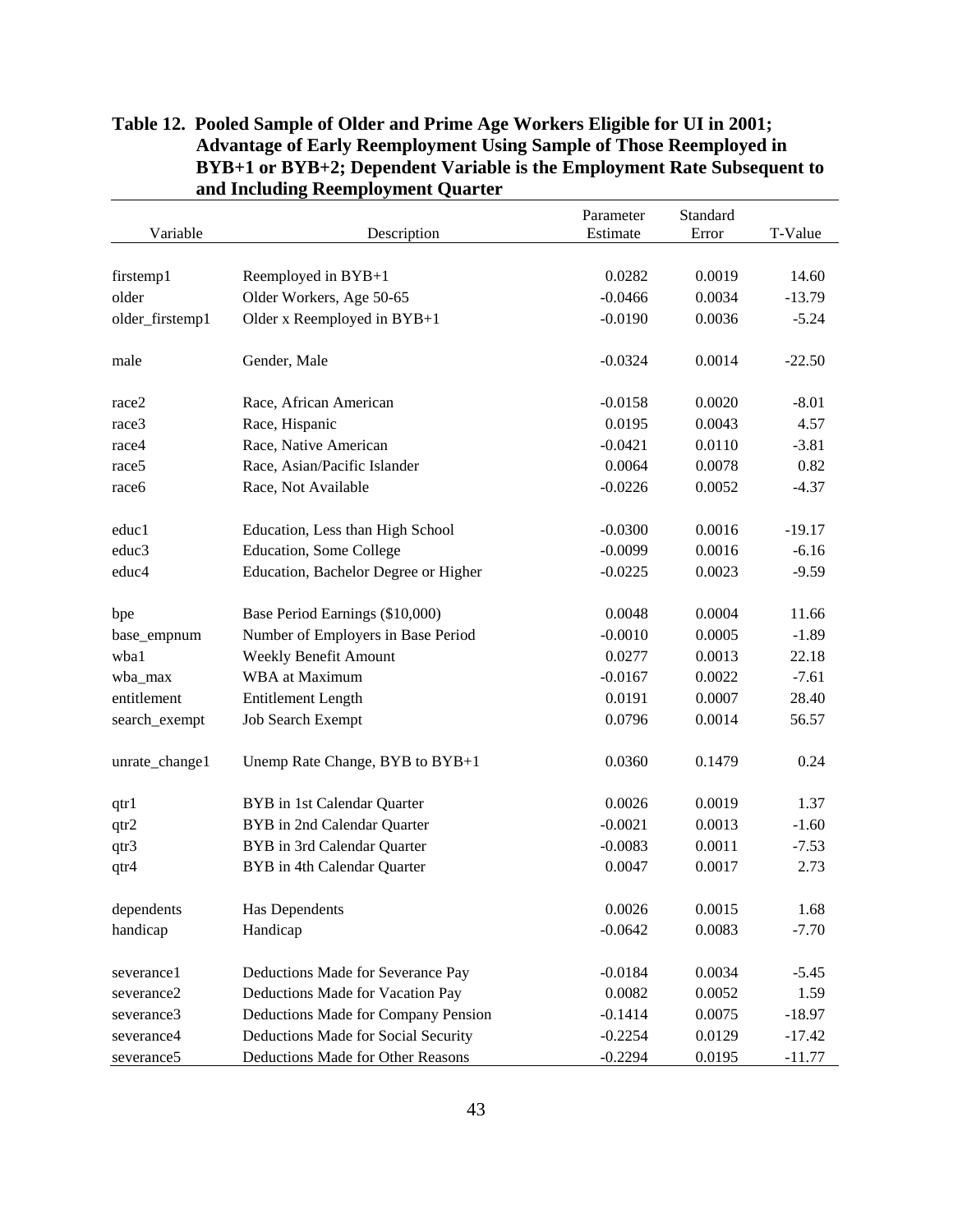

**Figure 1. Comparison of Reemployment Rates between Older and Prime Age UI Claimants**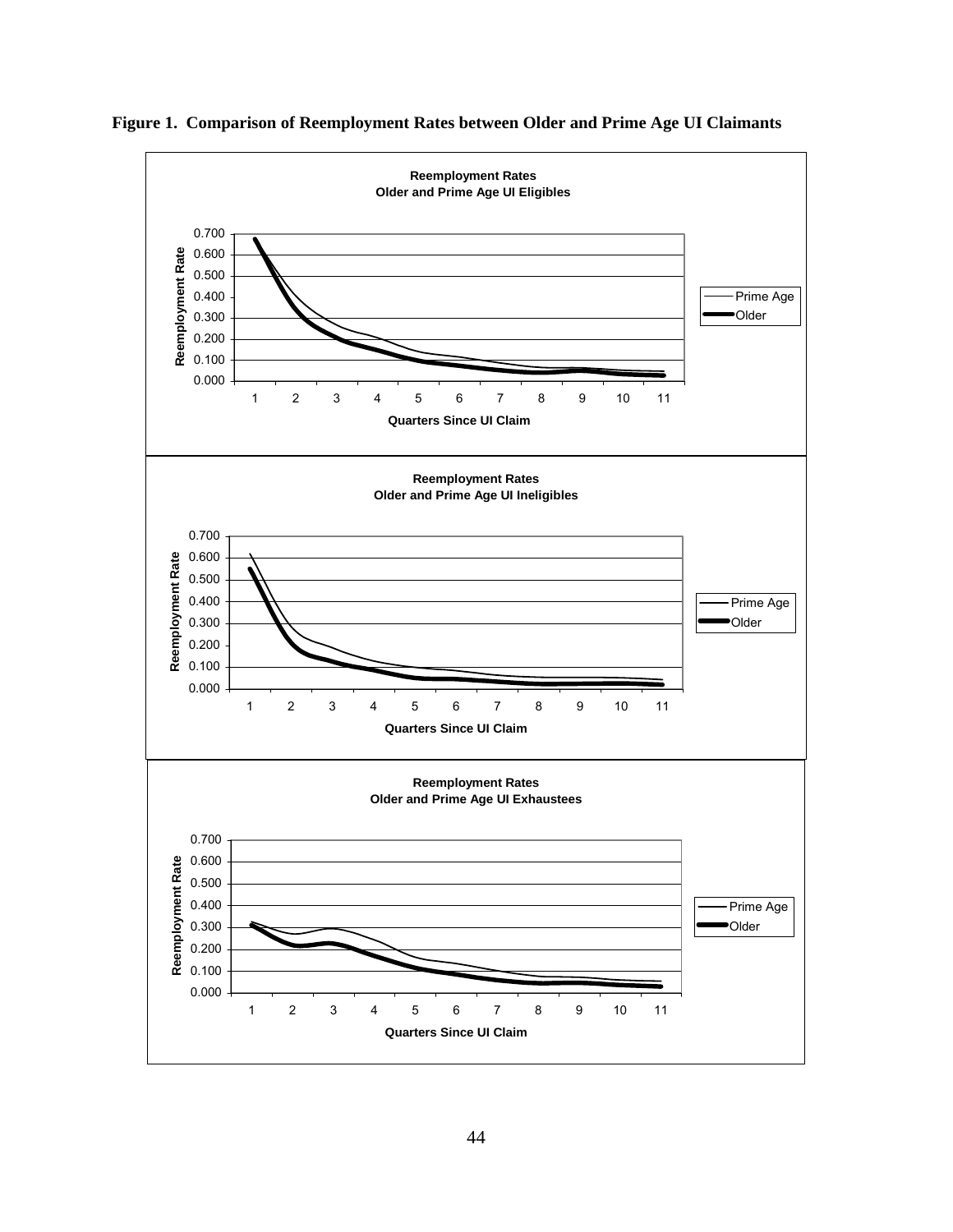

**Figure 2. Differences in Reemployment Rates between Older and Prime Age UI Claimants**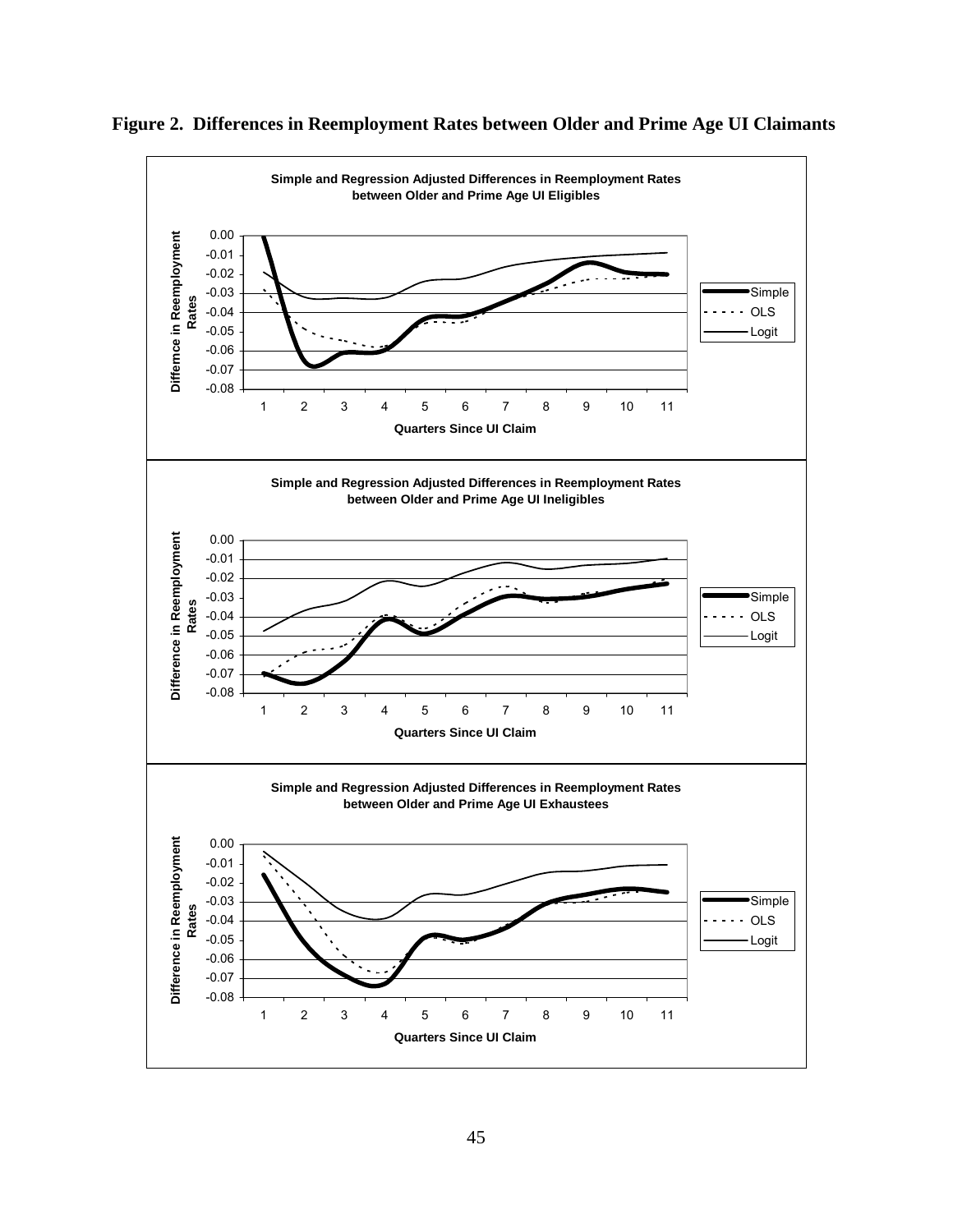**Figure 3. Logit Adjusted Differences in Reemployment Rates between Older and Prime Age UI Claimants** 

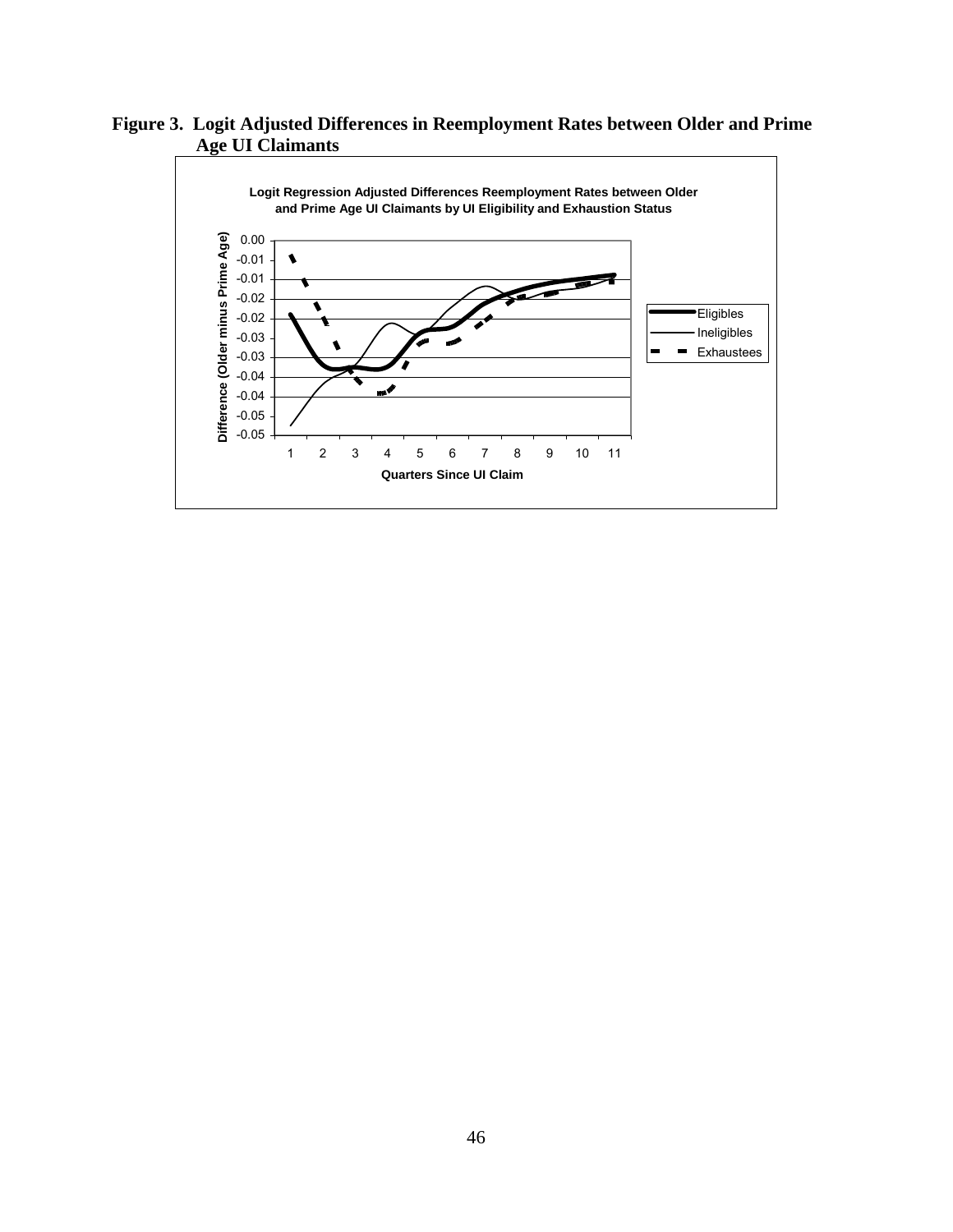

**Figure 4. Comparison of Post-to-Pre UI Claim Earnings Ratios between Older and Prime Age Claimants**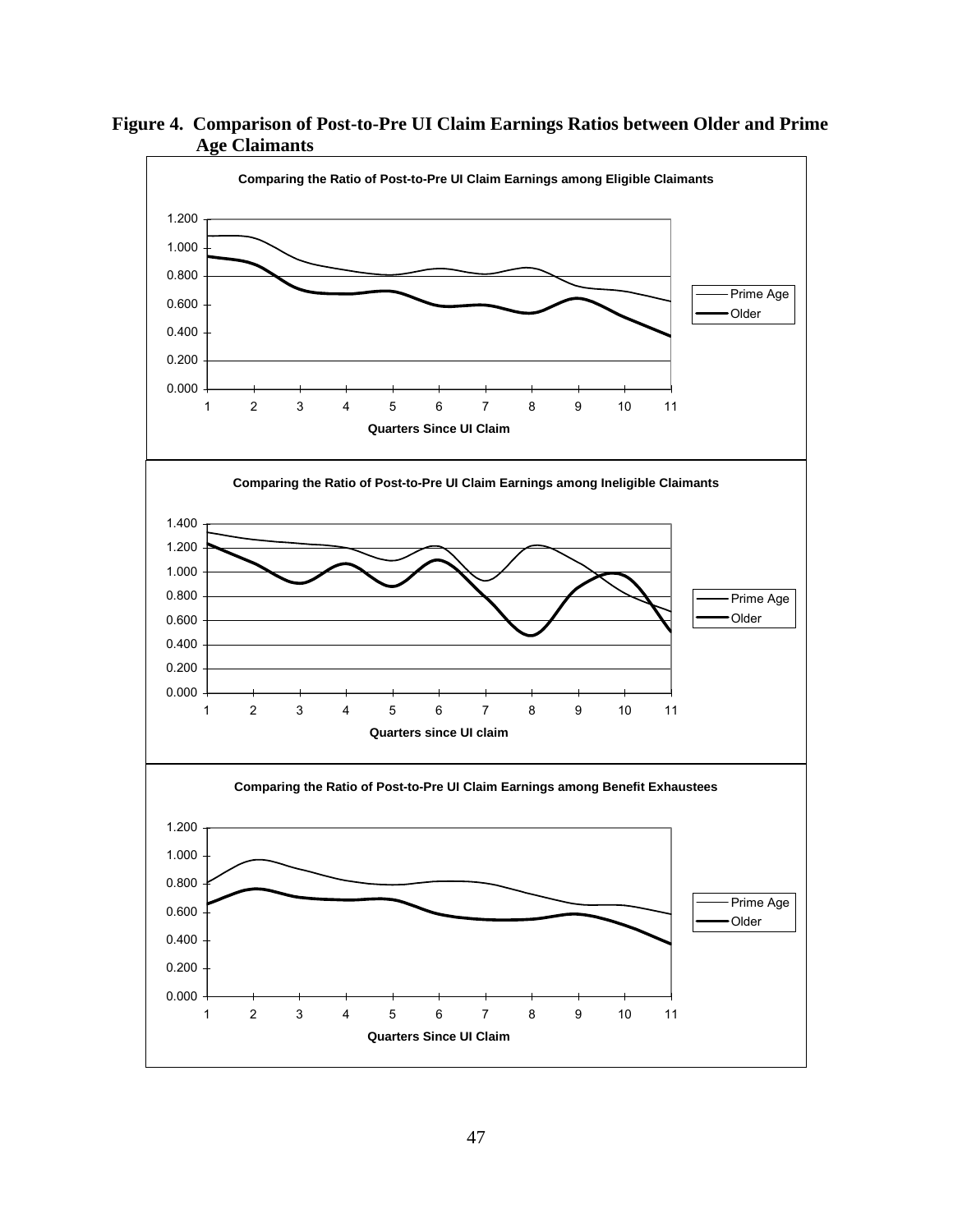

**Figure 5. Differences in Post-to-Pre UI Claim Earnings Ratios between Older and Prime Age Claimants**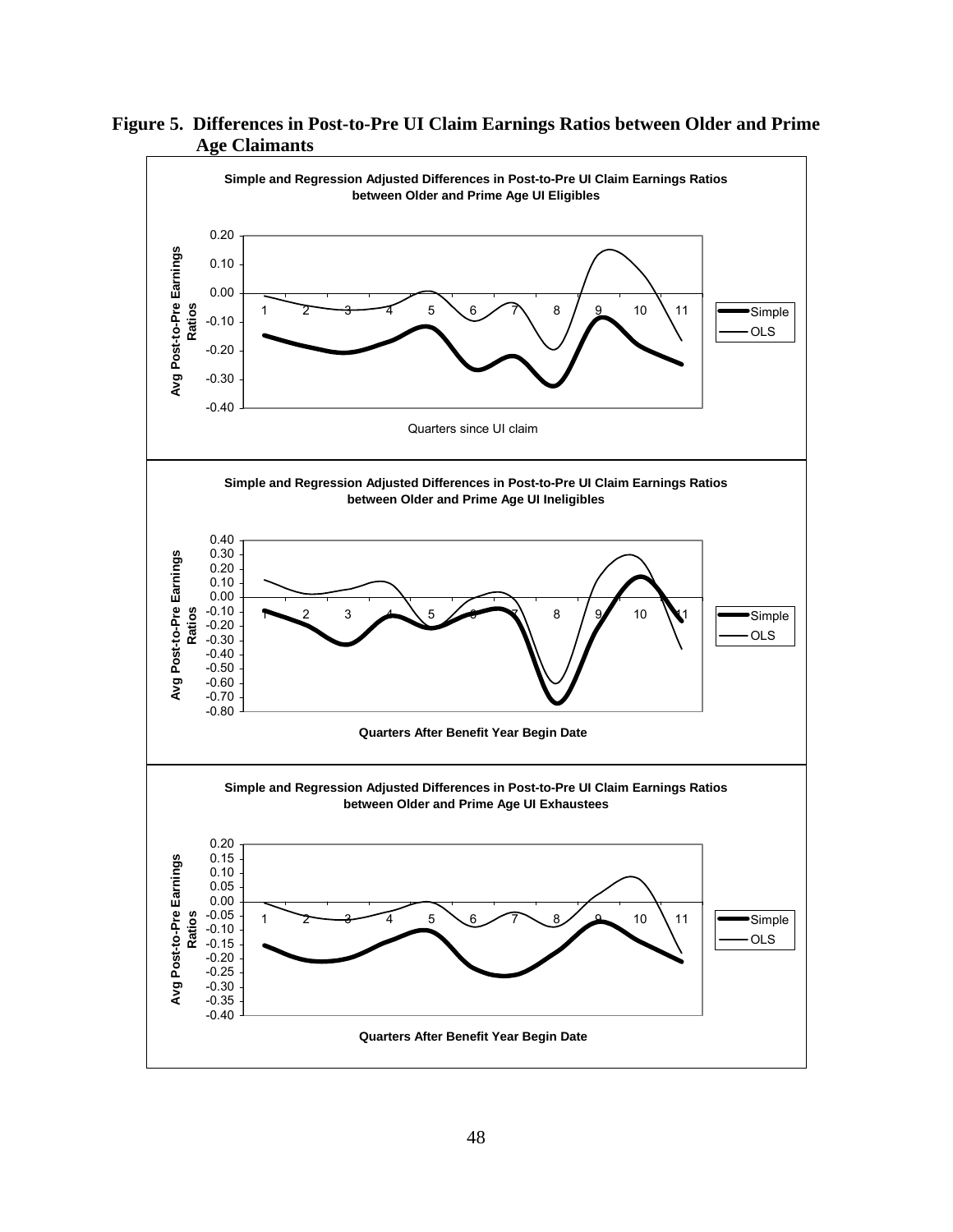# **Figure 6. OLS Adjusted Differences in Post-to-Pre UI Claim Earnings Ratios between Older and Prime Age Claimants**

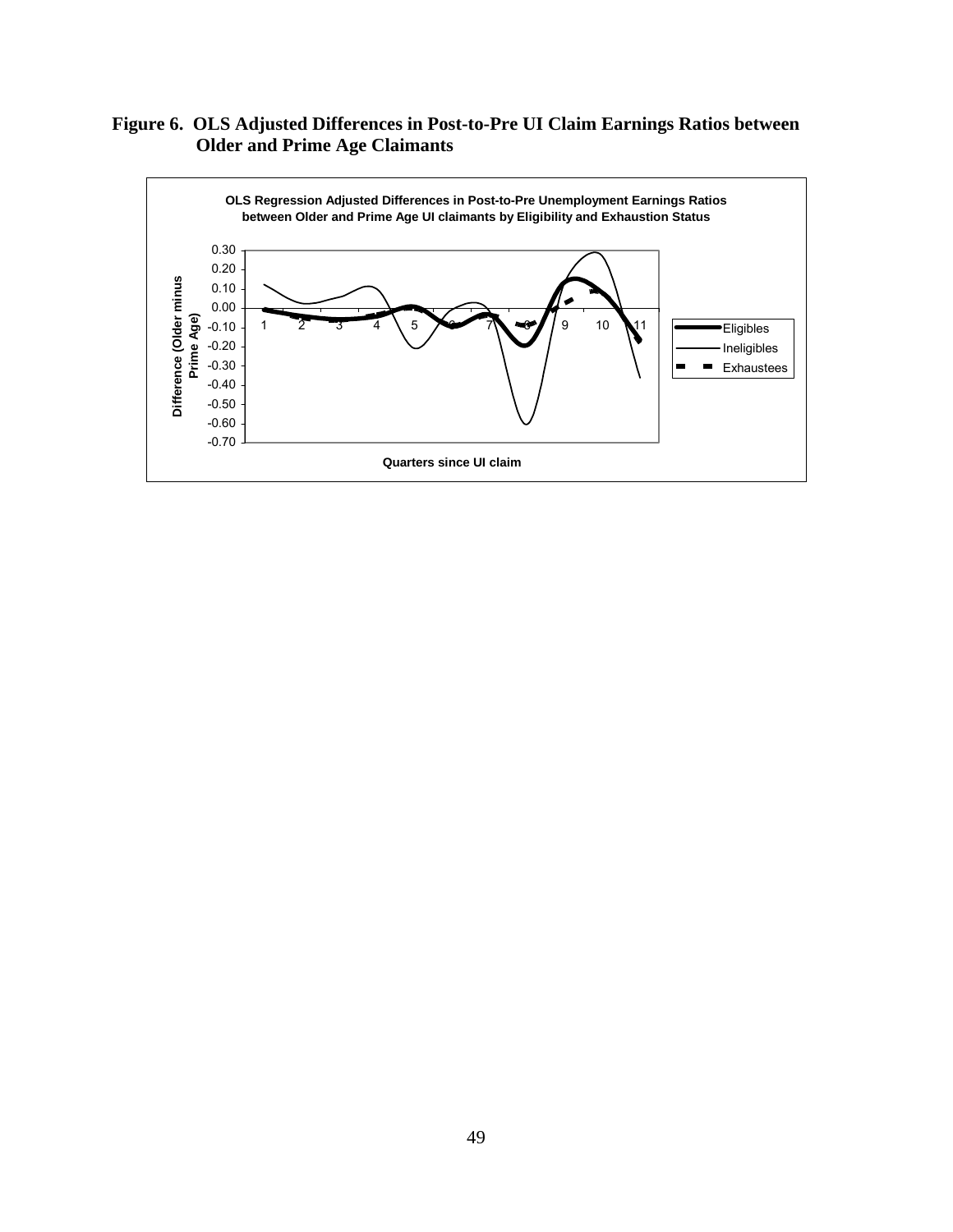

**Figure 7. Comparison of Employment Rates after Reemployment between Older and Prime Age UI Claimants**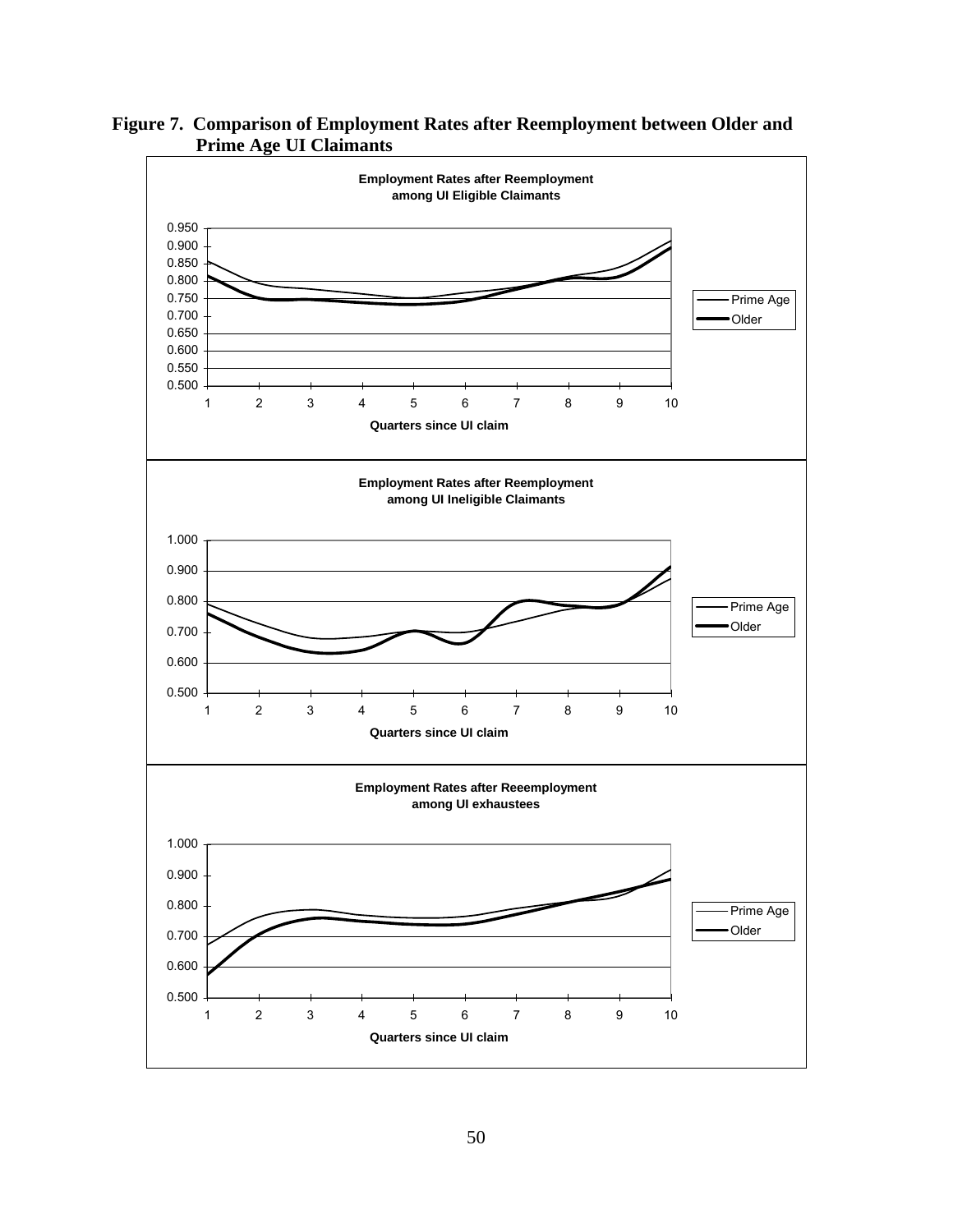

**Figure 8. Differences in Employment Rates after Reemployment between Older and Prime Age UI Claimants**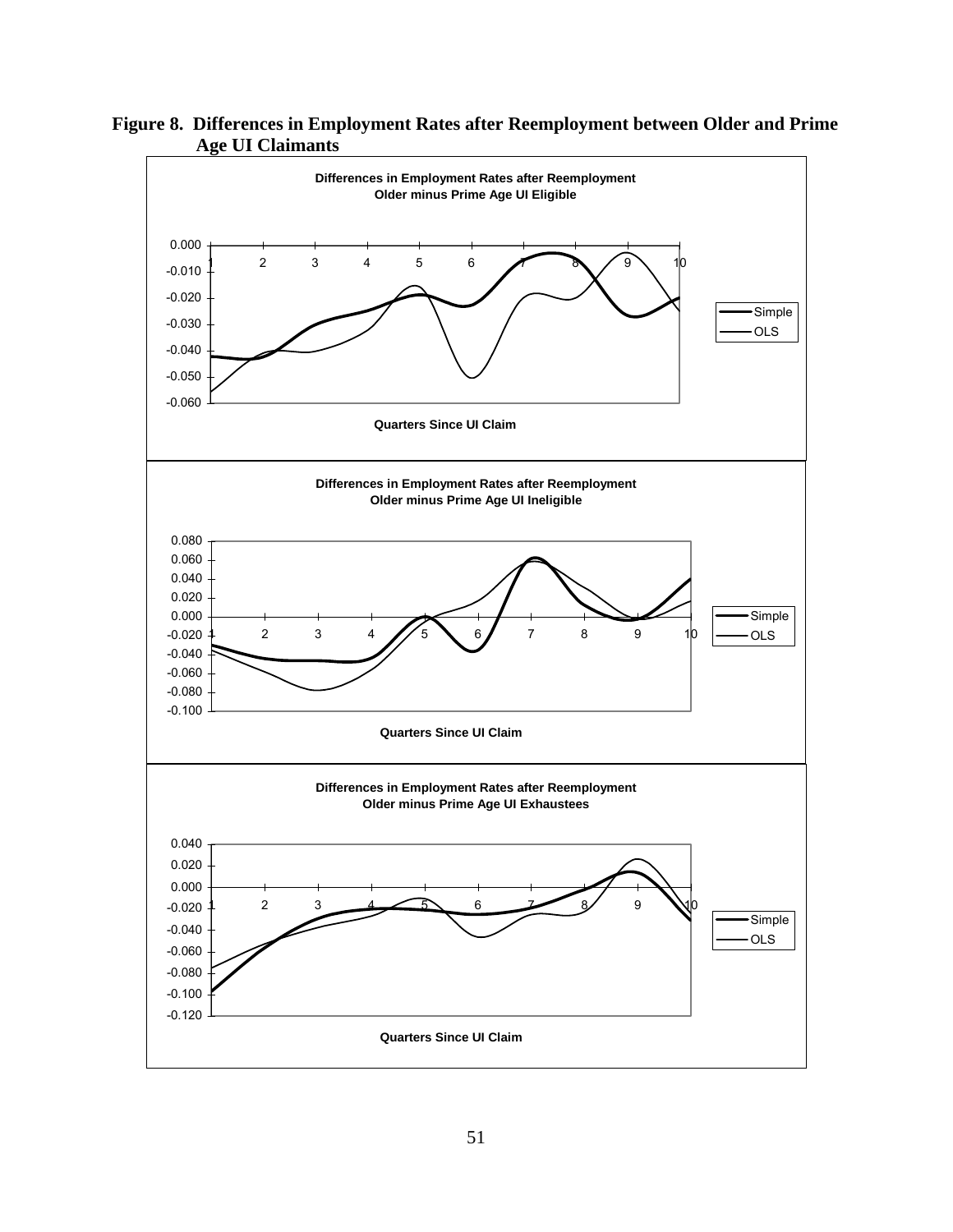

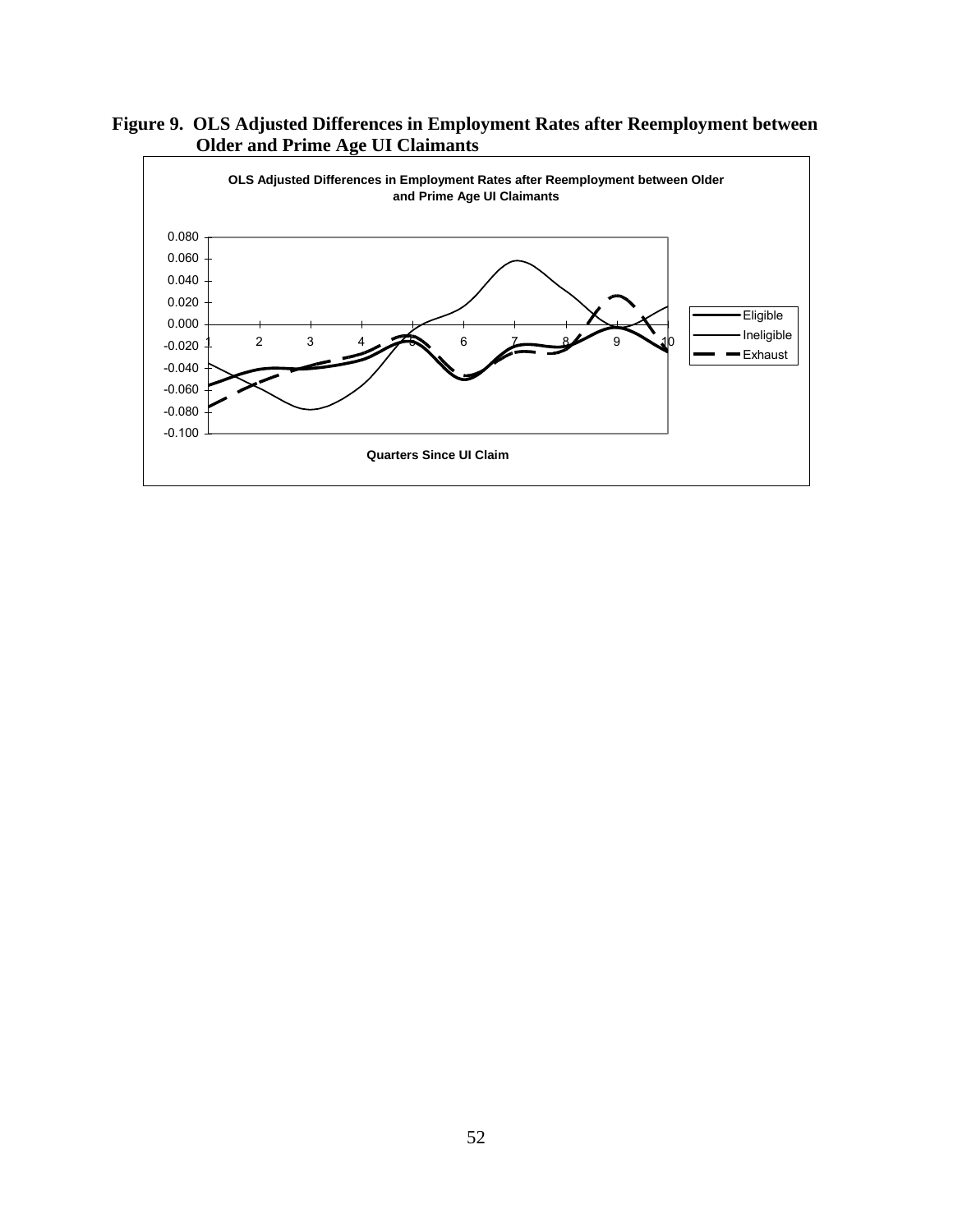

**Figure 10. Comparison of Rates of Staying with the First Major Employer after Reemployment between Older and Prime Age UI Claimants**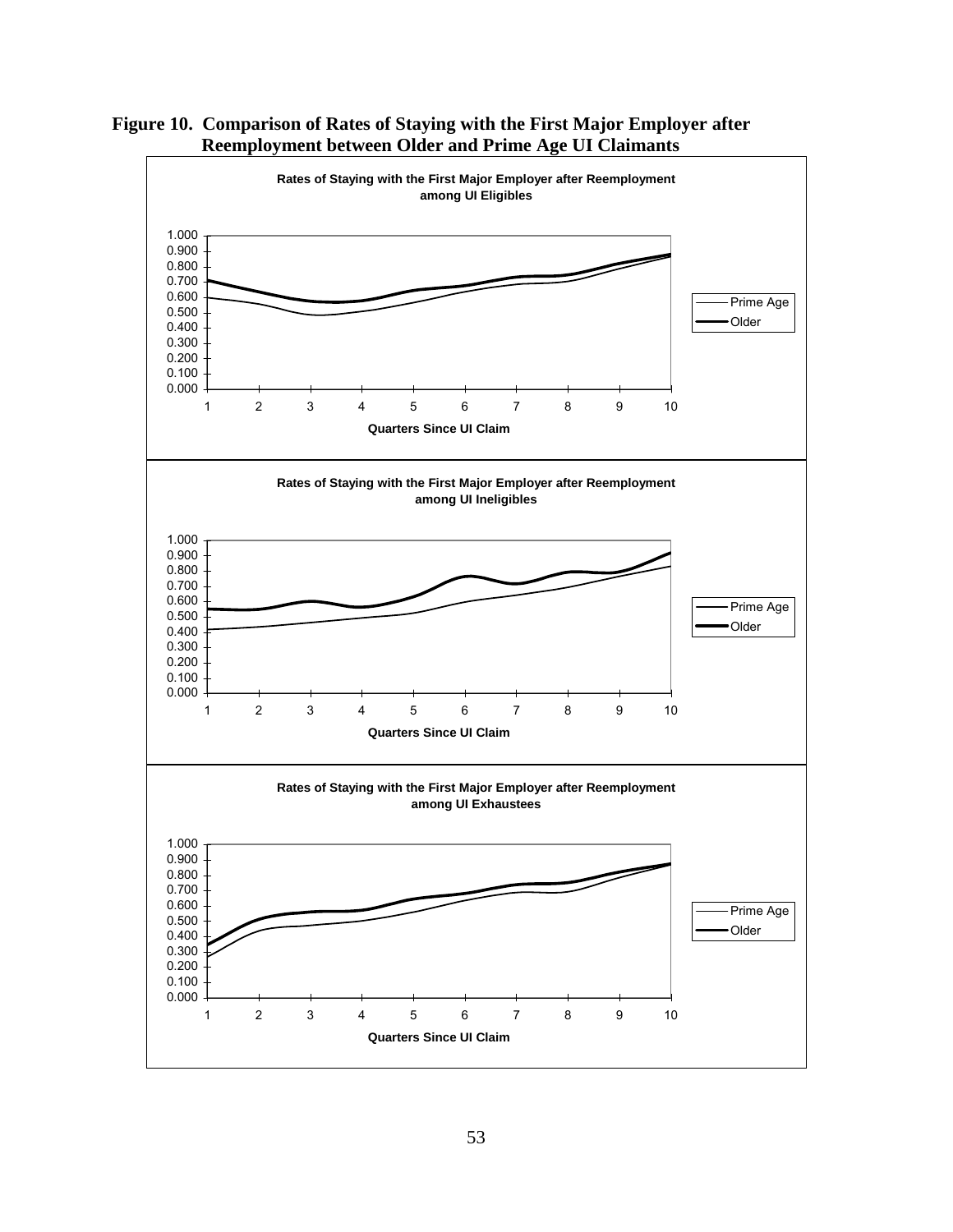

**Figure 11. Differences in Rates of Staying with the First Major Employer after Reemployment between Older and Prime Age UI Claimants**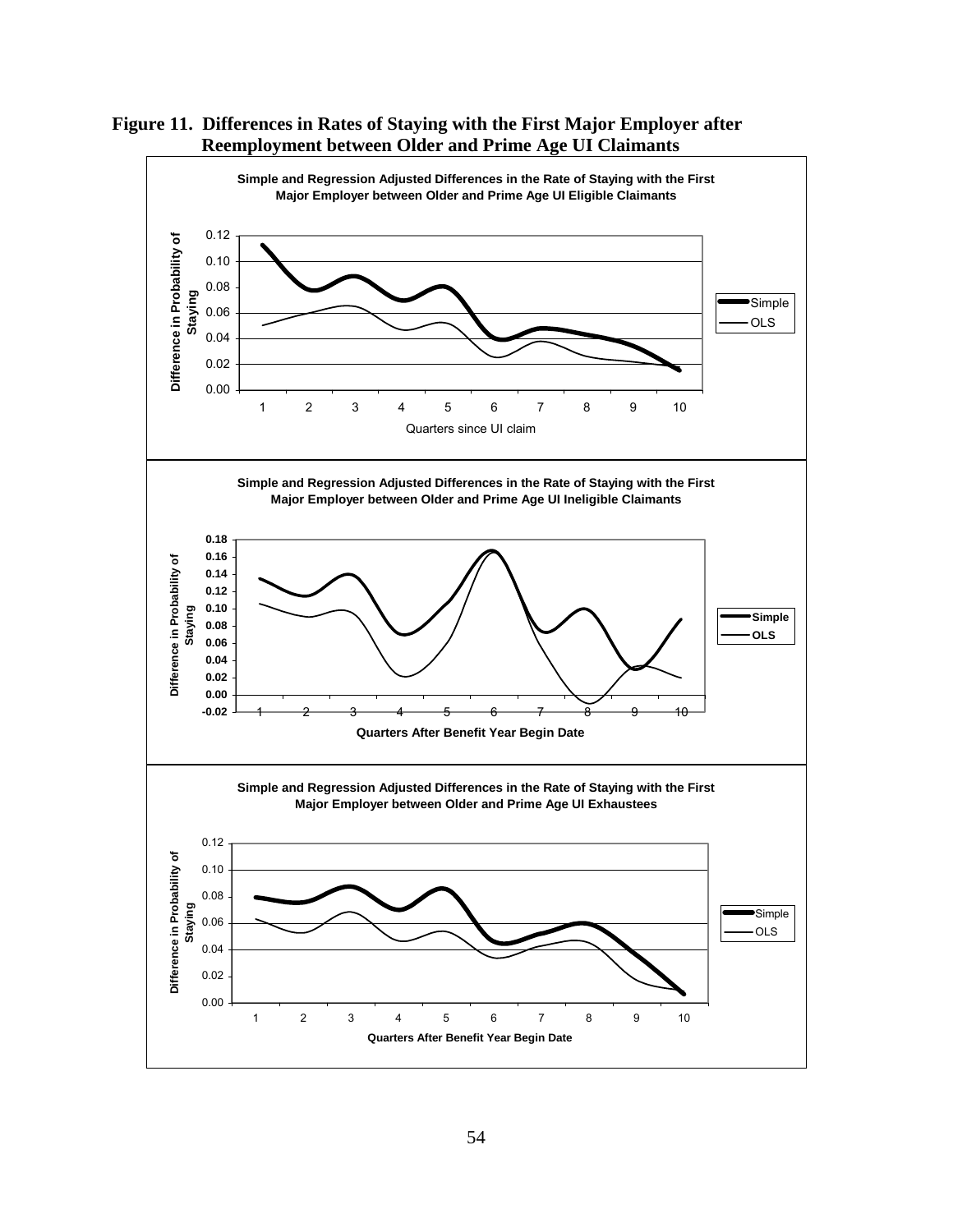**Figure 12. OLS Adjusted Differences in Rates of Staying at First Major Employer after Reemployment between Older and Prime Age UI Claimants**

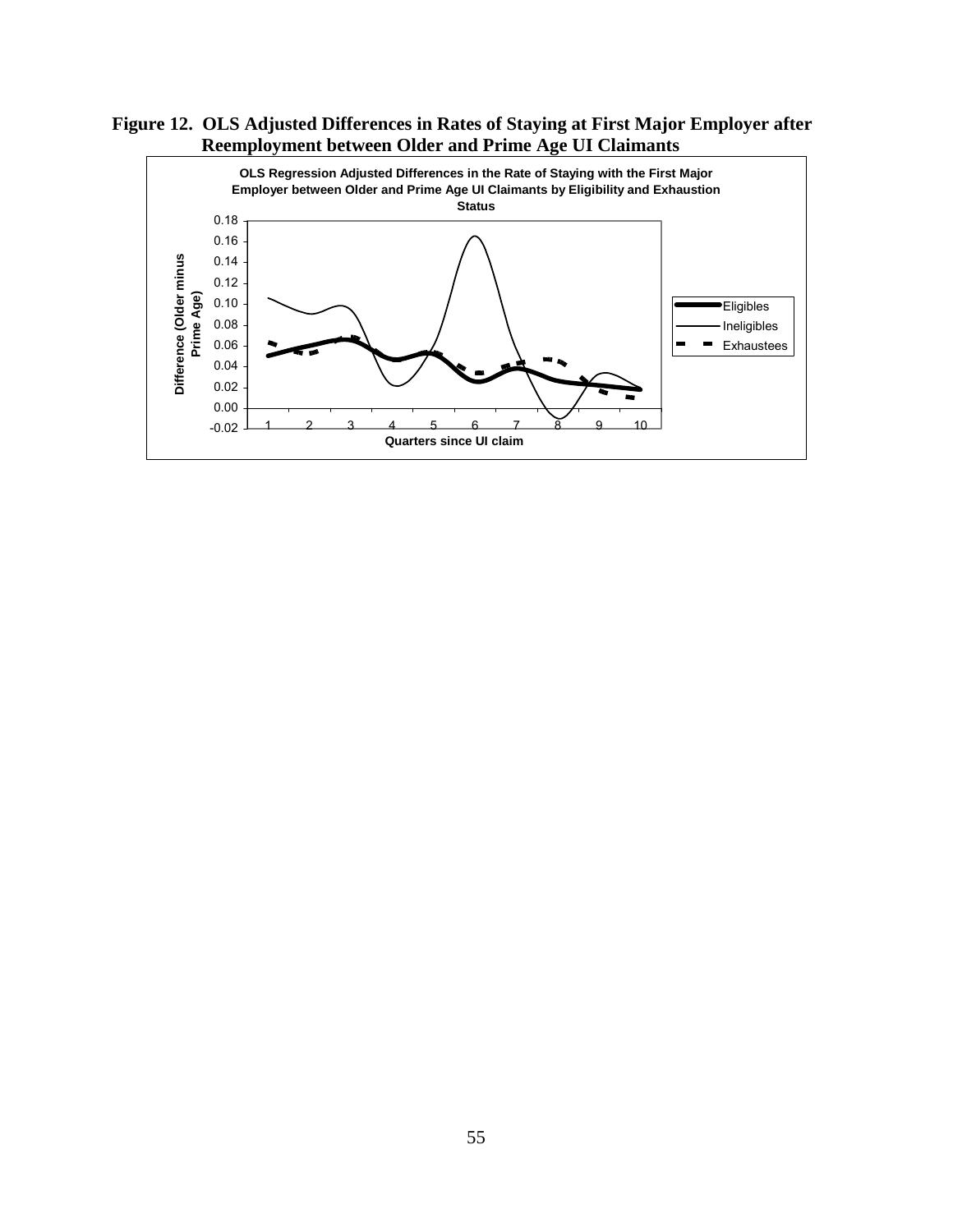

**Figure 13. Comparison of Reemployment Rates between Eligible and Ineligible UI Claimants**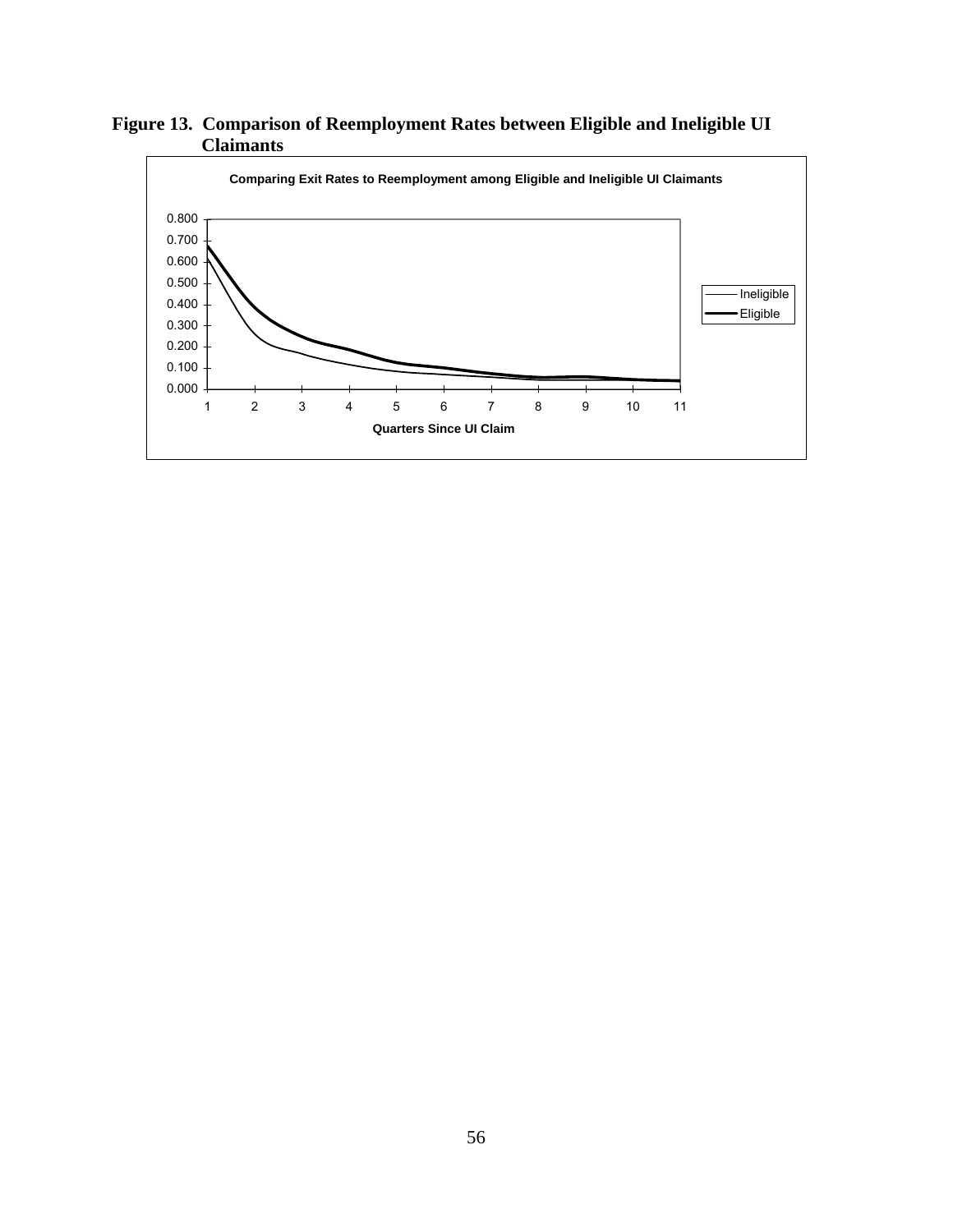**Figure 14. Comparison of the Post-to-Pre UI Claim Earnings Ratios between Eligible and Ineligible UI Claimants**

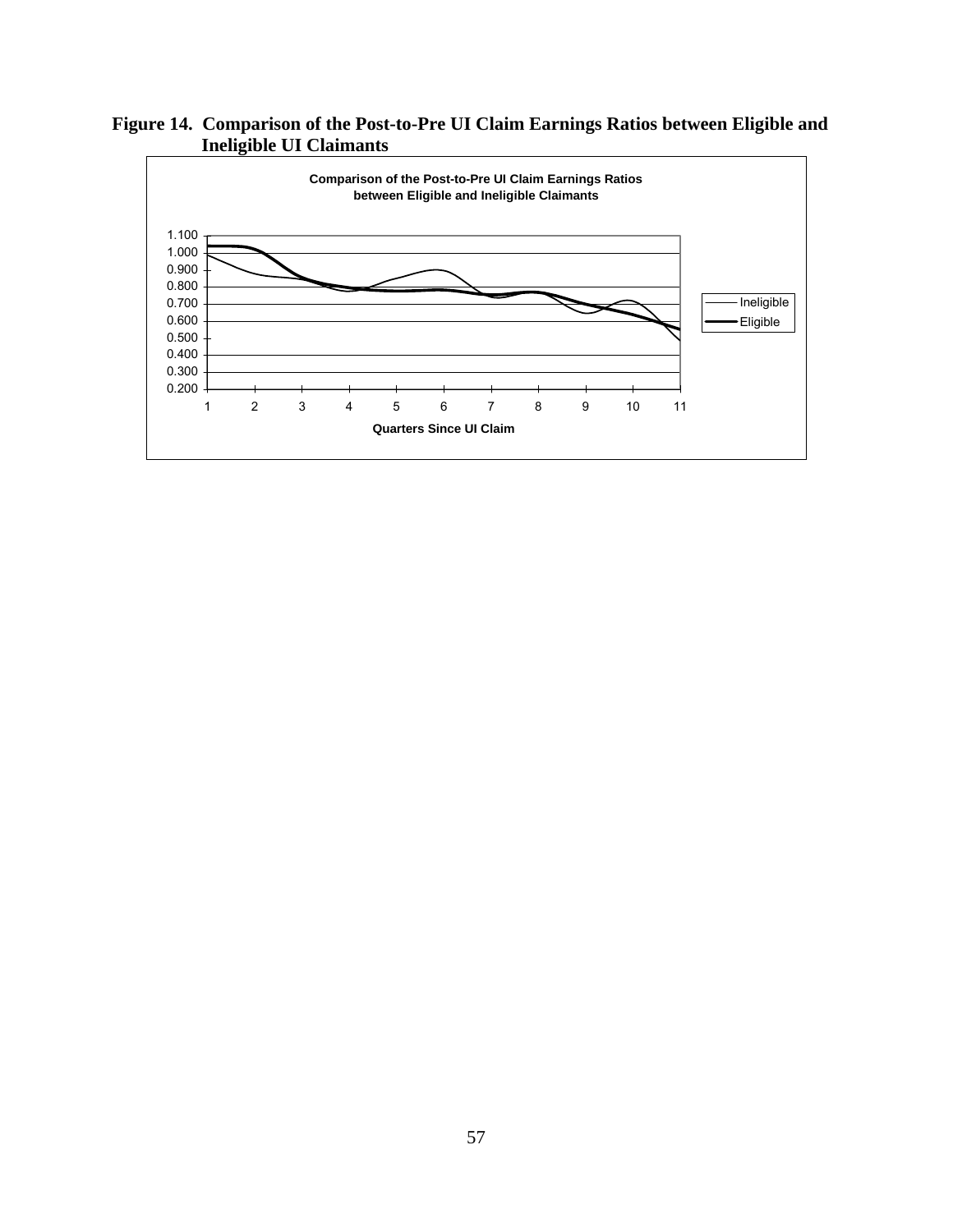**Figure 15. Comparison of Employment Rates after Reemployment between Eligible and Ineligible UI Claimants**